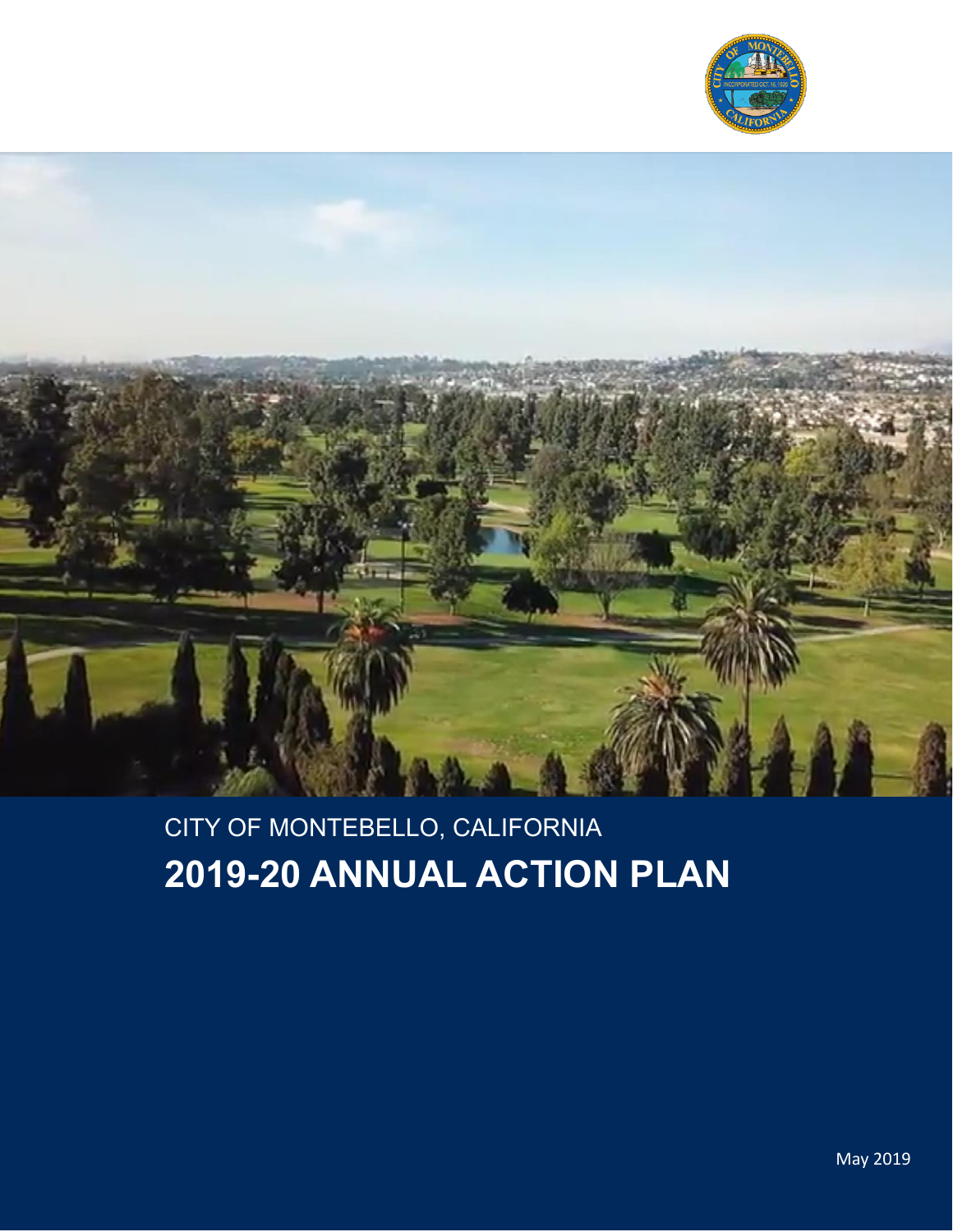## Contents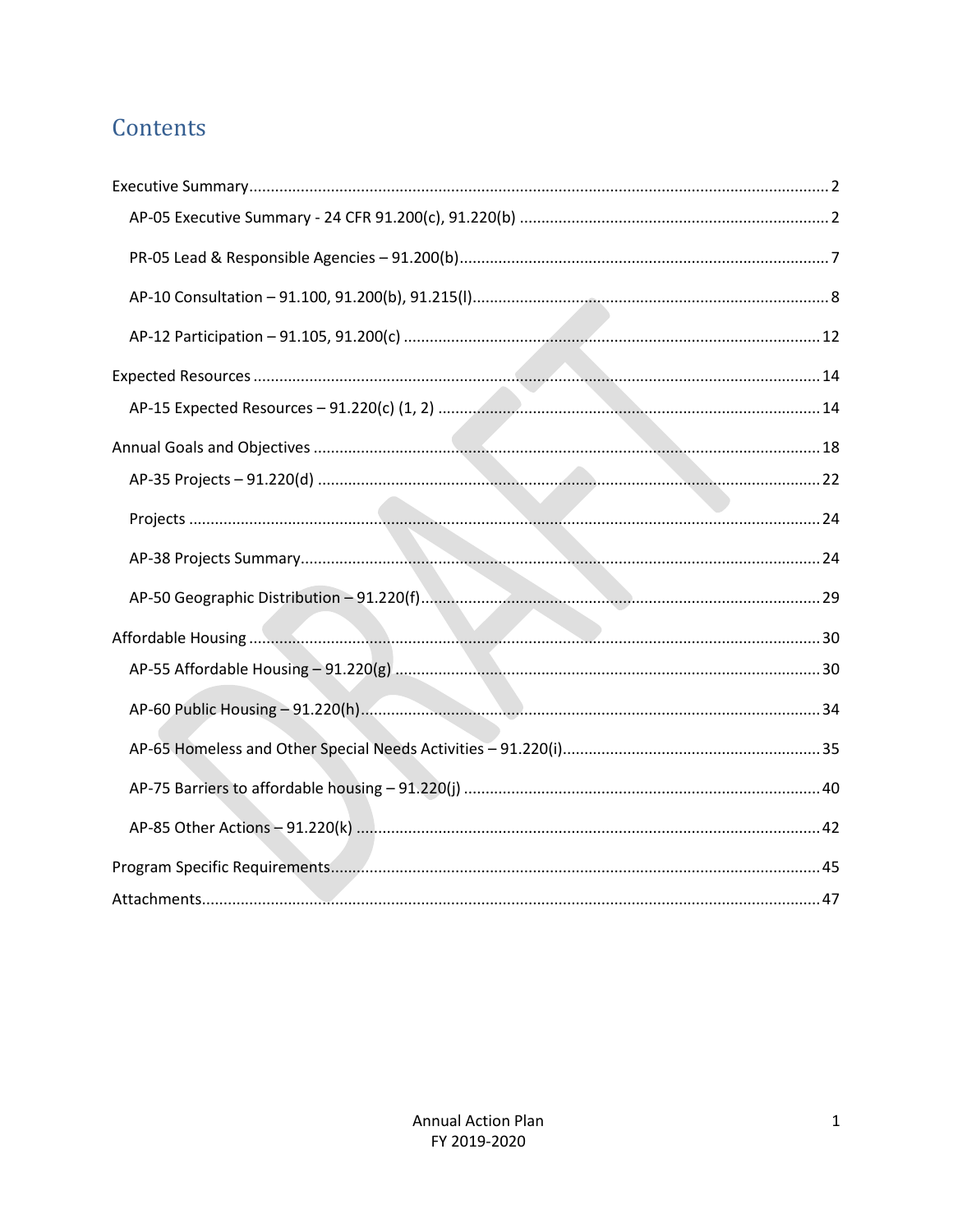## **Executive Summary**

## <span id="page-2-1"></span><span id="page-2-0"></span>**AP-05 Executive Summary - 24 CFR 91.200(c), 91.220(b)**

## **1. Introduction**

As a recipient of Federal funds from the US Department of Housing and Urban Development (HUD), the City of Montebello (City) is required to prepare and submit a Consolidated Plan every five years. The City's current Consolidated Plan covers the five-year period from 2015 through 2019 and applies to the following Federal grant programs:

- Community Development Block Grant (CDBG)
- HOME Investment Partnerships Grant (HOME)

## **2. Summarize the Objectives and Outcomes Identified in the Plan**

The Consolidated Plan is a multifaceted document developed through a collaborative process whereby Montebello stakeholders have helped identify community improvement needs and priorities to address with Federal grant funds and other available resources. To ensure the maximum participation of the community's residents and to comply with the City's HUDapproved Citizen Participation Plan, the City implemented an extensive process that included a multilingual survey, numerous community meetings, and public hearings. Through this process, the residents of Montebello participated in a multitude of opportunities to shape the priorities and strategies of the Consolidated Plan.

The Annual Action Plan for Fiscal Year (FY) 2019-2020 includes activities the City will undertake to address its priority needs and objectives as outlined in the 2015–2020 Consolidated Plan. These activities will be undertaken with CDBG and HOME program funds in the amounts of approximately \$669,491 and \$299,865, respectively. The City's Application for Federal Assistance and HUD-required certifications are presented in Appendix A. Activities proposed for FY 2019- 2020 will each meet one of the following three national objectives:

- Activities which benefit low- and moderate-income persons
- Activities which aid in the prevention or elimination of slums or blight
- Activities that are designated as having a particular urgency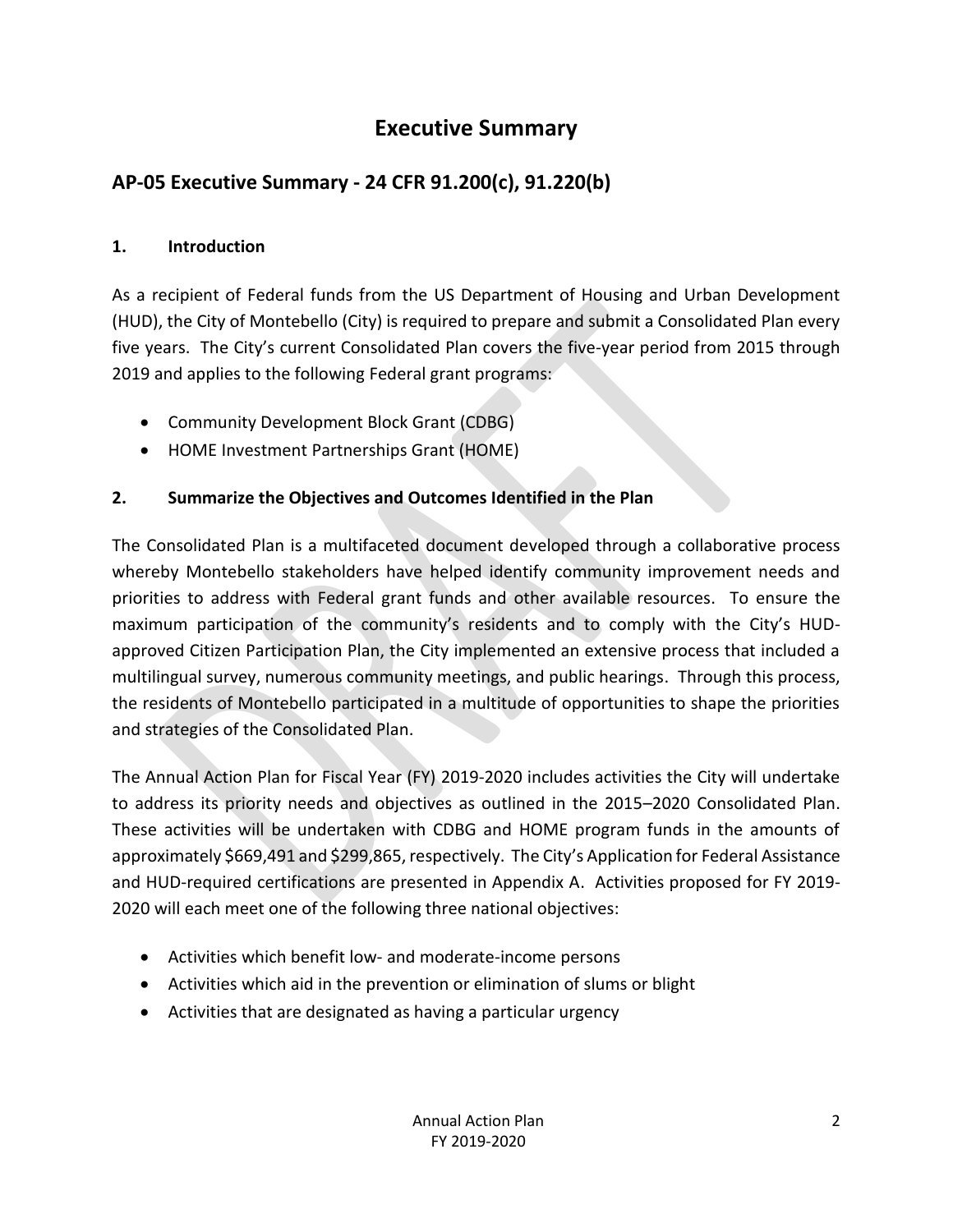The City has established the following objectives to address the community needs identified in the Consolidated Plan; each objective has a specific course of action and projected outcomes that are discussed further throughout the Annual Action Plan.

- 1. Safe/Quality Neighborhoods:
	- i. Objective No. 1 Increase the affordable for-sale and rental housing stock
	- ii. Objective No. 2 Preserve the existing housing stock
	- iii. Objective No. 3 Promote fair housing and equal opportunity
- 2. Homelessness/Special Needs Population:
	- i. Objective No. 1 Prevent individuals and families from becoming homeless
	- ii. Objective No. 2 Reduce the number of homeless individuals and families
- 3. Non-homeless Special Needs:
	- i. Objective No. 1 Enable the non-homeless special needs population to live independently
	- ii. Objective No. 2 Increase the quality of life of the non-homeless special needs population
- 4. Community Development Priority Needs:

The City has established various community development objectives that promote activities and programs that benefit low- and moderate-income households. The overall objective is to address community development needs by implementing activities and programs related to the following CDBG-eligible categories: infrastructure; public facilities; code enforcement; public services; property acquisition and disposition; relocation; and economic development.

## **3. Evaluation of Past Performance**

This is an evaluation of past performance that helped lead the grantee to choose its goals or projects.

The City prepares the Consolidated Annual Performance and Evaluation Report (CAPER), which outlines how the City met the needs and objectives outlined in the prior 2015–2020 Consolidated Plan and Annual Action Plan. The City's most recent 2017–2018 CAPER reports on the first three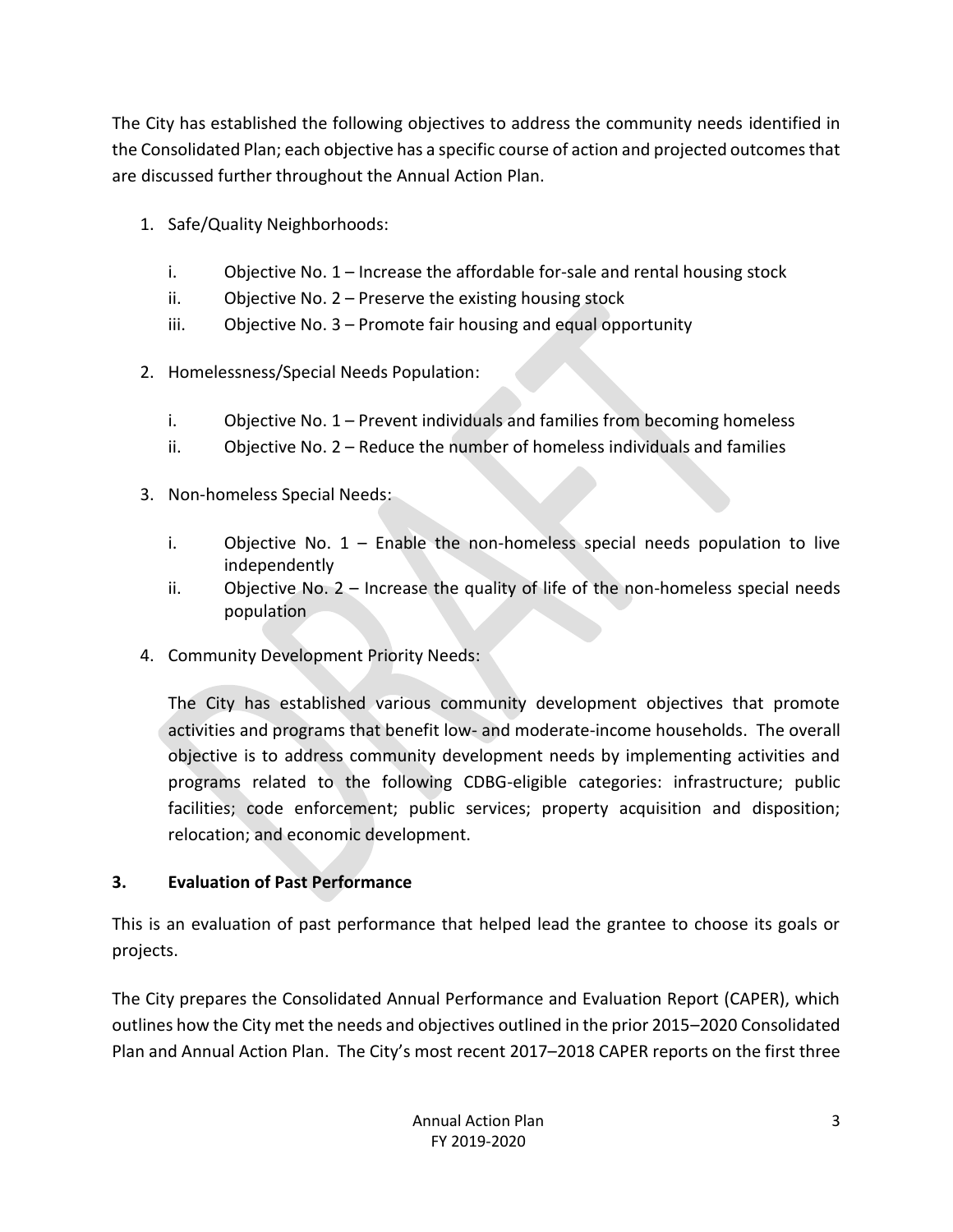years of the five-year 2015–2020 Consolidated Plan. The City's key accomplishments over the 2015–2020 Consolidated Plan period include the following:

- Provided housing rehabilitation loans to assist four homeowners improve their primary residence.
- Housing Authority of the County of Los Angeles provided rental assistance utilizing the Section 8 Housing Choice Voucher program to about 726 Montebello households annually.
- Assisted approximately 700 households with fair housing services to address impediments to fair housing.
- Provided financial support to public and nonprofit agencies that assisted 30 lower-income youth.
- Provided financial support to public and nonprofit agencies that provided services to homeless and special needs low- and moderate-income persons (totaling 3,591 persons).
- Provided financial assistance for CDBG-eligible projects that improved or upgraded the city's public facilities or infrastructure, benefitting 23,112 low- and moderate-income persons.

The loss of low- and moderate-income housing funds as a result of the dissolution of statewide redevelopment agencies has impacted the City's ability to implement its goals for affordable rental housing unit development and affordable purchase units. Despite these challenges, the City and its partners have worked to achieve the objectives established in the Consolidated Plan.

## **4. Summary of Citizen Participation Process and Consultation Process**

Summary from citizen participation section of plan.

1. Citizen Participation

The following section describes specific actions taken to encourage citizen participation during the development of the City's FY 2019-2020 Annual Action Plan. The City's complete Citizen Participation Plan is attached as Appendix B.

i. Public Service Applications – A public notice was posted in the *San Gabriel Valley Tribune* on January 16, stating that CDBG funds were available for public services. The notice was also placed on the website. A total of six applications were received.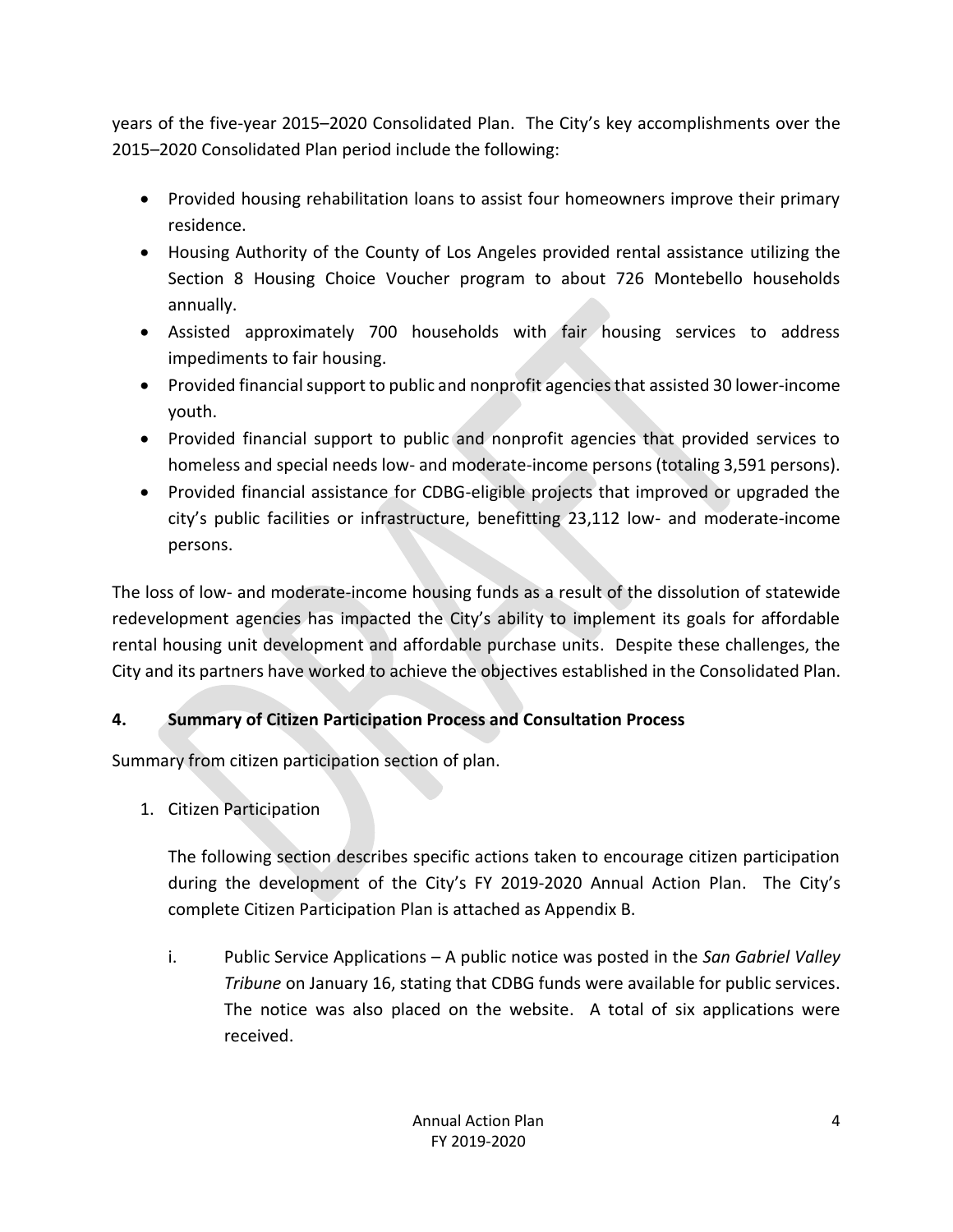- ii. The Montebello City Council held a public hearing on April 10, 2019 to receive and solicit public input on the 2019-2020 Annual Action Plan.
- iii. The FY 2019-2020 Annual Action Plan was released for citizen review and comment on April 11, 2019. During the 30-day public comment period from April 11 through May 12, 2019, the Annual Action Plan was available to the public at the City's Community Development Department and on the City's website.
- iv. Following the 30-day public comment period and recommendations from the public, the Montebello City Council held another public hearing to either approve or deny the FY 2019-2020 Annual Action Plan on May 15, 2019. A copy of the public hearing notice is presented in Appendix C. A copy of the Montebello City Council agenda is presented in Appendix D.

## **5. Summary of Public Comments**

## **This could be a brief narrative summary or reference an attached document from the Citizen Participation section of the Con Plan.**

As required by Federal regulations and the City's Citizen Participation Plan, the City advertised notices inviting nonprofits, social service providers, community groups, lenders, real estate agents, and interested citizens to attend the public hearings to provide the public with an opportunity to participate in the development of the FY 2019-2020 Annual Action Plan. The primary purpose of the citizen participation effort was to obtain input from the community before and during the City's preparation of the FY 2019-2020 Annual Action Plan.

A Notice of Funding Availability and Request for Proposals was published in the San Gabriel Valley Tribune on January 16, 2019. On March 28, the City of Montebello published a notice of a public meeting before City Council announcing the availability of FY 2019-2020 CDBG and HOME funds and to plan for the FY 2019-2020 program year. A notice was also published on March 28 announcing the availability of the draft FY 2019-2020 Annual Action Plan for public review. The notice advised the public that a copy of the FY 2019-2020 Annual Plan was placed in the City's two public libraries (i.e., Montebello and Chet Holifield) and the City Clerk's office. The 30-day public comment period commenced on April 11 and ran through May 12, 2019.

The City Council approved the FY 2019-2020 Action Plan on May 15, 2019.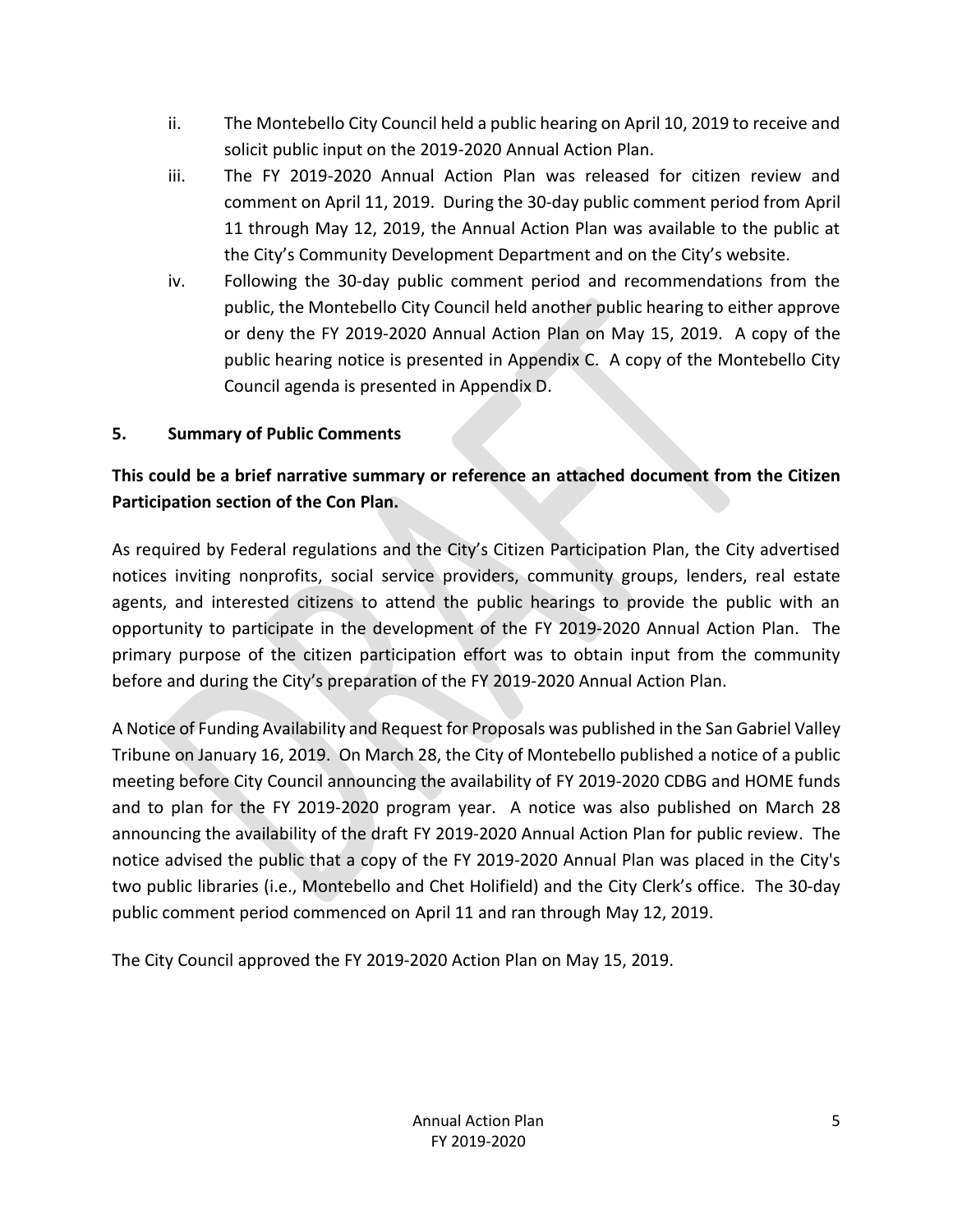## **6. Summary of Comments or Views Not Accepted and the Reasons for Not Accepting Them**

All comments received from the public during the Public Hearing were addressed in the Action Plan. Comments received were from Public Service providers expressing their gratitude for funding.

#### **7. Summary**

No public comments received to date.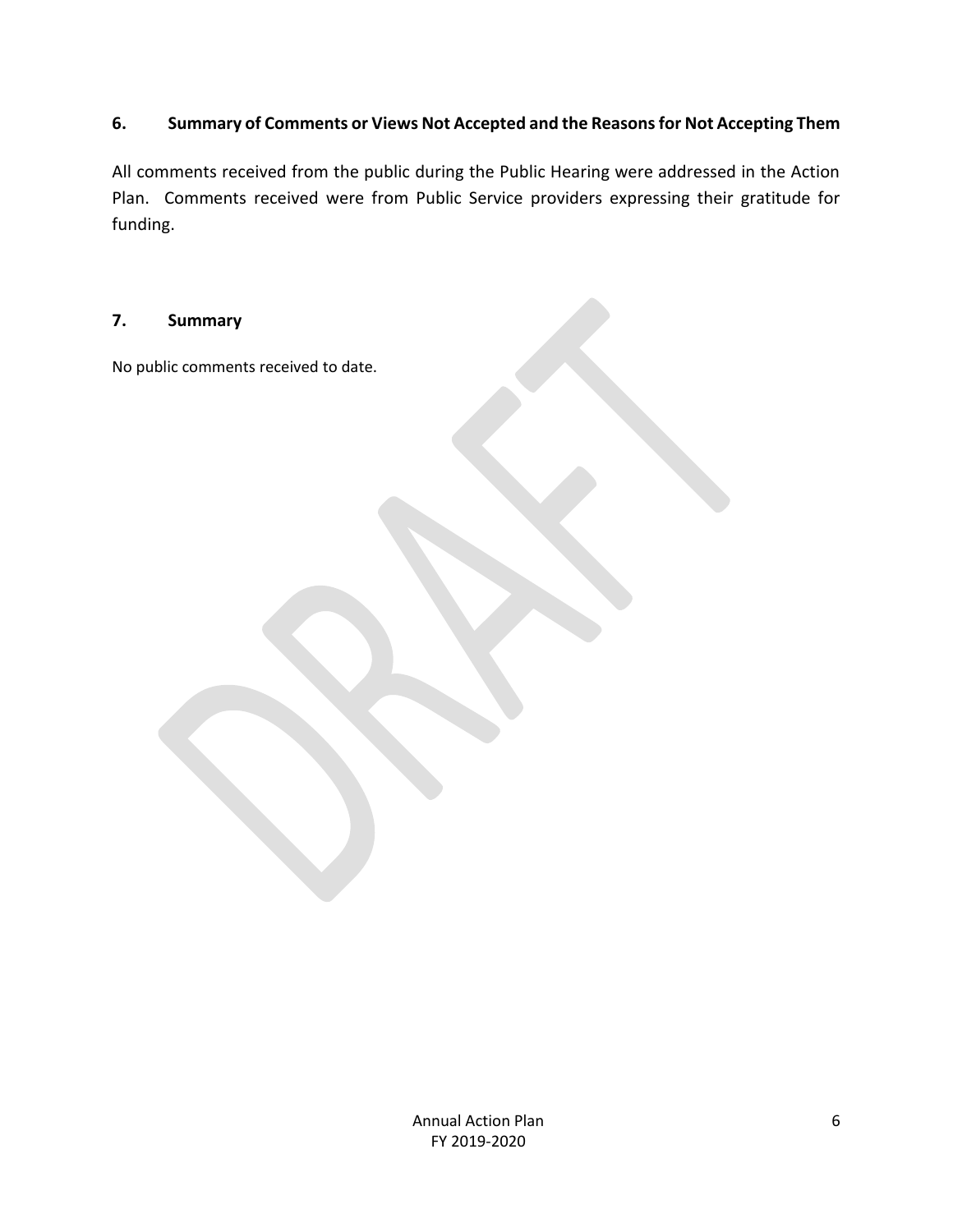## <span id="page-7-0"></span>**PR-05 Lead & Responsible Agencies – 91.200(b)**

## **1. Agency/Entity responsible for preparing/administering the Consolidated Plan**

Describe the Agency/Entity responsible for preparing the Consolidated Plan and those responsible for administration of each grant program and funding source.

| <b>Agency Role</b>        | <b>Name</b>        | <b>Department/Agency</b>                |
|---------------------------|--------------------|-----------------------------------------|
| <b>CDBG Administrator</b> | City of Montebello | <b>Community Development Department</b> |
| <b>HOME Administrator</b> | City of Montebello | <b>Community Development Department</b> |

#### **Table 1 – Responsible Agencies**

The Community Development Department is responsible for overseeing the administration of the City's CDBG and HOME programs, including administration of the grants, preparation of required reports, and implementation of grant-funded programs. The Community Development Analyst in the Community Development Department oversees the day-to-day administration of the CDBG and HOME programs with the assistance of program consultants, as needed.

#### **Consolidated Plan Public Contact Information:**

City of Montebello Community Development Department 1600 West Beverly Boulevard Montebello, California 90640 Attn: Damien Delany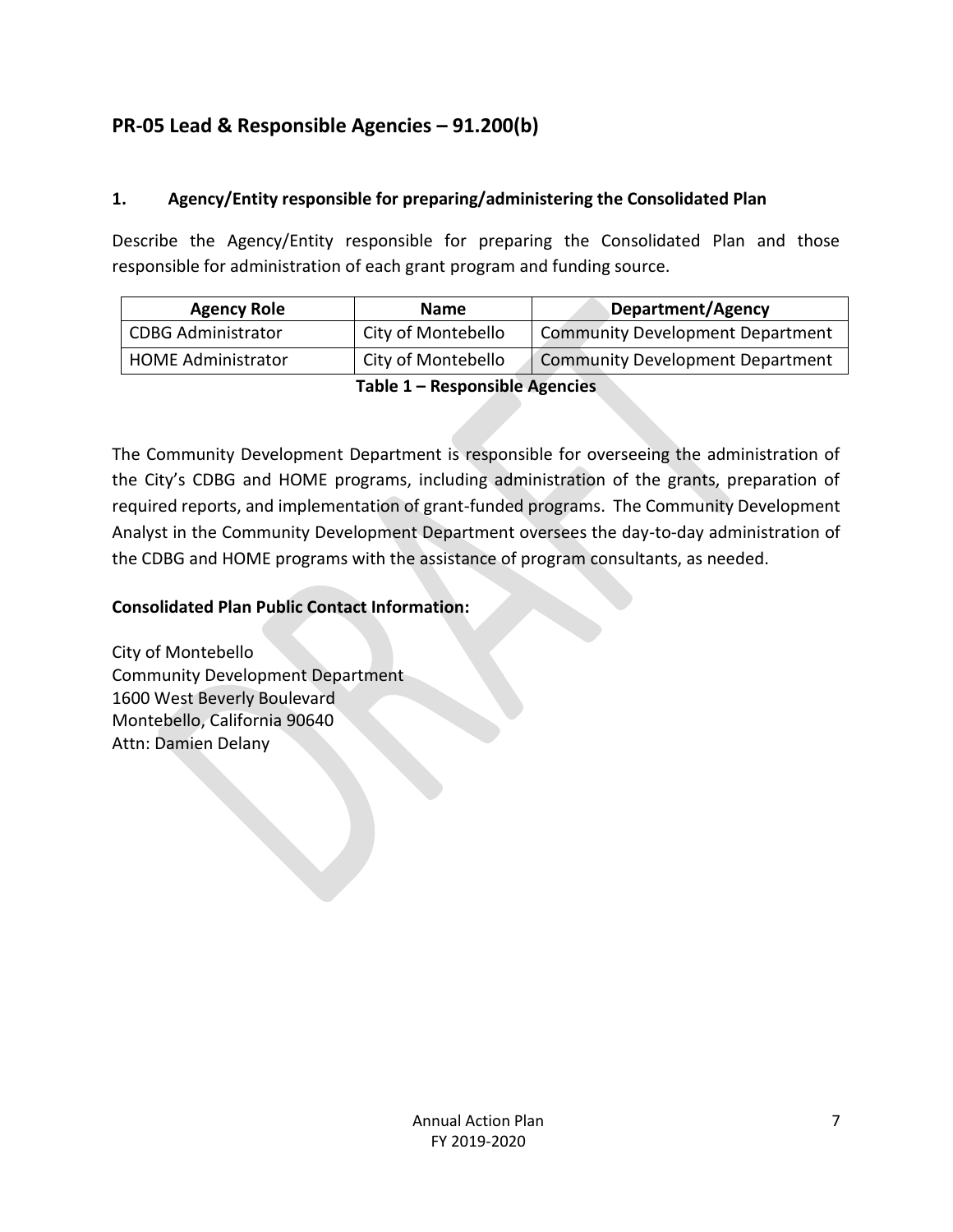## <span id="page-8-0"></span>**AP-10 Consultation – 91.100, 91.200(b), 91.215(l)**

### **1. Introduction**

Below is a discussion of the consultation process conducted during the development of the Consolidated Plan.

## **Provide a concise summary of the jurisdiction's activities to enhance coordination between public and assisted housing providers and private and governmental health, mental health and service agencies (91.215(l))**

During the preparation of the Annual Action Plan, the City consulted with a variety of agencies including local and regional social services agencies, Los Angeles Homeless Services Authority (LAHSA), County of Los Angeles Department of Public Health, and the Housing Authority of the County of Los Angeles (HACoLA).

The goal of the consultation process was to solicit input and gather data on priority needs of the City of Montebello and to identify opportunities for coordination to improve availability and access to services.

**Describe coordination with the Continuum of Care and efforts to address the needs of homeless persons (particularly chronically homeless individuals and families, families with children, veterans, and unaccompanied youth) and persons at risk of homelessness.**

1. Summary of Consultation Process

The City consulted with other grantees and surrounding jurisdictions to discuss the CDBG and HOME regulations and to plan for the portion of the FY 2019-2020 allocation that is restricted to public service agencies and affordable housing developers.

The City will continue to coordinate with surrounding jurisdictions and local grantees to develop coordinated and consistent performance standards and outcome measurements to assist the neediest populations.

Consultation efforts are made throughout the year through meetings, telephone conferences, and written communication with the Housing Authority of the County of Los Angeles, Los Angeles County Department of Health Services, and community-based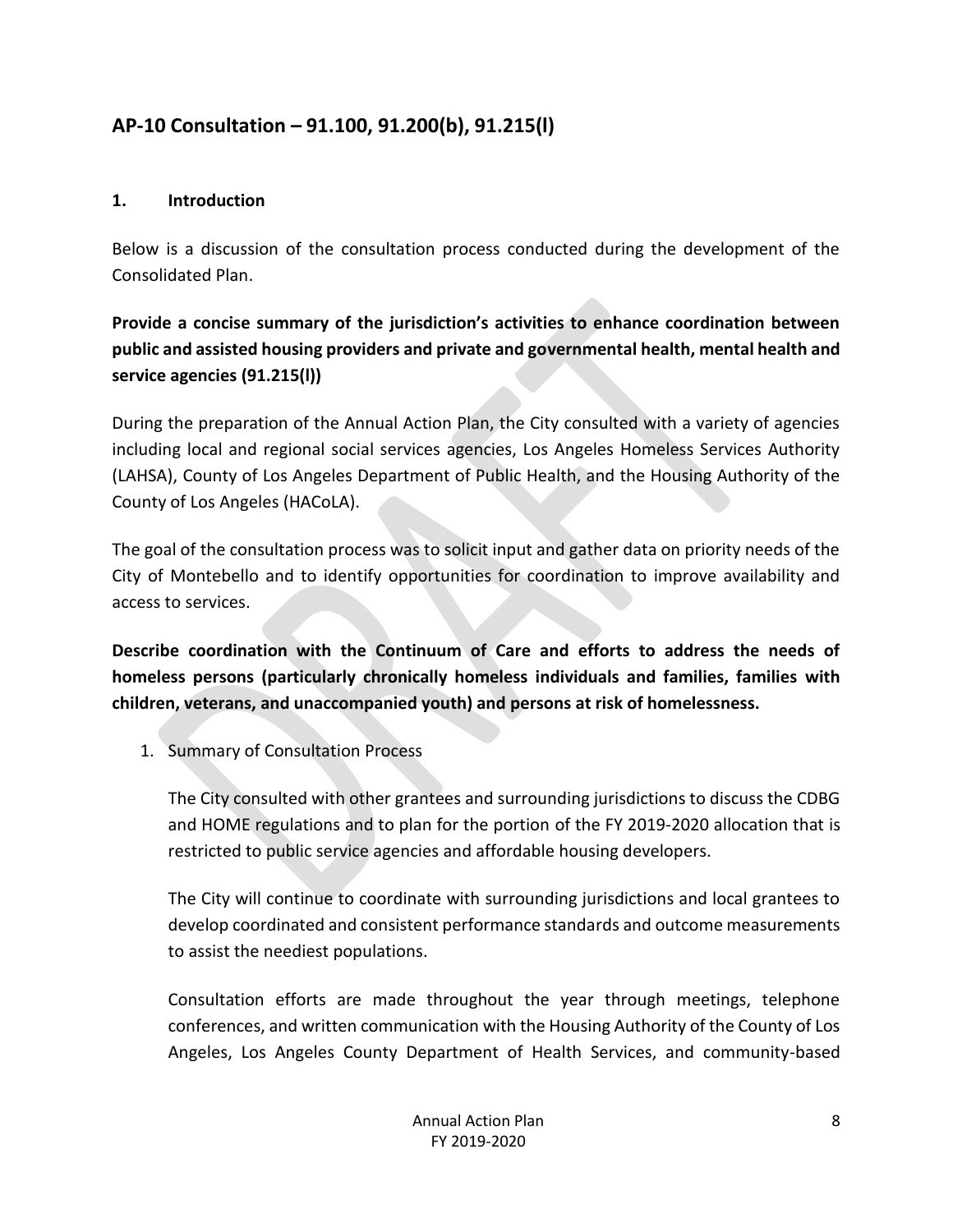organizations to identify mutual problem areas and explore potential solutions to social problems.

**Describe consultation with the Continuum(s) of Care that serves the jurisdiction's area in determining how to allocate ESG funds, develop performance standards for and evaluate outcomes of projects and activities assisted by ESG funds, and develop funding, policies and procedures for the operation and administration of HMIS**

The City does not meet the threshold to receive ESG funds.

**2. Describe Agencies, groups, organizations and others who participated in the process and describe the jurisdiction's consultations with housing, social service agencies and other entities**

Refer to Table 2 below.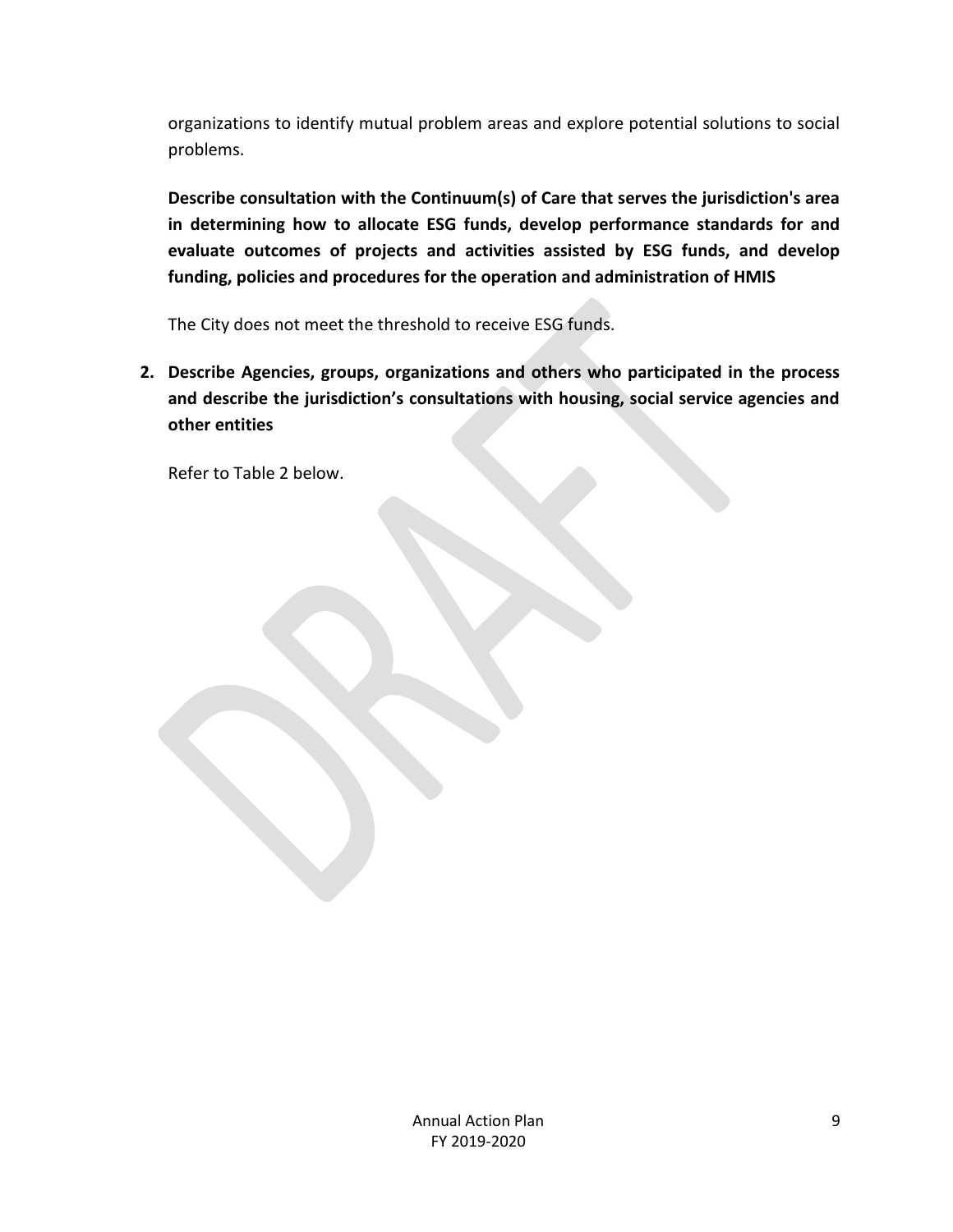| 1. | Agency/Group/Organization:                                                                                                                                              | Housing Authority of the County of Los<br>Angeles (HACoLA)                                                                                                                                                                                                  |  |
|----|-------------------------------------------------------------------------------------------------------------------------------------------------------------------------|-------------------------------------------------------------------------------------------------------------------------------------------------------------------------------------------------------------------------------------------------------------|--|
|    | Agency/Group/Organization Type:                                                                                                                                         | Housing<br>PHA<br>Services - Housing                                                                                                                                                                                                                        |  |
|    | What section of the Plan was addressed by<br>Consultation?                                                                                                              | <b>Housing Need Assessment</b><br><b>Public Housing Needs</b><br><b>Market Analysis</b>                                                                                                                                                                     |  |
|    | Briefly describe how the<br>Agency/Group/Organization was consulted.<br>What are the anticipated outcomes of the<br>consultation or areas for improved<br>coordination  | Through a telephone conversation,<br>additional information was gathered on<br>the affordable housing resources of<br>HACoLA and the agency was identified as<br>a valuable partner with the City in<br>meeting the needs for publicly assisted<br>housing. |  |
| 2. | Agency/Group/Organization:                                                                                                                                              | West San Gabriel Valley Worksource                                                                                                                                                                                                                          |  |
|    | Agency/Group/Organization Type:                                                                                                                                         | Services-Education<br>Services-Employment                                                                                                                                                                                                                   |  |
|    | What section of the Plan was addressed by<br>Consultation?                                                                                                              | <b>Economic Development</b>                                                                                                                                                                                                                                 |  |
|    | Briefly describe how the<br>Agency/Group/Organization was consulted.<br>What are the anticipated outcomes of the<br>consultation or areas for improved<br>coordination? | City consultant met with representatives<br>of the agency to discuss programs<br>available particularly for low-income<br>persons and how the City can best<br>continue to utilize employment<br>development services.                                      |  |
| 3. | Agency/Group/Organization:                                                                                                                                              | Montebello Code Enforcement                                                                                                                                                                                                                                 |  |
|    | Agency/Group/Organization Type:                                                                                                                                         | Housing<br>Services - Housing                                                                                                                                                                                                                               |  |
|    | What section of the Plan was addressed by<br>Consultation?                                                                                                              | <b>Housing Need Assessment</b>                                                                                                                                                                                                                              |  |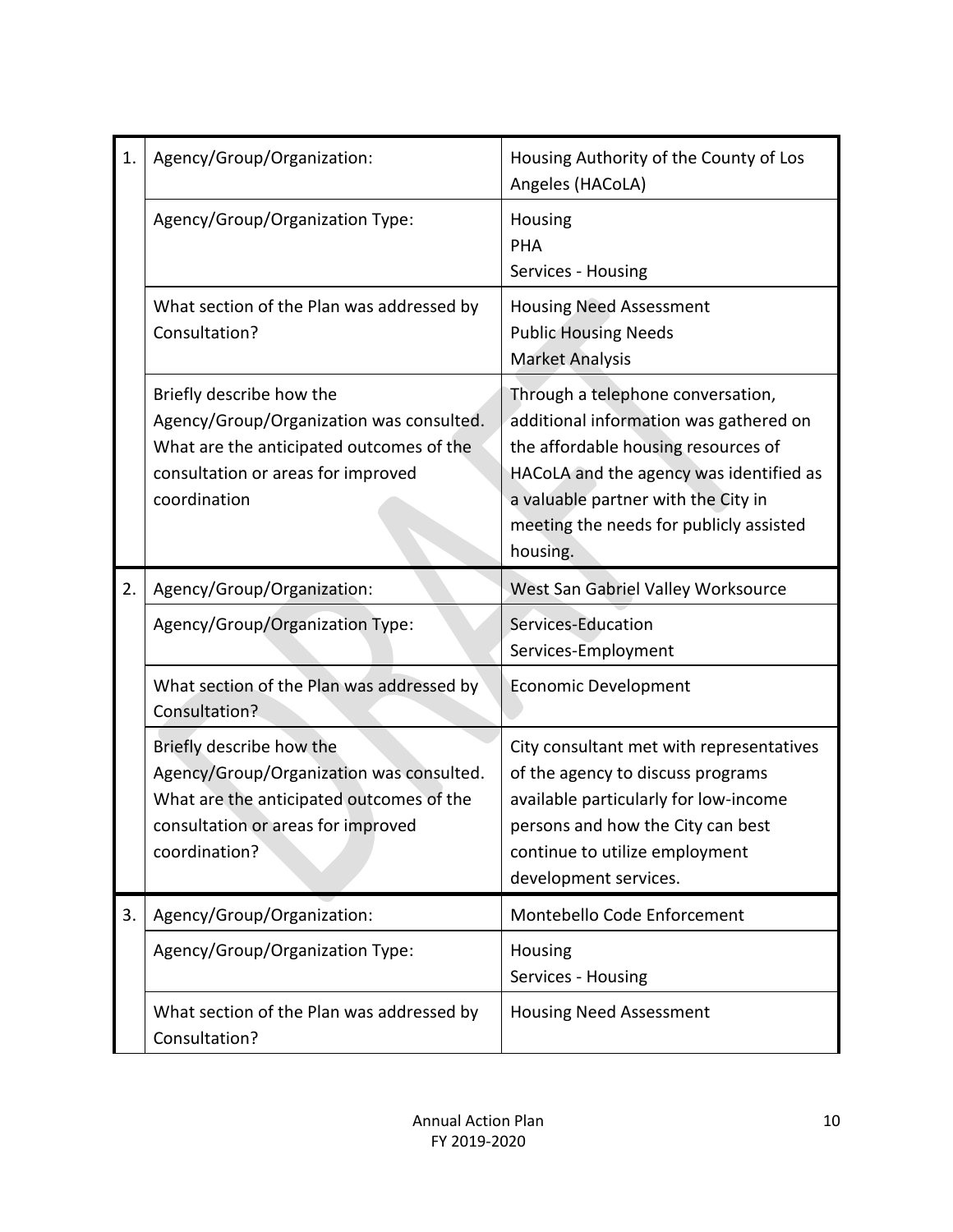| Briefly describe how the<br>Agency/Group/Organization was consulted. | City consultant met with representatives<br>of the City department to discuss |
|----------------------------------------------------------------------|-------------------------------------------------------------------------------|
| What are the anticipated outcomes of the                             | operation of the code enforcement                                             |
| consultation or areas for improved                                   | program, need for these services in the                                       |
| coordination?                                                        | city, and the condition of housing and                                        |
|                                                                      | neighborhoods.                                                                |

| Table 2 - Agencies, Groups, and Organizations Who Participated |
|----------------------------------------------------------------|
|----------------------------------------------------------------|

## **Identify any Agency Types not consulted and provide rationale for not consulting**

The City consulted with a variety of agencies serving Montebello residents and the region. No agency types were specifically left out of the consultation process.

## **Other local/regional/state/Federal planning efforts considered when preparing the Plan**

| <b>Name of Plan</b> | <b>Lead Organization</b>                   | How do the goals of your Strategic Plan<br>overlap with the goals of each plan? |
|---------------------|--------------------------------------------|---------------------------------------------------------------------------------|
| Continuum of Care   | Los Angeles Homeless<br>Services Authority | Both address issues pertaining to<br>homelessness and special needs housing     |

**Table 3 – Other Local / Regional / Federal planning efforts**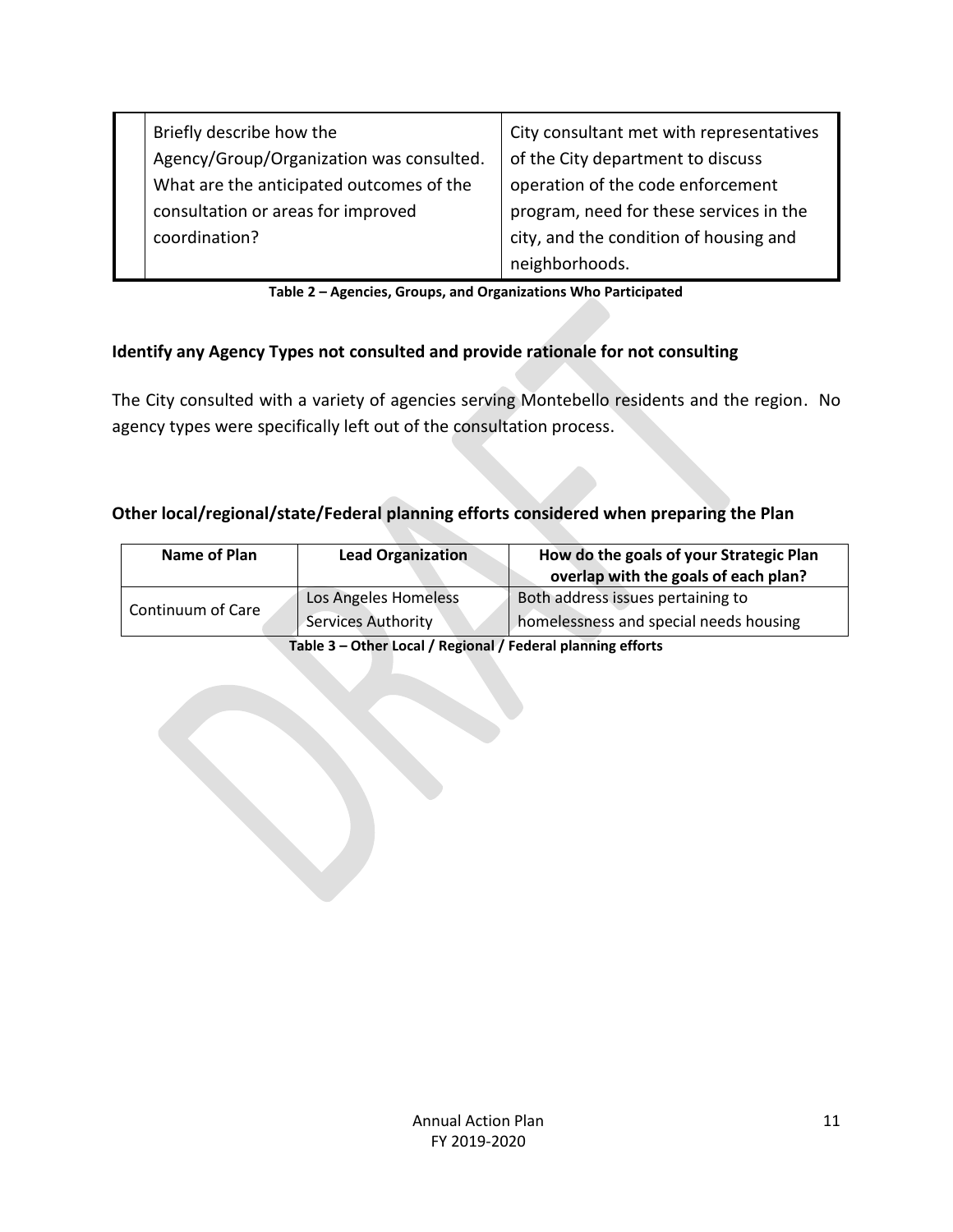## <span id="page-12-0"></span>**AP-12 Participation – 91.105, 91.200(c)**

## **1. Summary of citizen participation process/Efforts made to broaden citizen participation Summarize citizen participation process and how it impacted goal-setting**

In developing this Annual Action Plan, the City of Montebello followed its approved Citizen Participation Plan, which meets HUD's Federal requirements for citizen participation.

The City of Montebello offered several opportunities for participation and comment throughout the Action Plan process. There was a public hearing before City Council on April 10, 2019 to solicit public input on the Action Plan process and community needs. A 30-day public review of the Action Plan was conducted from April 11 through May 12, 2019. A final City Council public meeting was held on May 15, 2019 for the adoption of the Action Plan.

The comments received through the citizen participation process were essential to identifying priority needs along with the results of the Consolidated Plan survey. Most of the needs identified throughout the Action Plan process were incorporated into the Plan.

| Mode of<br>Outreach | <b>Target of</b><br>Outreach    | <b>Summary of</b><br>response/<br>attendance                  | <b>Summary of</b><br><b>Comments</b><br>received |
|---------------------|---------------------------------|---------------------------------------------------------------|--------------------------------------------------|
| Public Meeting      | Non-targeted/broad<br>community | Presentation to City<br>Council and Public on the<br>process. | No comments received.                            |

## **Citizen Participation Outreach**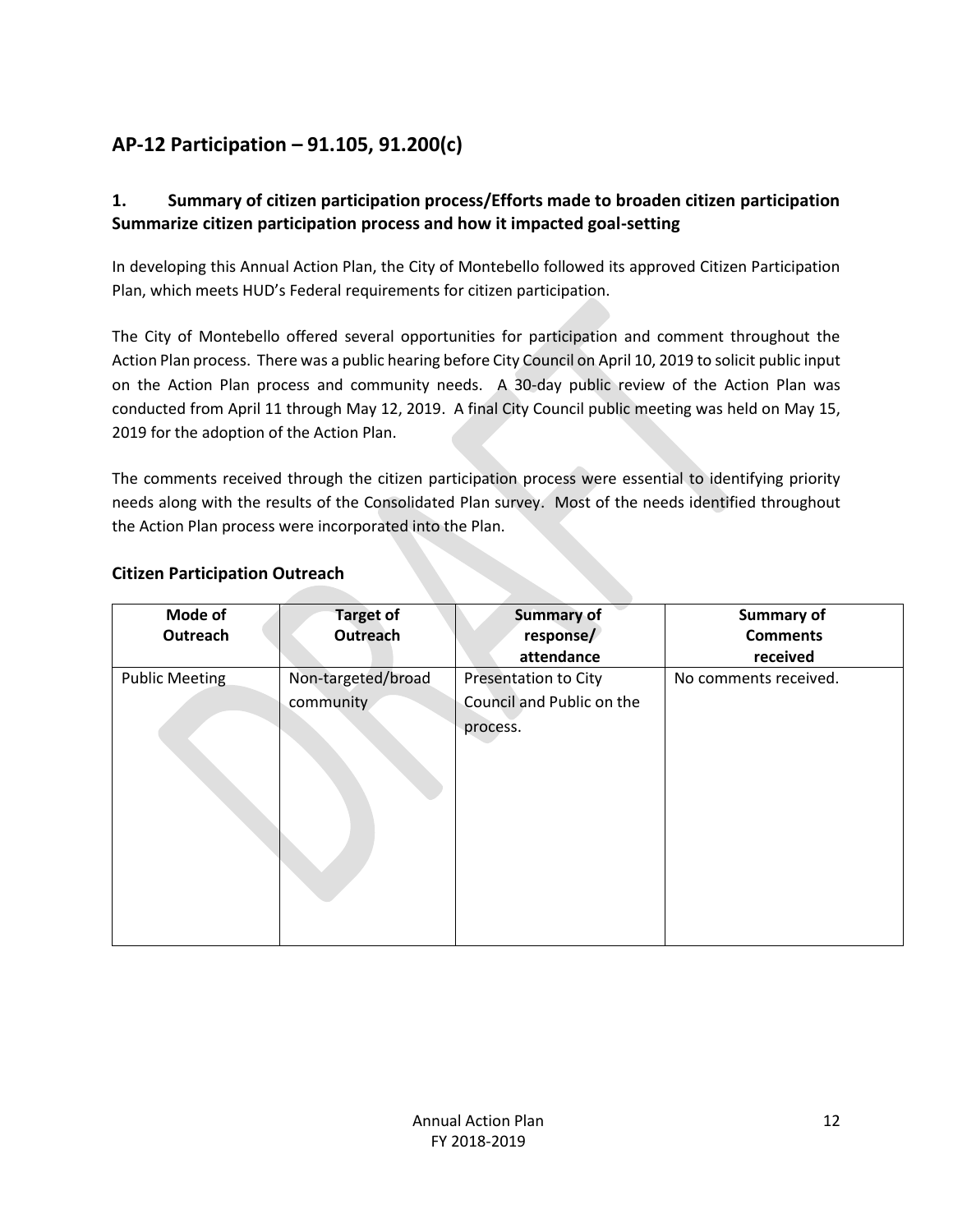| Mode of<br>Outreach   | <b>Target of</b><br>Outreach    | Summary of<br>response/<br>attendance                                                                       | Summary of<br><b>Comments</b><br>received                                                                   |
|-----------------------|---------------------------------|-------------------------------------------------------------------------------------------------------------|-------------------------------------------------------------------------------------------------------------|
| <b>Public Hearing</b> | Non-targeted/broad<br>community | Some Public Service<br>Agencies attended the<br>meeting.                                                    | Comments were positive in<br>nature, expressing gratitude to<br>the Council for their continued<br>support. |
| Internet Outreach     | Non-targeted/broad<br>community | The Draft Annual Action<br>Plan was placed on City's<br>website for public review.<br>No comments received. | No comments received.                                                                                       |

**Table 4 – Citizen Participation Outreach**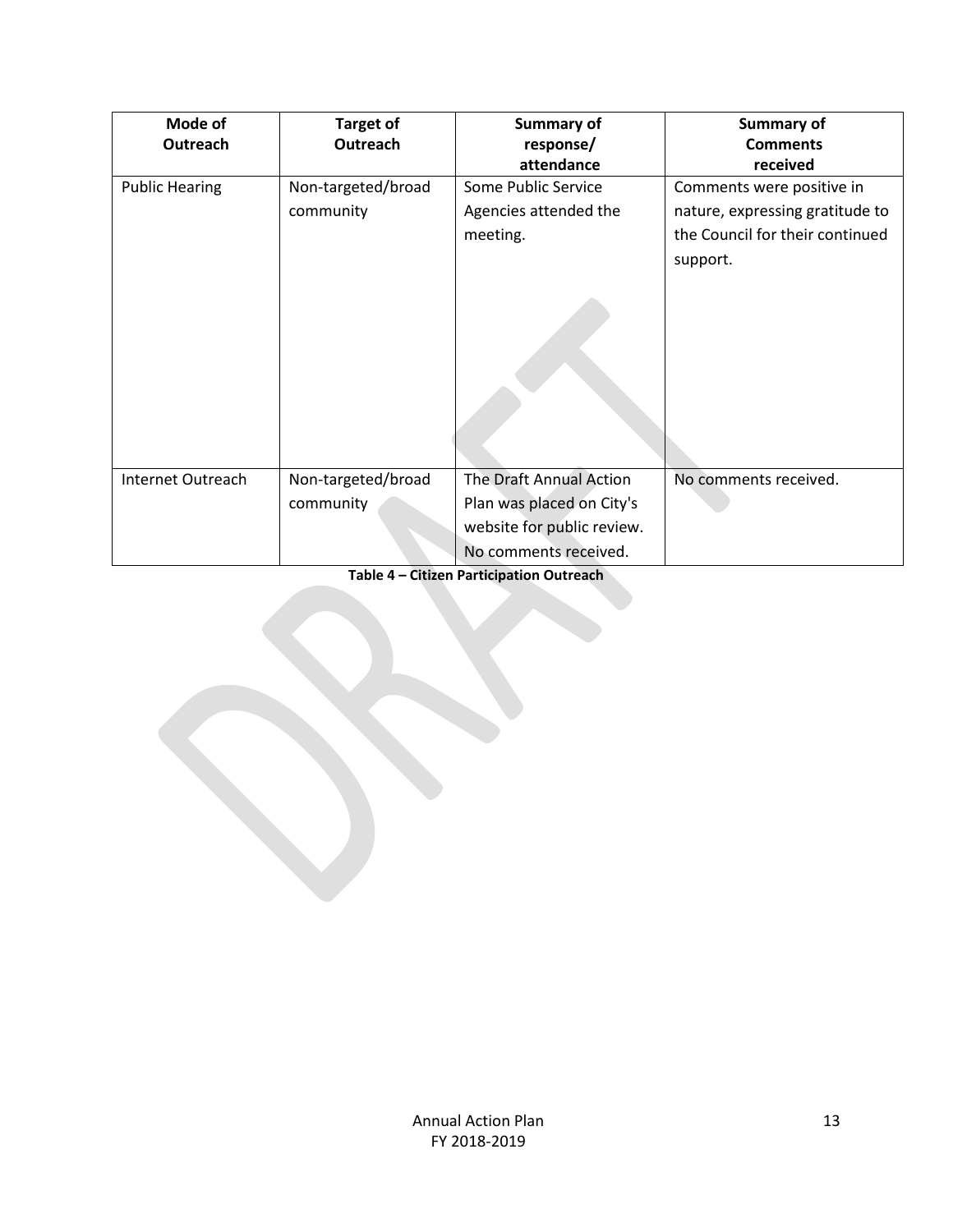## **Expected Resources**

## <span id="page-14-1"></span><span id="page-14-0"></span>**AP-15 Expected Resources – 91.220(c) (1, 2)**

#### **Introduction**

The City has access to a variety of Federal, state, and local resources to address its housing and community development priorities. Specific funding sources will be utilized based on the opportunities and constraints of each project or program. The table below summarizes the major sources of funding available to carry out housing and community development activities in Montebello and specifically identifies the City's current funding levels. In addition, the City has Federally mandated match requirements for the HOME programs. The City will provide an estimated \$75,000 to meet the match requirement for the HOME program. This amount equates to 25 percent of the estimated FY's 2019-2020 HOME entitlement of \$299,000 exclusive of administrative costs of \$20,000.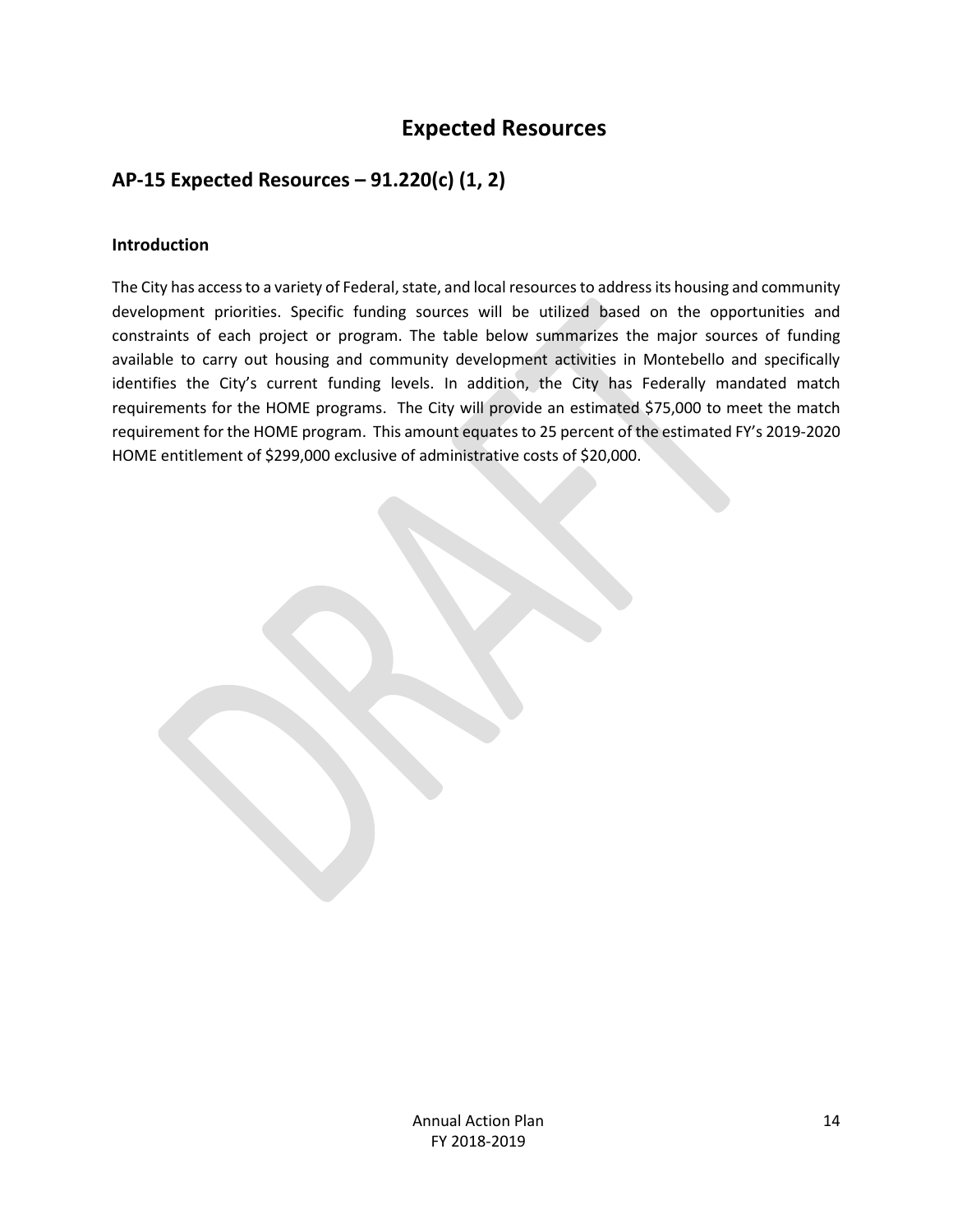## **Priority Table**

| Program     | <b>Source</b> | Uses of                    |                   |                | <b>Expected Amount Available Year 1</b> | <b>Expected</b> | <b>Narrative</b>                     |                    |
|-------------|---------------|----------------------------|-------------------|----------------|-----------------------------------------|-----------------|--------------------------------------|--------------------|
|             | of            | <b>Funds</b>               | Annual            | Program        | <b>Prior Year</b>                       | <b>Total</b>    | Amount                               | <b>Description</b> |
|             | <b>Funds</b>  |                            | <b>Allocation</b> | Income         | <b>Resources</b>                        | \$              | <b>Available</b>                     |                    |
|             |               |                            | \$                | \$             | \$                                      |                 | <b>Reminder of</b><br><b>ConPlan</b> |                    |
|             |               |                            |                   |                |                                         |                 | \$                                   |                    |
| <b>CDBG</b> | Public -      | Acquisition                | 677,645           | $\mathbf 0$    | $\mathbf 0$                             | 677,645         | $\mathbf 0$                          | Based on HUD       |
|             | Federal       | <b>Admin and Planning</b>  |                   |                |                                         |                 |                                      | FY 2018-2019       |
|             |               | Economic                   |                   |                |                                         |                 |                                      | allocation and     |
|             |               | Development                |                   |                |                                         |                 |                                      | projection         |
|             |               | Housing                    |                   |                |                                         |                 |                                      | through the        |
|             |               | <b>Public Improvements</b> |                   |                |                                         |                 |                                      | Consolidated       |
|             |               | <b>Public Services</b>     |                   |                |                                         |                 |                                      | Plan period        |
| <b>HOME</b> | Public -      | Acquisition                | 269,841           | $\mathbf 0$    | $\mathbf 0$                             | 269,841         | $\mathbf 0$                          | The City           |
|             | Federal       | Homebuyer                  |                   |                |                                         |                 |                                      | anticipated        |
|             |               | assistance                 |                   |                |                                         |                 |                                      | participating in   |
|             |               | Homeowner rehab            |                   |                |                                         |                 |                                      | a three-year       |
|             |               | Multifamily rental         |                   |                |                                         |                 |                                      | voluntary grant    |
|             |               | new construction           |                   |                |                                         |                 |                                      | reduction.         |
|             |               | Multifamily rental         |                   |                |                                         |                 |                                      | That started       |
|             |               | rehab                      |                   |                |                                         |                 |                                      | during FY 2019-    |
|             |               | New construction for       |                   |                |                                         |                 |                                      | 2020.              |
|             |               | ownership                  |                   |                |                                         |                 |                                      |                    |
|             |               | <b>TBRA</b>                |                   |                |                                         |                 |                                      |                    |
| Continuum   | Public -      | Other                      | $\mathbf 0$       | $\overline{0}$ | $\mathbf 0$                             | $\mathbf 0$     | $\mathbf 0$                          | Credit to Letter   |
| of Care     | Federal       |                            |                   |                |                                         |                 |                                      | of Credit for      |
|             |               |                            |                   |                |                                         |                 |                                      | repayment.         |

**Table 5 - Expected Resources – Priority Table**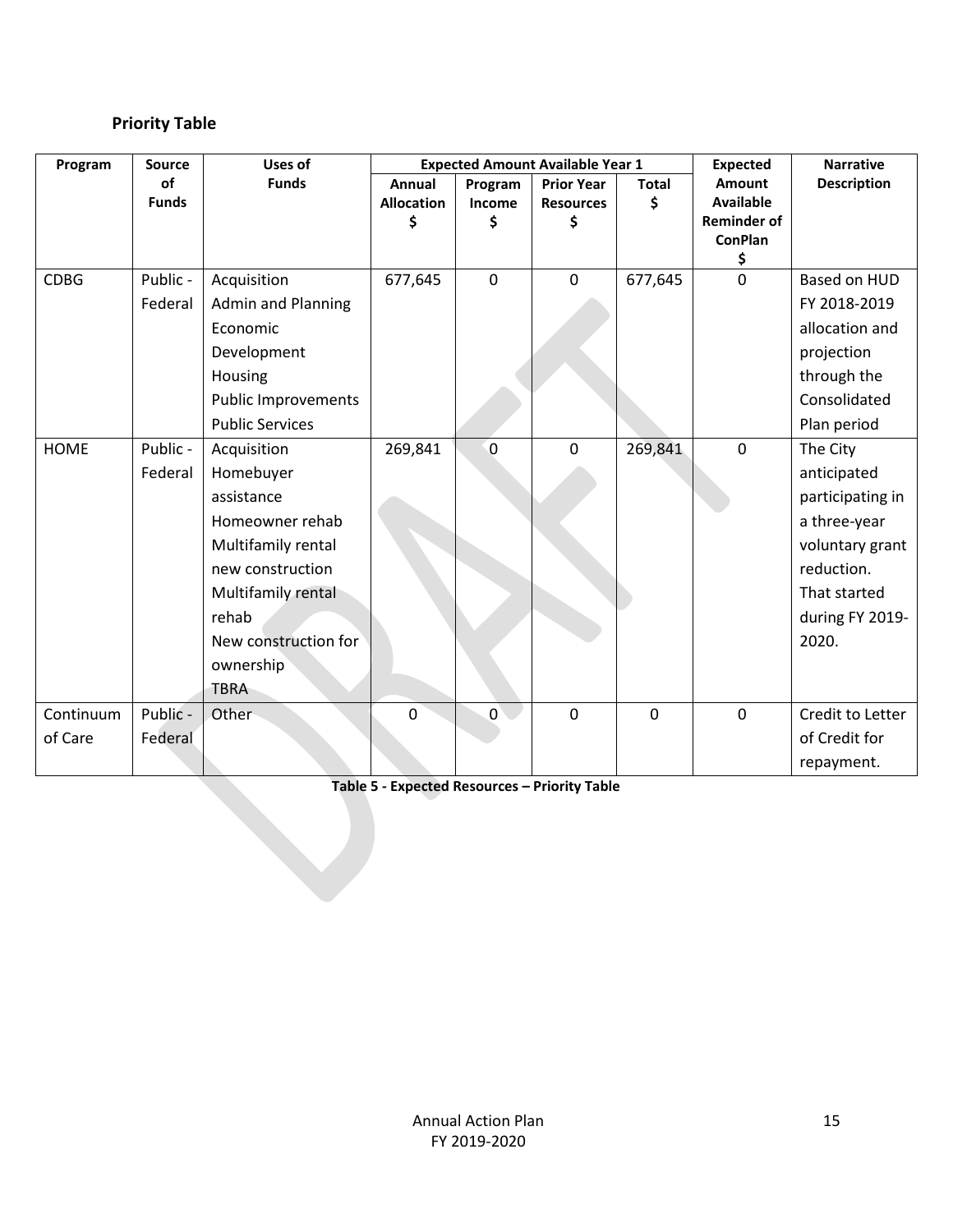## **Explain how Federal funds will leverage those additional resources (private, state and local funds), including a description of how matching requirements will be satisfied**

CDBG funds are often coupled with local funds, such as State and Local funds, for capital improvement projects and private funding from nonprofits to generate a sufficient budget for a project to move forward. All sources and types of funds are more limited now due to the current economic climate, along with the demise of statewide redevelopment tax-increment funds and housing set-aside funds. The HOME program requires a local match which leverages local funds.

Leveraging multiple funding sources is often necessary to achieve the City's housing and community development objectives. Key funding sources available for housing and community development needs in the City of Montebello include the following.

Montebello Community Redevelopment Agency Set-Aside Funds: During FY 2011–2012, the California state legislature and Supreme Court implemented the dissolution of all community redevelopment agencies. With that decision, affordable housing is no longer funded through redevelopment in California, except for funds and assets already in use to further affordable housing prior to dissolution, which are now administered by the Housing Successor Agency of the City. The City will evaluate opportunities to leverage existing Housing Successor Agency resources with HOME funds to further affordable housing in the community. However, with the loss of ongoing redevelopment housing set-aside funds, a major funding resource for affordable housing is no longer available.

Section 8 Housing Choice Voucher Program: In Montebello, Los Angeles County manages the Federal Section 8 Housing Choice Voucher Program, which provides rental assistance as a voucher to very lowincome persons in need of affordable housing. Typically, the voucher pays for the difference between the fair market rent for the dwelling unit and 30 percent of the voucher recipient's household income. As of January 2019, the Housing Authority of the County of Los Angeles provided Section 8 housing choice vouchers to households in Montebello. Last year the total monthly subsidy expended by the Housing Authority was approximately \$532,019.

General Fund: The City of Montebello utilizes its local general fund to leverage CDBG funds for the Code Enforcement Program and the Summer Youth Employment Program.

Other Public and Private Resources: Health services and other social services are provided by the appropriate County departments. The Housing Authority of the County of Los Angeles receives HUD funding to provide low-income housing assistance that benefits Montebello residents. Public services are also provided by nonprofit agencies, especially by those organizations intended to assist the very low income, the elderly, the abused, the homeless, and other special needs populations. Many of these organizations depend on private contributions and fundraising for their support.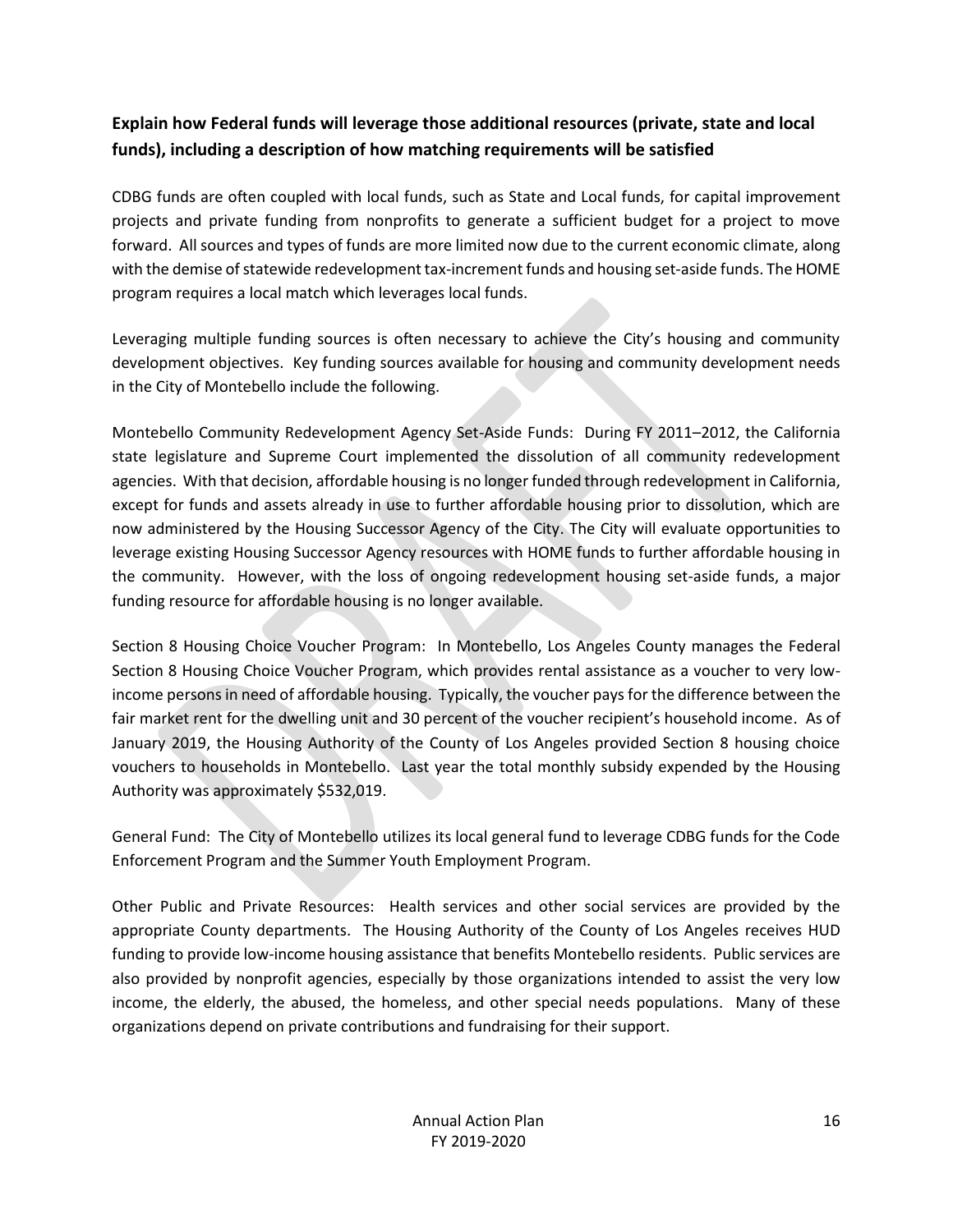## **If appropriate, describe publicly owned land or property located within the jurisdiction that may be used to address the needs identified in the plan**

The City does not have any publicly owned land that is being considered for affordable housing.

### **Discussion**

The Olson Project includes a residential townhome component and a small food incubator component. The residential component, located at 520-528 West Whittier Blvd., 114 and 116 N. 6<sup>th</sup> Street, and 117-125 N. 5<sup>th</sup> Street consists of 28 three-story townhomes on 0.97 acres of the 1.2-acre site. Four floor plans will be featured offering 1,361 to 1,660 square feet of living space with two to four bedrooms, two and one-half to four bathrooms, and attached two-car side-by-side and tandem garages. The proposed plan includes parking for the residential component offering 74 spaces (56 garage spaces and 18 guest spaces) for a ratio of 2.6 spaces per unit.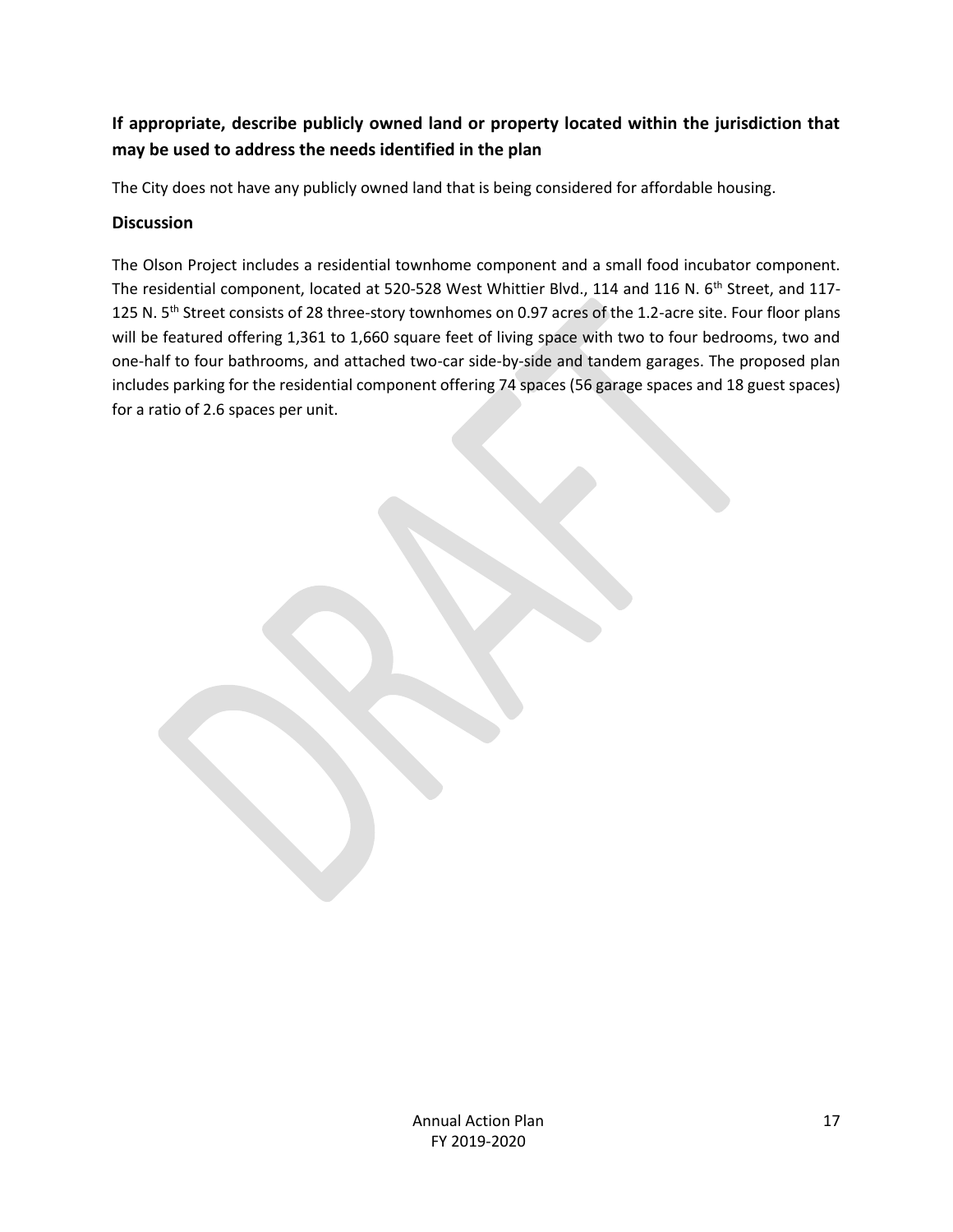## **Annual Goals and Objectives**

## **AP-20 Annual Goals and Objectives - 91.420, 91.220(c)(3) &(e)**

## **Goals Summary Information**

<span id="page-18-0"></span>

| Sort           | <b>Goal Name</b>         | <b>Start</b> | End  | Category              | Geographic | <b>Needs Addressed</b>   | <b>Funding</b> | <b>Goal Outcome Indicator</b>    |
|----------------|--------------------------|--------------|------|-----------------------|------------|--------------------------|----------------|----------------------------------|
| Order          |                          | Year         | Year |                       | Area       |                          |                |                                  |
|                | Safe / Quality           | 2019         | 2020 | Affordable            | Citywide   | Safe Quality             | <b>CDBG</b>    | Housing Rehabilitation Loans: 10 |
|                | Neighborhoods            |              |      | <b>Housing</b>        |            | Neighborhoods            | HOME           |                                  |
|                |                          |              |      | <b>Public Housing</b> |            |                          |                |                                  |
| $\overline{2}$ | Homeless / Special       | 2019         | 2020 | <b>Homeless</b>       | Citywide   | Homeless / Special       | <b>CDBG</b>    | Homelessness Prevention: 464     |
|                | <b>Needs Populations</b> |              |      |                       |            | <b>Needs Populations</b> |                | Persons Assisted                 |
| 3              | <b>Fair Housing</b>      | 2019         | 2020 | Affordable            | Citywide   | <b>Fair Housing</b>      | <b>CDBG</b>    | Other: 50 Other                  |
|                |                          |              |      | <b>Housing</b>        |            |                          |                |                                  |
| 4              | <b>Expanded Economic</b> | 2019         | 2020 | Repayment of          | Citywide   | <b>Expanded Economic</b> | <b>CDBG</b>    | Other: 1 Other                   |
|                | Opportunities            |              |      | Section 108           |            | Opportunities            |                |                                  |
|                |                          |              |      | Loan                  |            |                          |                |                                  |
| 5              | Improvement of Public    | 2019         | 2020 | <b>Homeless</b>       | Citywide   | Improvement of Public    | <b>CDBG</b>    | Public service activities other  |
|                | Services for Low/Mod     |              |      | Non-Homeless          |            | Services for Low/Mod     |                | than Low/Moderate Income         |
|                | Income                   |              |      | <b>Special Needs</b>  |            | income                   |                | Housing Benefit: 0 Persons       |
|                |                          |              |      |                       |            |                          |                | Assisted                         |

**Table 6 – Goals Summary**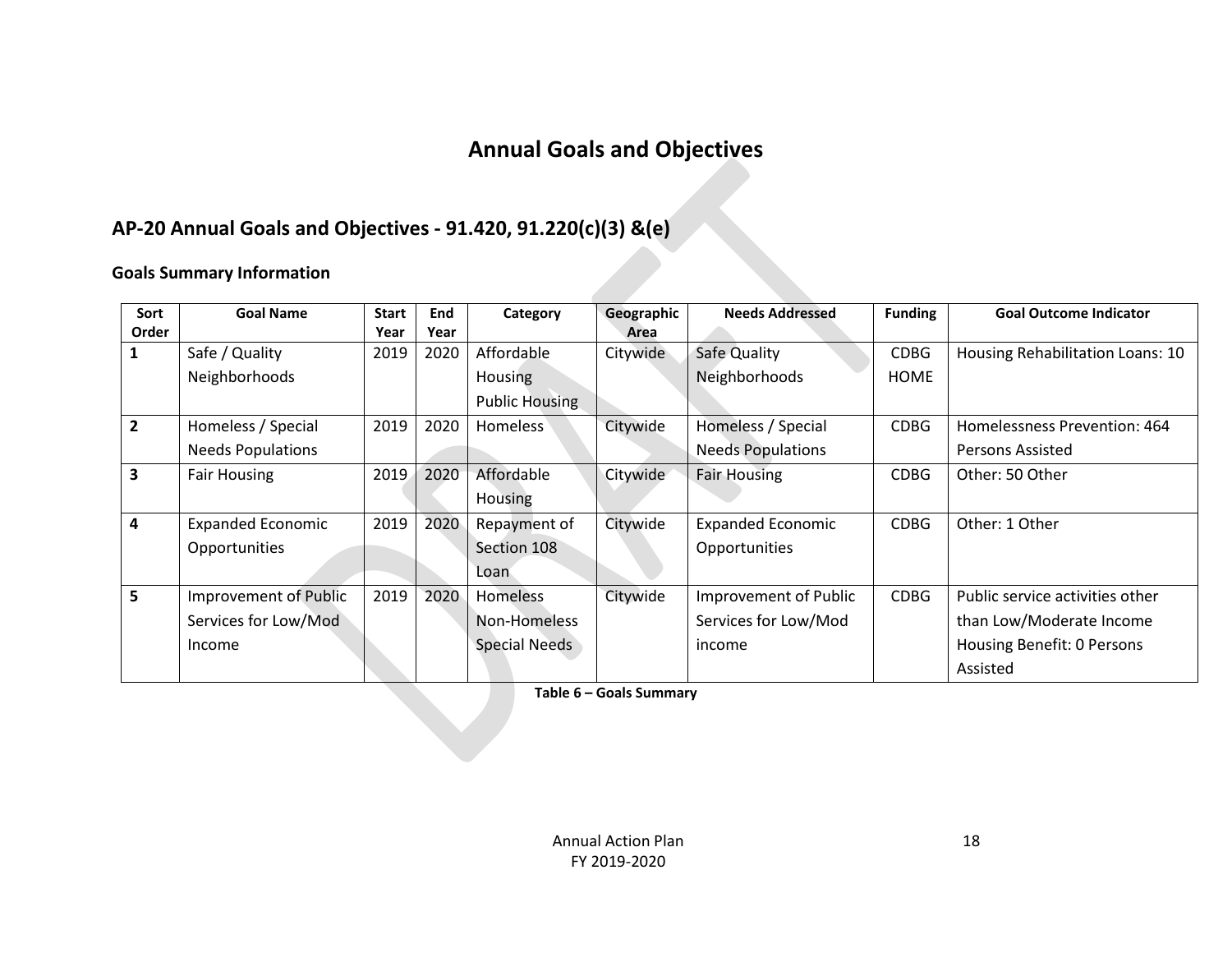## **Goal Descriptions**

| 1              | <b>Goal Name</b>   | Safe / Quality Neighborhoods                                                                                                                         |  |  |  |  |  |  |
|----------------|--------------------|------------------------------------------------------------------------------------------------------------------------------------------------------|--|--|--|--|--|--|
|                | Goal               | Objective No. 1 - Increase the affordable for-sale and rental housing<br>i.                                                                          |  |  |  |  |  |  |
|                | <b>Description</b> | stock                                                                                                                                                |  |  |  |  |  |  |
|                |                    | 1. Provide additional affordable rental and for-sale housing units through the<br>development of new units and the rehabilitation of existing units. |  |  |  |  |  |  |
|                |                    | Develop additional activities and programs that support affordable housing<br>2.<br>opportunities.                                                   |  |  |  |  |  |  |
|                |                    | Objective No. $2 -$ Preserve the existing housing stock<br>ii.                                                                                       |  |  |  |  |  |  |
|                |                    | Prevent at-risk affordable housing units from converting to market-rate<br>1.<br>prices if feasible.                                                 |  |  |  |  |  |  |
|                |                    | Continue to preserve the housing stock by operating a rehabilitation<br>2.<br>program.                                                               |  |  |  |  |  |  |
|                |                    | Develop additional activities and programs that support the preservation<br>3.<br>of the existing housing stock.                                     |  |  |  |  |  |  |
| $\overline{2}$ | <b>Goal Name</b>   | Homeless / Special Needs Populations                                                                                                                 |  |  |  |  |  |  |
|                | Goal               | Objective No. 1 - Prevent individuals and families from becoming<br>i.                                                                               |  |  |  |  |  |  |
|                | <b>Description</b> | homeless                                                                                                                                             |  |  |  |  |  |  |
|                |                    | Continue to make funds available to nonprofit organizations that offer<br>1.                                                                         |  |  |  |  |  |  |
|                |                    | homelessness prevention programs and services.                                                                                                       |  |  |  |  |  |  |
|                |                    | Continue to aid individuals and families at risk of homelessness who face a<br>2.<br>one-time extenuating circumstance of financial hardship.        |  |  |  |  |  |  |
|                |                    | 3.<br>Develop additional activities and programs that prevent individuals and<br>families from becoming homeless.                                    |  |  |  |  |  |  |
|                |                    | Objective No. 2 - Reduce the number of homeless individuals and<br>ii.                                                                               |  |  |  |  |  |  |
|                |                    | families                                                                                                                                             |  |  |  |  |  |  |
|                |                    |                                                                                                                                                      |  |  |  |  |  |  |
|                |                    | Continue to make funds available to nonprofit organizations that provide<br>1.<br>assistance to homeless families and individuals.                   |  |  |  |  |  |  |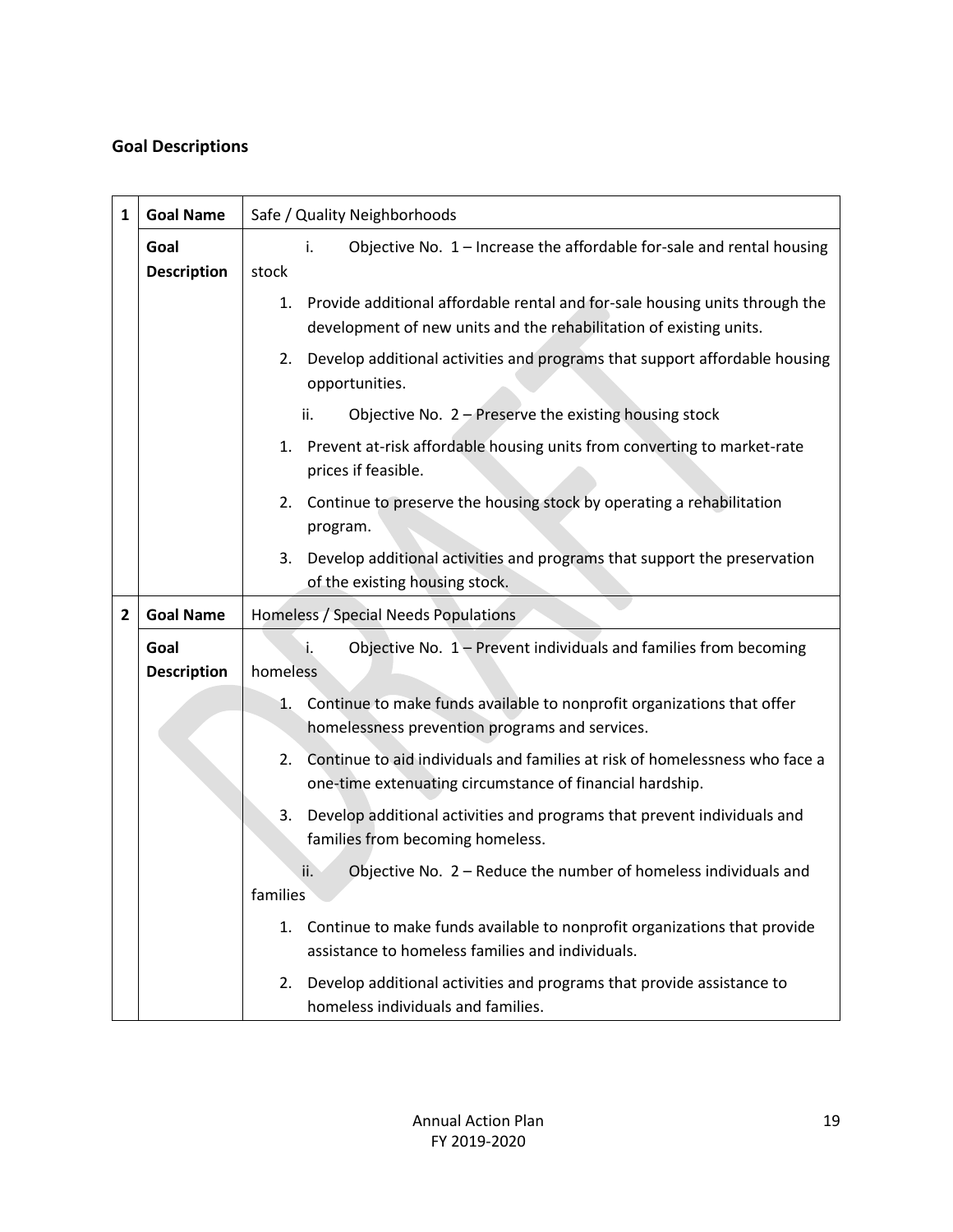| 3 | <b>Goal Name</b>           | <b>Fair Housing</b>                                                                                                                                                                                                                                                                                                                                                                                                                                                                                                                                                                                                                                                                                                                                                                                                                                                                                                        |  |  |  |  |  |
|---|----------------------------|----------------------------------------------------------------------------------------------------------------------------------------------------------------------------------------------------------------------------------------------------------------------------------------------------------------------------------------------------------------------------------------------------------------------------------------------------------------------------------------------------------------------------------------------------------------------------------------------------------------------------------------------------------------------------------------------------------------------------------------------------------------------------------------------------------------------------------------------------------------------------------------------------------------------------|--|--|--|--|--|
|   | Goal<br><b>Description</b> | Objective No. 1 - Enable the non-homeless special needs population<br>i.<br>to live independently                                                                                                                                                                                                                                                                                                                                                                                                                                                                                                                                                                                                                                                                                                                                                                                                                          |  |  |  |  |  |
|   |                            | Provide resources to nonprofit organizations to implement fair housing<br>1.<br>activities and programs.                                                                                                                                                                                                                                                                                                                                                                                                                                                                                                                                                                                                                                                                                                                                                                                                                   |  |  |  |  |  |
|   |                            | Develop additional activities and programs that are consistent with the<br>2.<br>goals of the Analysis of Impediments.                                                                                                                                                                                                                                                                                                                                                                                                                                                                                                                                                                                                                                                                                                                                                                                                     |  |  |  |  |  |
|   |                            | Provide housing relocation assistance to individuals and families<br>3.<br>permanently and/or temporarily displaced due to activities carried out by<br>the City.                                                                                                                                                                                                                                                                                                                                                                                                                                                                                                                                                                                                                                                                                                                                                          |  |  |  |  |  |
|   |                            | Prevent segregation and concentration of poverty and race.<br>4.                                                                                                                                                                                                                                                                                                                                                                                                                                                                                                                                                                                                                                                                                                                                                                                                                                                           |  |  |  |  |  |
| 4 | <b>Goal Name</b>           | <b>Expanded Economic Opportunities</b>                                                                                                                                                                                                                                                                                                                                                                                                                                                                                                                                                                                                                                                                                                                                                                                                                                                                                     |  |  |  |  |  |
|   | Goal                       | Objective No. 1 - Repayment of Section 108 Loan<br>i.                                                                                                                                                                                                                                                                                                                                                                                                                                                                                                                                                                                                                                                                                                                                                                                                                                                                      |  |  |  |  |  |
|   | <b>Description</b>         | Continue to repay the Section 108 Loan<br>1.                                                                                                                                                                                                                                                                                                                                                                                                                                                                                                                                                                                                                                                                                                                                                                                                                                                                               |  |  |  |  |  |
|   |                            | Develop additional activities and opportunities for businesses in the City of<br>2.<br>Montebello.                                                                                                                                                                                                                                                                                                                                                                                                                                                                                                                                                                                                                                                                                                                                                                                                                         |  |  |  |  |  |
|   |                            | The City has established various community development objectives that<br>3.<br>provide activities and programs that benefit low- and moderate-income<br>households, and reduce or eliminate slums and blight. The overall<br>objective is to address community development needs by implementing<br>activities and programs related to the following CDBG-eligible categories:<br>infrastructure; public facilities; code enforcement; public services; property<br>acquisition and disposition; relocation and economic development. Among<br>infrastructure improvements on the Consolidated Plan Priority Needs<br>Survey, street improvements, sidewalk improvements, pedestrian<br>crosswalks, and alley improvements were ranked amongst the highest<br>priority needs. Street and alley improvements and ADA-accessible curb<br>ramps were all identified as priority needs in the 2015-2020 Consolidated<br>Plan. |  |  |  |  |  |
| 5 | <b>Goal Name</b>           | Improvement of Public Services for Low/Mod Income                                                                                                                                                                                                                                                                                                                                                                                                                                                                                                                                                                                                                                                                                                                                                                                                                                                                          |  |  |  |  |  |
|   | Goal<br><b>Description</b> | The City will continue to utilize CDBG funds to address housing and service needs<br>for low- and moderate-income and special needs households.                                                                                                                                                                                                                                                                                                                                                                                                                                                                                                                                                                                                                                                                                                                                                                            |  |  |  |  |  |

**Table 7 – Goal Descriptions**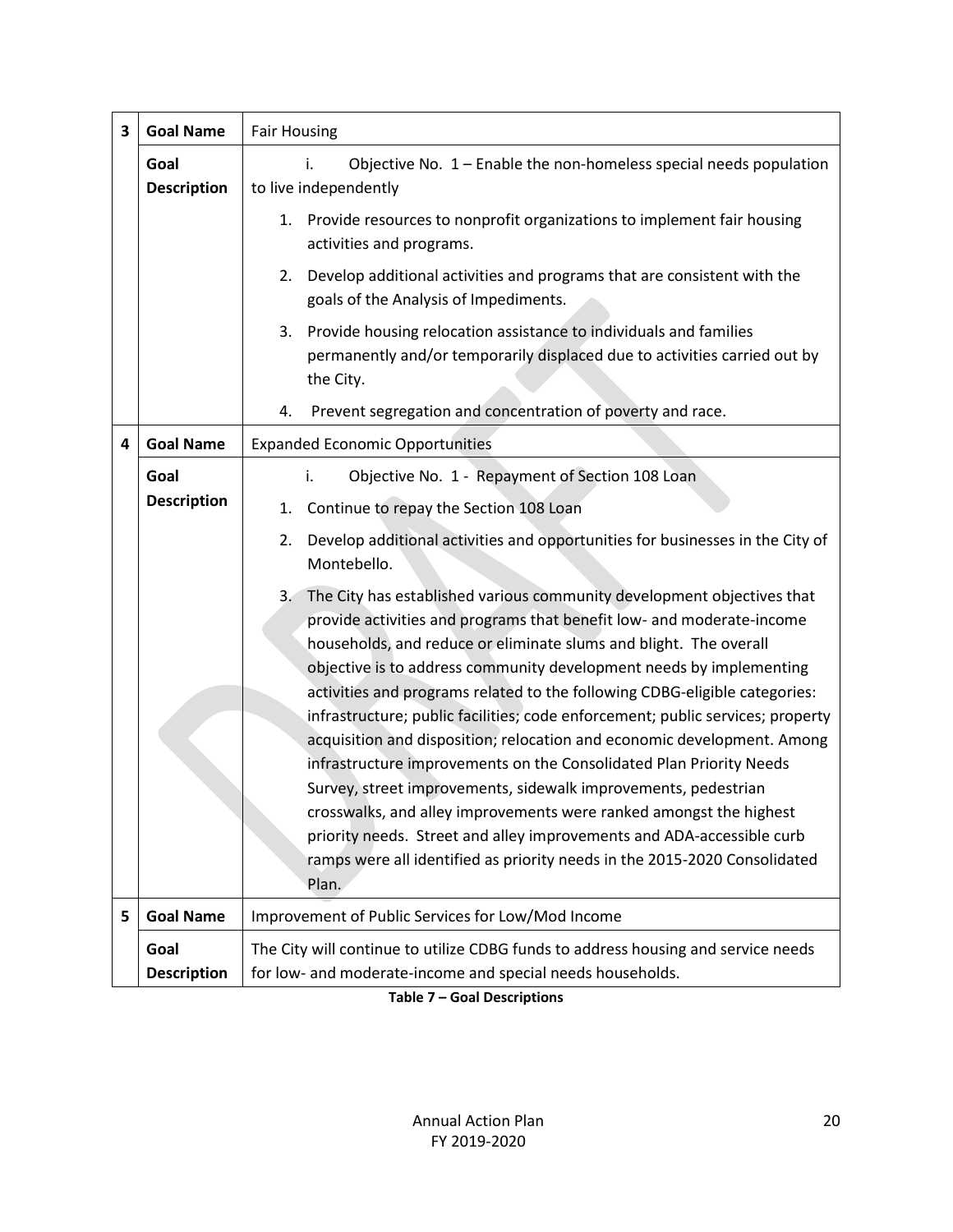## **Estimate the number of extremely low-income, low-income, and moderate-income families to whom the jurisdiction will provide affordable housing as defined by HOME 91.215(b):**

The City anticipates assisting approximately four low- to moderate income families during the 2019 – 2020 fiscal year.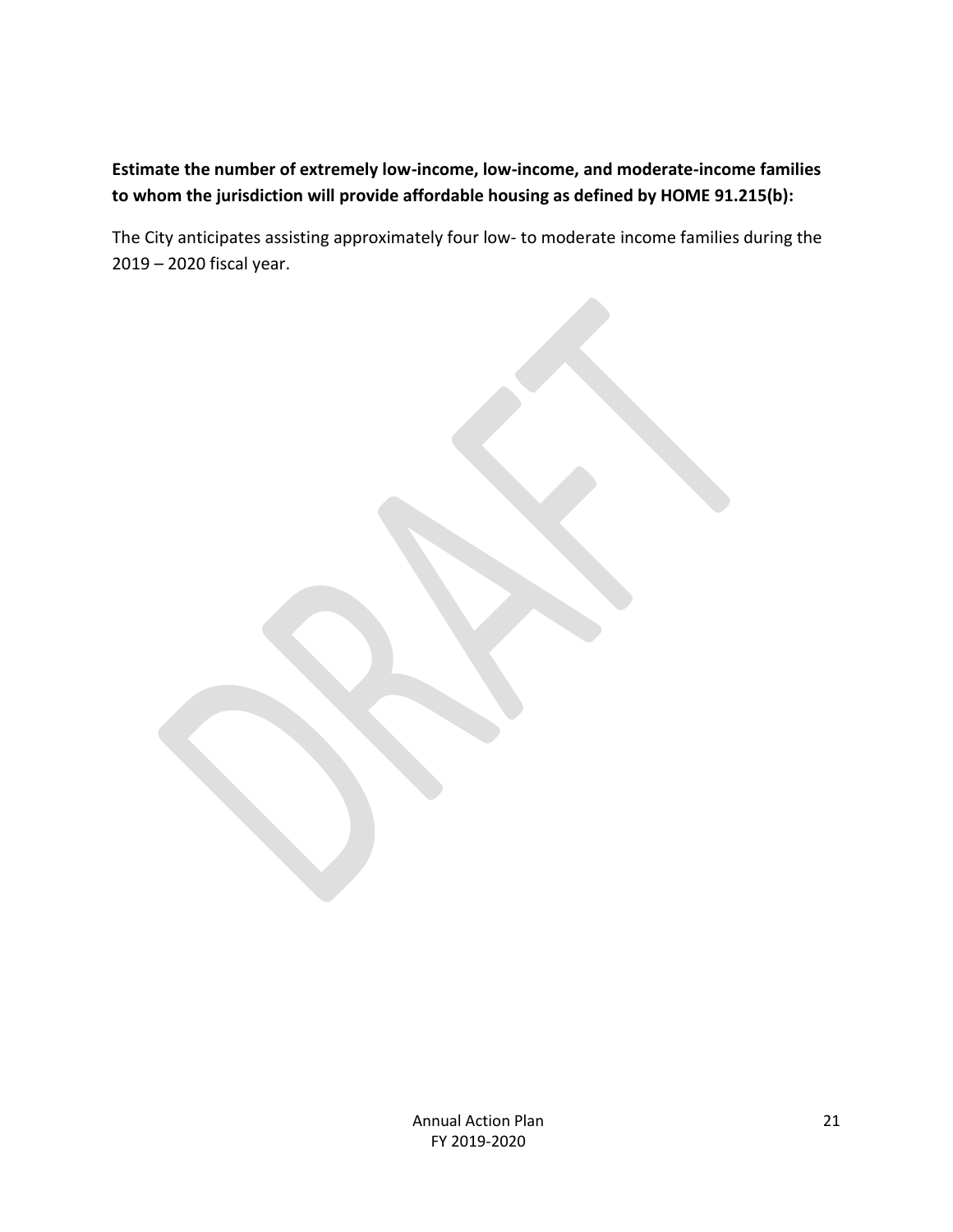## <span id="page-22-0"></span>**AP-35 Projects – 91.220(d)**

### **Introduction**

In FY 2019-2020, the City will use Federal funds to address its priority housing and community development needs by undertaking the activities listed below. These activities are consistent with needs identified in the Consolidated Plan and are further described, including a brief description and proposed funding, in the Project Summary table below.

| #              | <b>Project Name</b>                                            |
|----------------|----------------------------------------------------------------|
| 1              | Section 108 Loan Repayment                                     |
| $\overline{2}$ | <b>CDBG Planning &amp; Administration</b>                      |
| 3              | Southern California Housing Rights Center Fair Housing Program |
| 4              | The Whole Child                                                |
| 5              | East San Gabriel Valley Coalition for the Homeless             |
| 6              | <b>Heart of Compassion</b>                                     |
| 7              | Montebello / Commerce YMCA                                     |
| 8              | Summer Youth Employment Program                                |
| 9              | HOME funds used as the Voluntary Grant Reduction to repay HUD  |
| 10             | <b>Economic Development Activities</b>                         |

**Table 8 – Project Information**

#### **Describe the reasons for allocation priorities and any obstacles to addressing underserved needs**

The City recognizes that special needs populations encounter challenges due to low income and the special conditions that they face. Special needs populations are more likely to become homeless because of these factors. Special needs populations require housing and supportive services. The City considers supportive services and housing for special needs populations a high priority. Supportive services are also considered a high priority in the Continuum of Care. In 2019-2020, the City will fund several public service agencies that aid with housing and supportive services.

In making project recommendations, consideration was given to a variety of thresholds that projects must meet to comply with CDBG objectives, including meeting one of the national objectives and addressing one of the community priorities set out in the Consolidated Plan. Staff also considered activity need and justification, cost reasonableness and effectiveness, activity management and implementation, experience with similar activities, past performance, leveraged funds, and completeness of the application. Project recommendations are for those projects determined most likely to be successful and maintain compliance with CDBG regulations.

While there are several constraints to meeting the needs of low-income residents, the primary obstacle is a lack of funding to fully address all needs. Economic downturns have forced many nonprofits to cut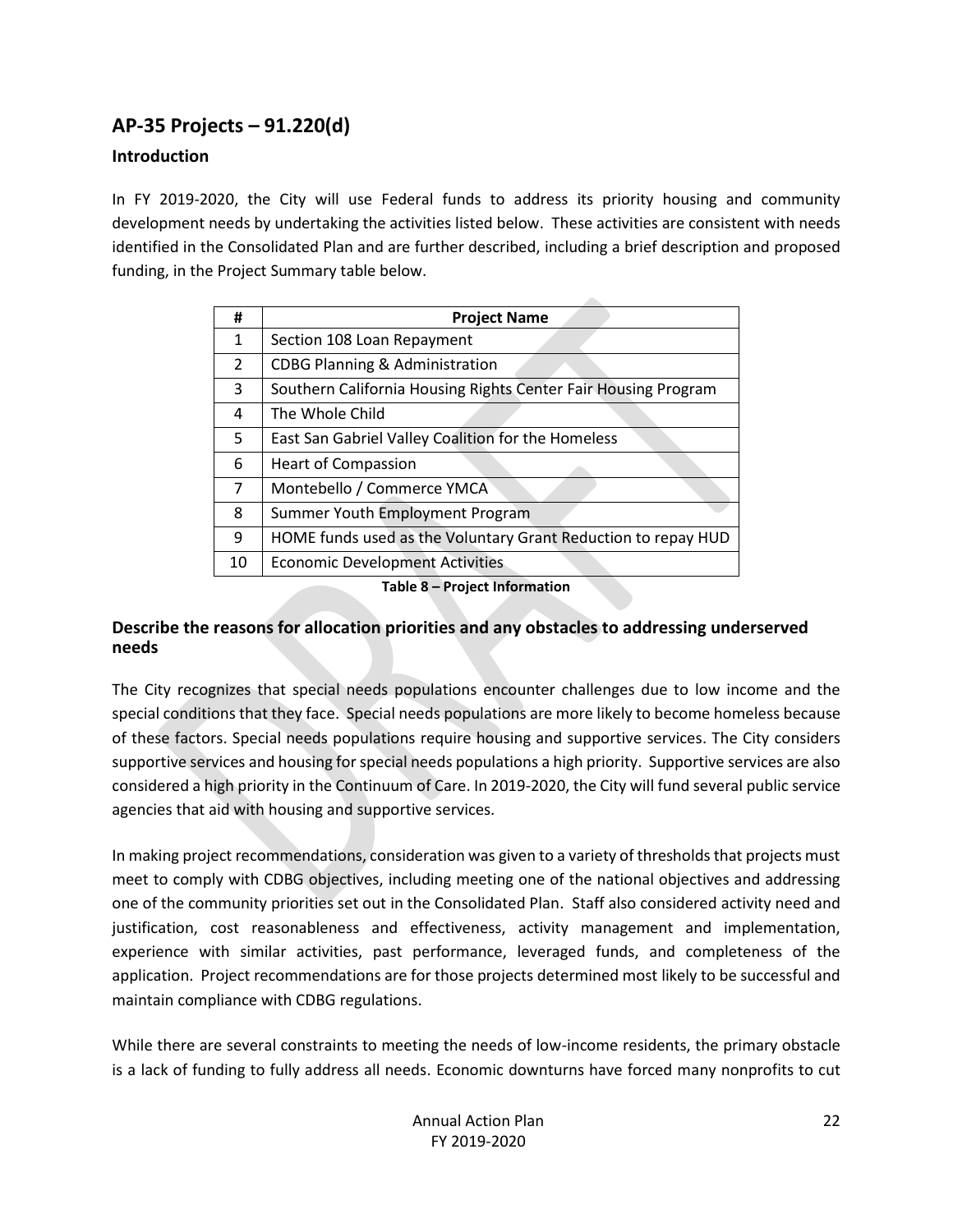services at a time when governmental entities and others are least able to provide them. Another obstacle is the number of nonprofits that need assistance with basic management and fiscal policies. These agencies can benefit from assistance with setting up more sophisticated bookkeeping systems and management procedures.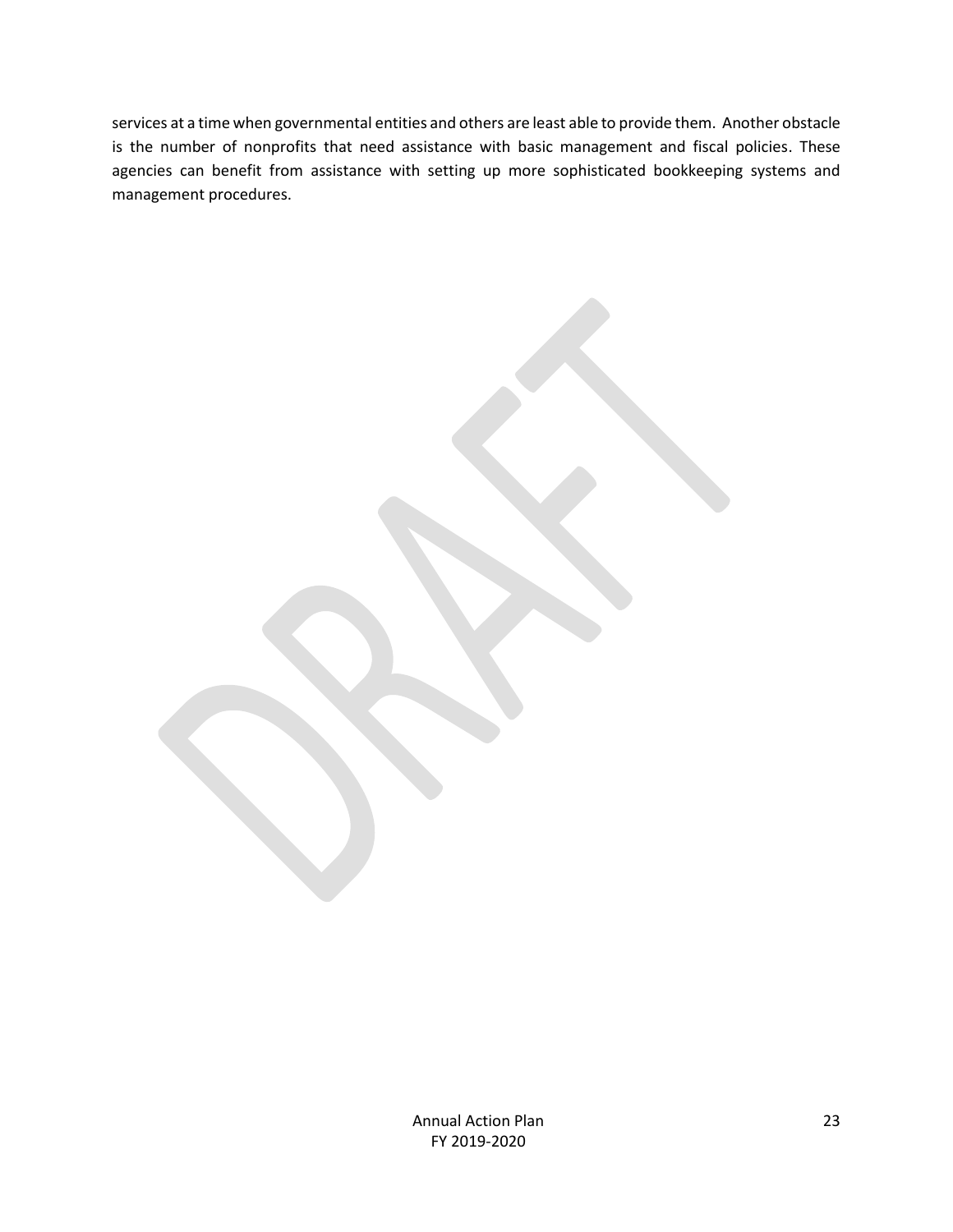## **Projects**

## <span id="page-24-1"></span><span id="page-24-0"></span>**AP-38 Projects Summary**

## **Project Summary Information**

| $\mathbf{1}$                        | <b>Project Name</b>                                                                                     | Section 108 Loan Repayment                                                                                                                                                                                                                               |
|-------------------------------------|---------------------------------------------------------------------------------------------------------|----------------------------------------------------------------------------------------------------------------------------------------------------------------------------------------------------------------------------------------------------------|
|                                     | <b>Target Area</b>                                                                                      | WHITTIER REVITALIZATION AREA                                                                                                                                                                                                                             |
|                                     | <b>Goals Supported</b>                                                                                  | <b>Expanded Economic Opportunities</b>                                                                                                                                                                                                                   |
|                                     | <b>Needs Addressed</b>                                                                                  | <b>Expanded Economic Opportunities</b>                                                                                                                                                                                                                   |
|                                     | <b>Funding</b>                                                                                          | CDBG: \$440,848                                                                                                                                                                                                                                          |
|                                     | <b>Description</b>                                                                                      | Completed improvements included the replacement of sidewalks,<br>curb and gutter, street irrigation, lighting, water and sewer lines,<br>sidewalk improvements compliant with the Americans with<br>Disabilities Act, landscaping, and street furniture. |
|                                     | <b>Target Date</b>                                                                                      | 6/30/2020                                                                                                                                                                                                                                                |
|                                     | <b>Estimate the number and</b><br>type of families that will<br>benefit from the<br>proposed activities | N/A                                                                                                                                                                                                                                                      |
|                                     | <b>Location Description</b>                                                                             | 1600 West Beverly Boulevard, Montebello CA                                                                                                                                                                                                               |
|                                     | <b>Planned Activities</b>                                                                               | Section 108 loan repayment                                                                                                                                                                                                                               |
| $\mathbf{2}$<br><b>Project Name</b> |                                                                                                         | <b>CDBG Planning &amp; Administration</b>                                                                                                                                                                                                                |
|                                     | <b>Target Area</b>                                                                                      | Citywide                                                                                                                                                                                                                                                 |
|                                     | <b>Goals Supported</b>                                                                                  | Safe / Quality Neighborhoods                                                                                                                                                                                                                             |
|                                     | <b>Needs Addressed</b>                                                                                  | Safe / Quality Neighborhoods                                                                                                                                                                                                                             |
|                                     | <b>Funding</b>                                                                                          | CDBG: \$100,000                                                                                                                                                                                                                                          |
|                                     | <b>Description</b>                                                                                      | Planning and Administration                                                                                                                                                                                                                              |
|                                     | <b>Target Date</b>                                                                                      | 6/30/2020                                                                                                                                                                                                                                                |
|                                     | <b>Estimate the number and</b><br>type of families that will<br>benefit from the<br>proposed activities | N/A                                                                                                                                                                                                                                                      |
|                                     | <b>Location Description</b>                                                                             | 1600 West Beverly Boulevard, Montebello CA                                                                                                                                                                                                               |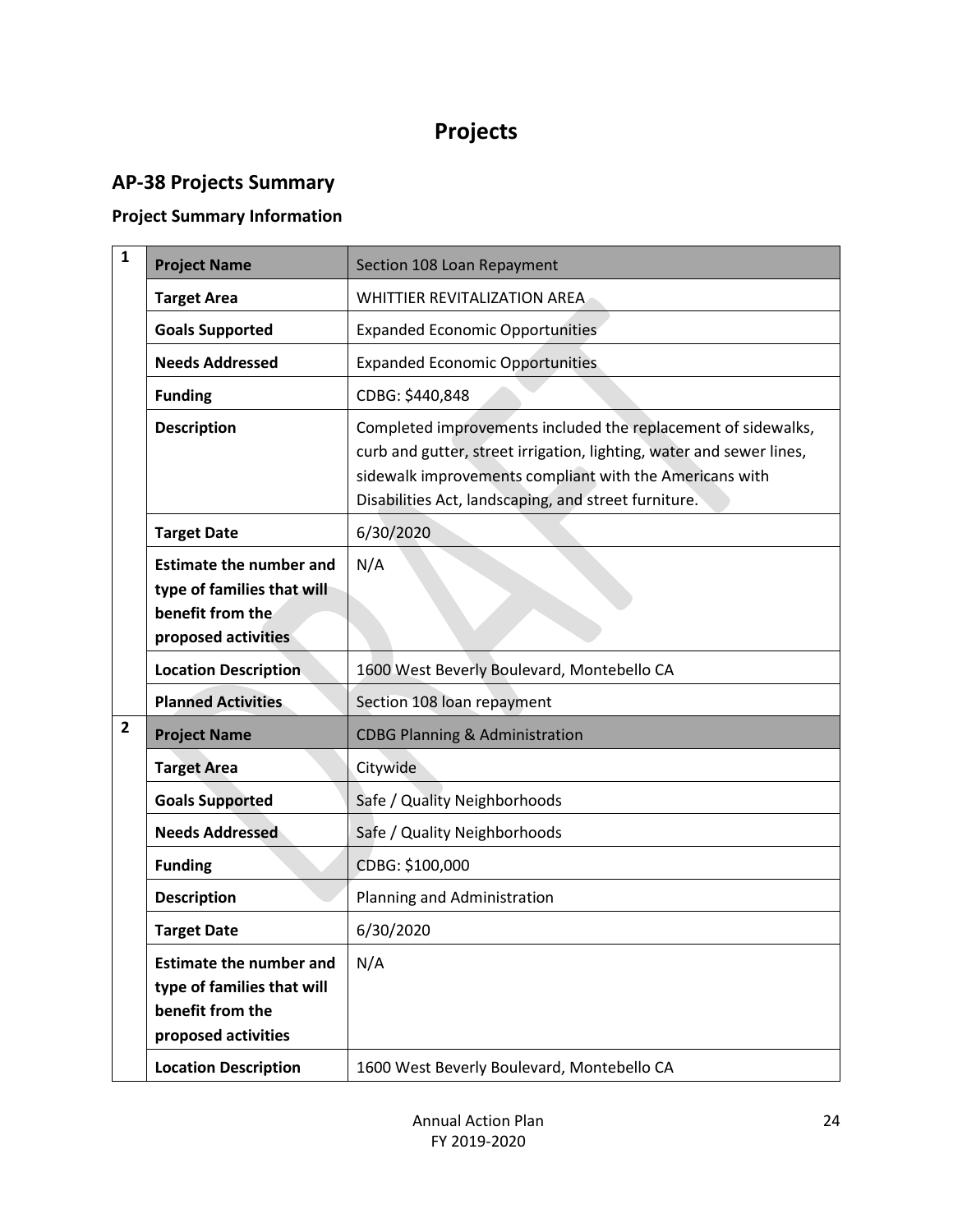|                                             | <b>Planned Activities</b>                                                                               | Planning and Administration                                                                                                                                                                                                 |  |
|---------------------------------------------|---------------------------------------------------------------------------------------------------------|-----------------------------------------------------------------------------------------------------------------------------------------------------------------------------------------------------------------------------|--|
| $\overline{\mathbf{3}}$                     | <b>Project Name</b>                                                                                     | Southern California Housing Rights Center                                                                                                                                                                                   |  |
|                                             | <b>Target Area</b>                                                                                      | Citywide                                                                                                                                                                                                                    |  |
|                                             | <b>Goals Supported</b>                                                                                  | <b>Fair Housing</b>                                                                                                                                                                                                         |  |
|                                             | <b>Needs Addressed</b>                                                                                  | <b>Fair Housing</b>                                                                                                                                                                                                         |  |
|                                             | <b>Funding</b>                                                                                          | CDBG: \$20,000                                                                                                                                                                                                              |  |
|                                             | <b>Description</b>                                                                                      | Activity provides program designed to limit discrimination in<br>housing based on race, color, national origin, handicap, gender, or<br>creed.                                                                              |  |
|                                             | <b>Target Date</b>                                                                                      | 6/30/2020                                                                                                                                                                                                                   |  |
|                                             | <b>Estimate the number and</b><br>type of families that will<br>benefit from the<br>proposed activities | 140 Beneficiaries                                                                                                                                                                                                           |  |
|                                             | <b>Location Description</b>                                                                             | 3255 Wilshire Boulevard, Los Angeles CA                                                                                                                                                                                     |  |
|                                             | <b>Planned Activities</b>                                                                               | Fair housing services, including counseling and discrimination<br>investigation.                                                                                                                                            |  |
|                                             | <b>Planned Activities</b>                                                                               | The program assists homeless and displaced Montebello families to<br>find affordable, permanent housing by providing a range of<br>supportive services to eliminate barriers and assist families to<br>return into housing. |  |
| 4<br>The Whole Child<br><b>Project Name</b> |                                                                                                         |                                                                                                                                                                                                                             |  |
|                                             | <b>Target Area</b>                                                                                      | Citywide                                                                                                                                                                                                                    |  |
|                                             | <b>Goals Supported</b>                                                                                  | Homeless / Special Needs Populations                                                                                                                                                                                        |  |
|                                             | <b>Needs Addressed</b>                                                                                  | Homeless / Special Needs Populations                                                                                                                                                                                        |  |
|                                             | <b>Funding</b>                                                                                          | CDBG: \$5,750                                                                                                                                                                                                               |  |
|                                             | <b>Description</b>                                                                                      | Provide for a variety of services and programs designed to assist<br>homeless persons and families                                                                                                                          |  |
|                                             | <b>Target Date</b>                                                                                      | 6/30/2020                                                                                                                                                                                                                   |  |
|                                             | <b>Estimate the number and</b><br>type of families that will<br>benefit from the<br>proposed activities | $2 - 3$ Homeless families                                                                                                                                                                                                   |  |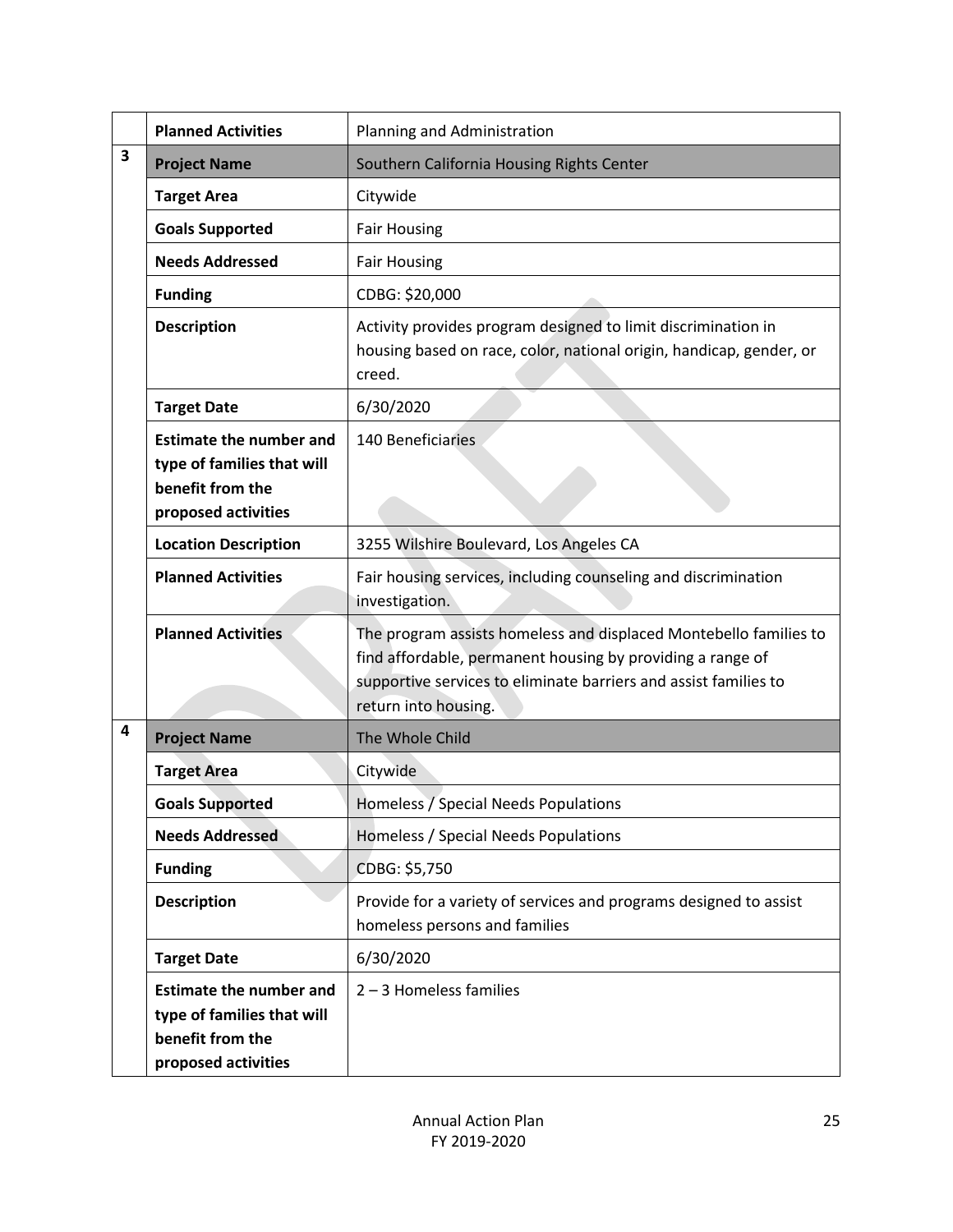|   | <b>Location Description</b>                                                                             | 10155 Colima Road, Whittier CA                                                                                                                                                                                              |  |  |
|---|---------------------------------------------------------------------------------------------------------|-----------------------------------------------------------------------------------------------------------------------------------------------------------------------------------------------------------------------------|--|--|
|   | <b>Planned Activities</b>                                                                               | The program assists homeless and displaced Montebello families to<br>find affordable, permanent housing by providing a range of<br>supportive services to eliminate barriers and assist families to<br>return into housing. |  |  |
| 5 | <b>Project Name</b>                                                                                     | East San Gabriel Valley Coalition for the Homeless                                                                                                                                                                          |  |  |
|   | <b>Target Area</b>                                                                                      | Citywide                                                                                                                                                                                                                    |  |  |
|   | <b>Goals Supported</b>                                                                                  | Homeless / Special Needs Populations                                                                                                                                                                                        |  |  |
|   | <b>Needs Addressed</b>                                                                                  | Homeless / Special Needs Populations                                                                                                                                                                                        |  |  |
|   | <b>Funding</b>                                                                                          | CDBG: \$5,750                                                                                                                                                                                                               |  |  |
|   | <b>Description</b>                                                                                      | Provide for a variety of services and programs designed to assist<br>homeless persons and families                                                                                                                          |  |  |
|   | <b>Target Date</b>                                                                                      | 6/30/2020                                                                                                                                                                                                                   |  |  |
|   | <b>Estimate the number and</b><br>type of families that will<br>benefit from the<br>proposed activities | 100 homeless persons will receive services.                                                                                                                                                                                 |  |  |
|   | <b>Location Description</b>                                                                             | 1345 Turnbull Canyon Road, Hacienda Heights CA                                                                                                                                                                              |  |  |
|   | <b>Planned Activities</b>                                                                               | Provides emergency meals, hygiene kits, clothing, resource<br>assistance and emergency shelter vouchers for homeless and<br>displaced residents of Montebello.                                                              |  |  |
| 6 | <b>Project Name</b>                                                                                     | <b>Heart of Compassion</b>                                                                                                                                                                                                  |  |  |
|   | <b>Target Area</b>                                                                                      | Citywide                                                                                                                                                                                                                    |  |  |
|   | <b>Goals Supported</b>                                                                                  | Homeless / Special Needs Populations                                                                                                                                                                                        |  |  |
|   | <b>Needs Addressed</b>                                                                                  | Homeless / Special Needs Populations                                                                                                                                                                                        |  |  |
|   | <b>Funding</b>                                                                                          | CDBG: \$8,500                                                                                                                                                                                                               |  |  |
|   | <b>Description</b>                                                                                      | Food bank for homeless and seniors                                                                                                                                                                                          |  |  |
|   | <b>Target Date</b>                                                                                      | 6/30/2020                                                                                                                                                                                                                   |  |  |
|   | <b>Estimate the number and</b><br>type of families that will<br>benefit from the<br>proposed activities | 100 seniors and persons with special needs plan to be served.                                                                                                                                                               |  |  |
|   | <b>Location Description</b>                                                                             | 600 South Maple Avenue, Montebello CA                                                                                                                                                                                       |  |  |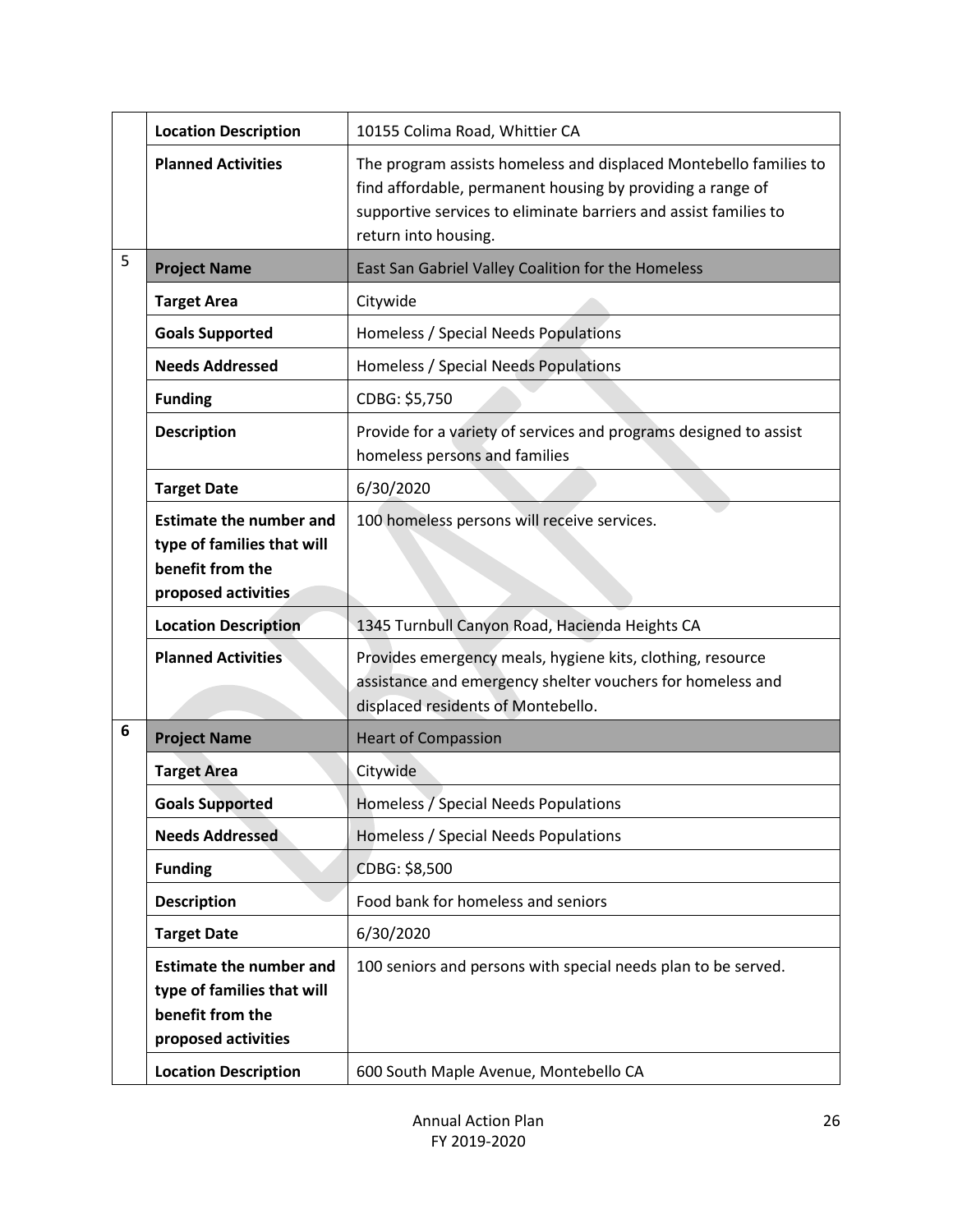|   | <b>Planned Activities</b>                                                                               | Fighting Hunger Feeding Hope - offers Montebello residents much<br>needed food and essential goods twice weekly as part of their<br>program. Duplicated service numbers are expected to exceed 1000<br>people. |  |  |
|---|---------------------------------------------------------------------------------------------------------|----------------------------------------------------------------------------------------------------------------------------------------------------------------------------------------------------------------|--|--|
| 7 | <b>Project Name</b>                                                                                     | Montebello/Commerce YMCA                                                                                                                                                                                       |  |  |
|   | <b>Target Area</b>                                                                                      | Citywide                                                                                                                                                                                                       |  |  |
|   | <b>Goals Supported</b>                                                                                  | Improvement of Public Services for Low/Mod Income                                                                                                                                                              |  |  |
|   | <b>Needs Addressed</b>                                                                                  | Improvement of Public Services for Low/Mod income                                                                                                                                                              |  |  |
|   | <b>Funding</b>                                                                                          | CDBG: \$9,000                                                                                                                                                                                                  |  |  |
|   | <b>Description</b>                                                                                      | Supportive services to benefit seniors and frail elderly                                                                                                                                                       |  |  |
|   | <b>Target Date</b>                                                                                      | 6/30/2020                                                                                                                                                                                                      |  |  |
|   | <b>Estimate the number and</b><br>type of families that will<br>benefit from the<br>proposed activities | 75 youth will benefit                                                                                                                                                                                          |  |  |
|   | <b>Location Description</b>                                                                             | 2000 West Beverly Boulevard, Montebello CA                                                                                                                                                                     |  |  |
|   | <b>Planned Activities</b>                                                                               | Services include scholarship of youth at risk programming including<br>residence camp, swim programs, youth sports, youth fitness and<br>youth and government programming.                                     |  |  |
| 8 | <b>Project Name</b>                                                                                     | Summer Youth Employment Program                                                                                                                                                                                |  |  |
|   | <b>Target Area</b>                                                                                      | Citywide                                                                                                                                                                                                       |  |  |
|   | <b>Goals Supported</b>                                                                                  | Improvement of Public Services for Low/Mod Income                                                                                                                                                              |  |  |
|   | <b>Needs Addressed</b>                                                                                  | Improvement of Public Services for Low/Mod income                                                                                                                                                              |  |  |
|   | <b>Funding</b>                                                                                          | CDBG: \$15,491                                                                                                                                                                                                 |  |  |
|   | <b>Description</b>                                                                                      | Hiring of local low-income students who may be at risk.                                                                                                                                                        |  |  |
|   | <b>Target Date</b>                                                                                      | 6/30/2020                                                                                                                                                                                                      |  |  |
|   | <b>Estimate the number and</b><br>type of families that will<br>benefit from the<br>proposed activities | 10 youth and community members will benefit.                                                                                                                                                                   |  |  |
|   | <b>Location Description</b>                                                                             | 1600 West Beverly Boulevard, Montebello CA                                                                                                                                                                     |  |  |
|   | <b>Planned Activities</b>                                                                               | Employ low income at risk youths for summer jobs.                                                                                                                                                              |  |  |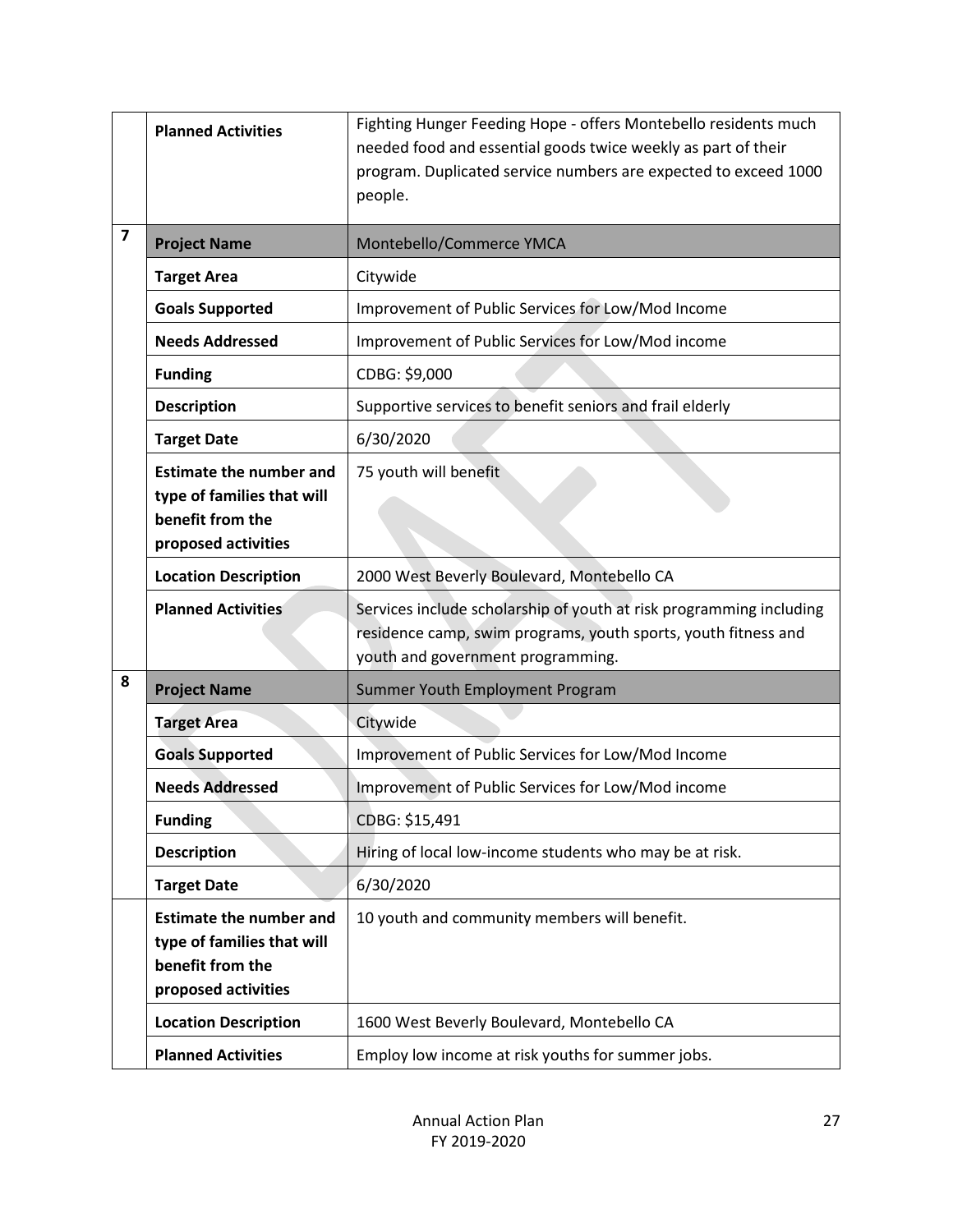| 9  | <b>Project Name</b>                                                                                     | <b>Voluntary Grant Reduction to repay HUD</b>       |  |
|----|---------------------------------------------------------------------------------------------------------|-----------------------------------------------------|--|
|    | <b>Target Area</b>                                                                                      | Citywide                                            |  |
|    | <b>Goals Supported</b>                                                                                  | Safe / Quality Neighborhoods                        |  |
|    | <b>Needs Addressed</b>                                                                                  | Safe Quality Neighborhoods                          |  |
|    | <b>Funding</b>                                                                                          | HOME: \$299,865                                     |  |
|    | <b>Description</b>                                                                                      | Administration of HOME Program                      |  |
|    | <b>Target Date</b>                                                                                      | 6/30/2020                                           |  |
|    | <b>Estimate the number and</b><br>type of families that will<br>benefit from the<br>proposed activities | N/A                                                 |  |
|    | <b>Location Description</b>                                                                             | 1600 West Beverly Boulevard, Montebello CA          |  |
|    | <b>Planned Activities</b>                                                                               | Repayment to HUD                                    |  |
|    |                                                                                                         |                                                     |  |
| 10 | <b>Project Name</b>                                                                                     | <b>Economic Development</b>                         |  |
|    | <b>Target Area</b>                                                                                      | Citywide                                            |  |
|    | <b>Goals Supported</b>                                                                                  | Safe / Quality Neighborhoods                        |  |
|    | <b>Needs Addressed</b>                                                                                  | Safe Quality Neighborhoods                          |  |
|    | <b>Funding</b>                                                                                          | CDBG: \$72,306                                      |  |
|    | <b>Description</b>                                                                                      | <b>Business Attraction and Retention activities</b> |  |
|    | <b>Target Date</b>                                                                                      | 6/30/2020                                           |  |
|    | <b>Estimate the number and</b><br>type of families that will<br>benefit from the<br>proposed activities | N/A                                                 |  |
|    | <b>Location Description</b>                                                                             | 1600 West Beverly Boulevard, Montebello CA          |  |

**Table 9 – Project Summary**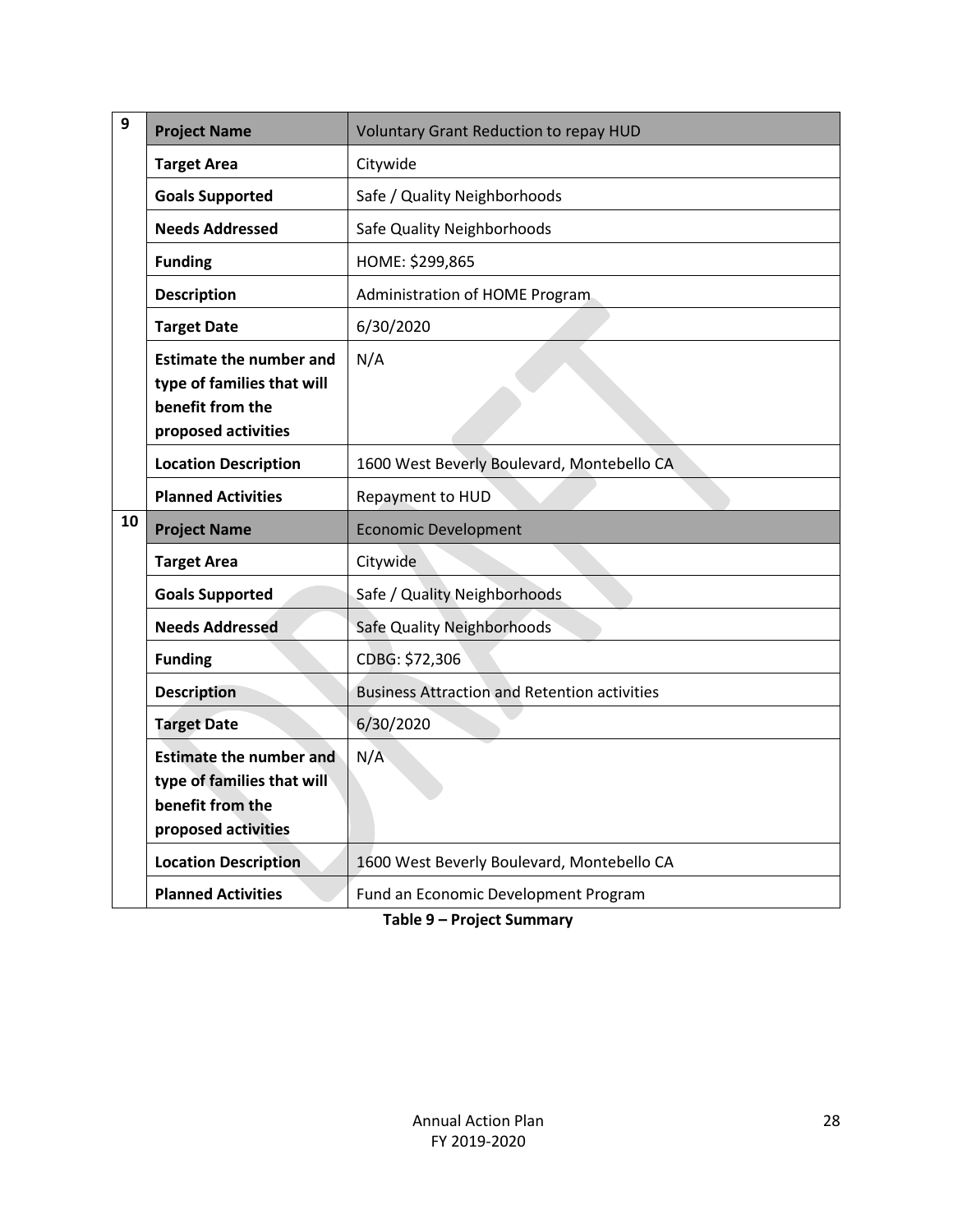## <span id="page-29-0"></span>**AP-50 Geographic Distribution – 91.220(f)**

## **Description of the geographic areas of the entitlement (including areas of low-income and minority concentration) where assistance will be directed**

The City anticipates spending at least 70 percent of its entitlement funds in target areas, including areas that have low- and moderate-income concentrations or minority concentrations. Maps of low- and moderate-income concentrations and minority concentrations are presented in Appendix E.

HUD's funded activities are limited to the city's low- and moderate-income areas, which encompass the majority of the city's residential areas. Areas of the city outside of the CDBG target areas will benefit from activities that are limited clientele in nature, i.e., a person/household can benefit from a Federally assisted program provided they meet the program's eligibility criteria. Eligibility is typically established by household income and household size.

CDBG program funds will be expended based on program criteria. For example, public services are available on a citywide basis for qualified beneficiaries; fair housing and program administration activities will also be carried out on a citywide basis. Housing code enforcement and community development projects (e.g., street and park improvement projects) will be carried out in the city's low- and moderateincome areas, i.e., areas where most residents meet HUD's low- and moderate-income definition.

#### **Geographic Distribution**

|                 | Target Area   Percentage of Funds |
|-----------------|-----------------------------------|
| <b>Citywide</b> | 70%                               |
| .               | .                                 |

**Table 9 - Geographic Distribution** 

#### **Rationale for the priorities for allocating investments geographically**

The City generally does not allocate funds on a geographic basis. Funds are allocated to subrecipients that provide low-income households with housing and supportive services. On an annual basis, the City prioritizes the use of its CDBG funding for citywide housing and community development activities including housing, public services, fair housing, and a portion of code enforcement. Activities identified under the public services category and targeted to special needs populations are offered on a citywide basis and/or where resources can be coordinated with existing facilities or services. Public improvements and public facilities are qualified as benefitting low- and moderate-income persons.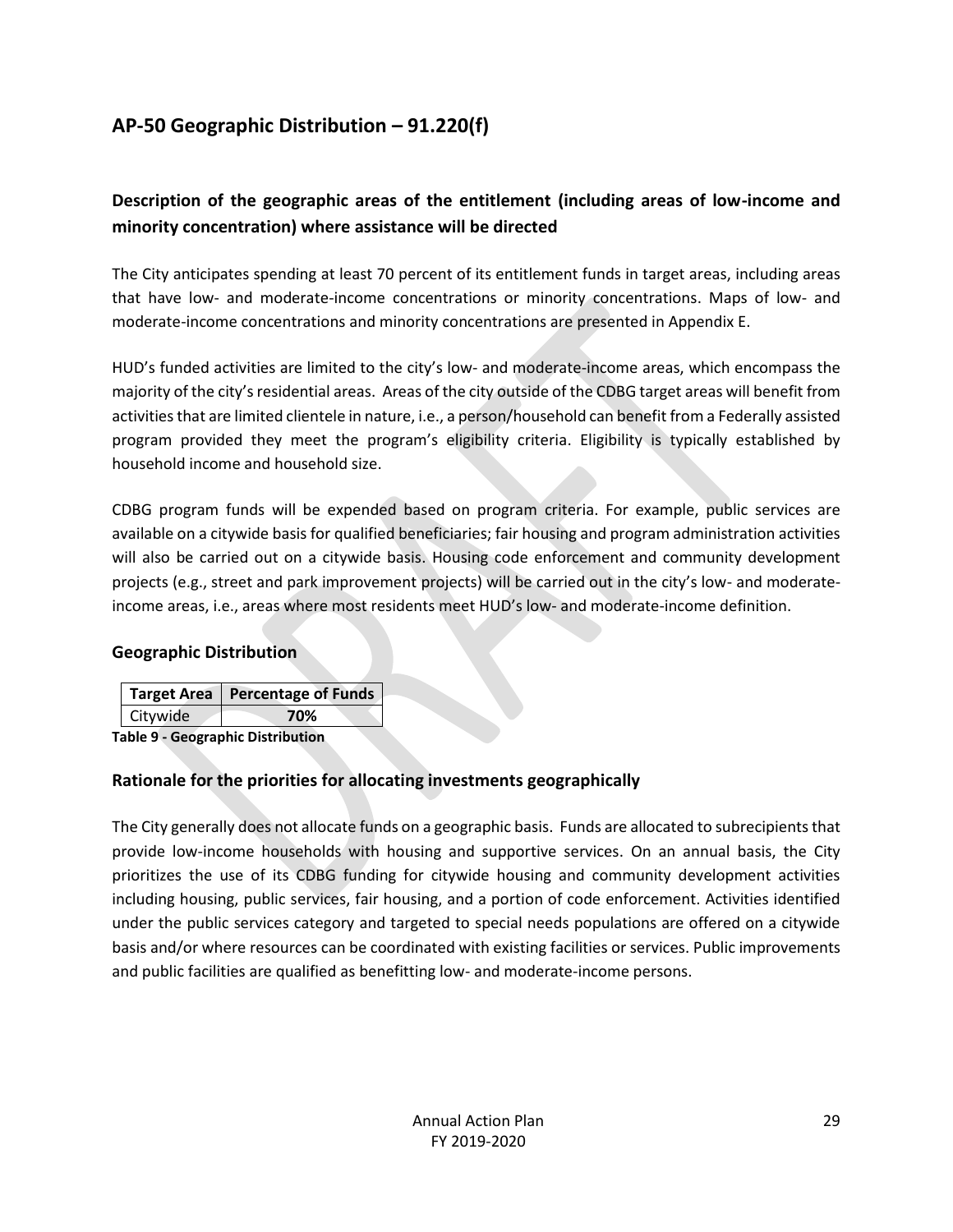## **Affordable Housing**

## <span id="page-30-1"></span><span id="page-30-0"></span>**AP-55 Affordable Housing – 91.220(g)**

#### **Introduction**

In FY 2019-2020, the City will continue to encourage and facilitate the development of affordable housing. The City will also continue to expedite discretionary entitlement and plan check processes for lowerincome housing developments. The expedited processing program currently provides approximately 20 days in time savings. Expedited processing is provided as an incentive to encourage development of affordable housing projects as shorter development time frames result in lower housing production costs. The City continues to evaluate the effectiveness of the expedited processing program and modify as needed to further encourage affordable housing development.

| One Year Goals for the Number of Households to be Supported |  |  |  |
|-------------------------------------------------------------|--|--|--|
| Homeless                                                    |  |  |  |
| Non-Homeless                                                |  |  |  |
| Special-Needs                                               |  |  |  |
| ™otal                                                       |  |  |  |

**Table 10 - One Year Goals for Affordable Housing by Support Requirement**

| One Year Goals for the Number of Households Supported Through |  |  |
|---------------------------------------------------------------|--|--|
| <b>Rental Assistance</b>                                      |  |  |
| The Production of New Units                                   |  |  |
| <b>Rehab of Existing Units</b>                                |  |  |
| <b>Acquisition of Existing Units</b>                          |  |  |
| Total                                                         |  |  |

**Table 11 - One Year Goals for Affordable Housing by Support Type**

#### **Discussion**

The City's strategies relating to affordable housing efforts include maintaining the affordable housing stock through the Home Improvement and Preservation Program; providing affordable housing for lowincome and special needs groups as HOME funds are available; and support for rental assistance programs through the County, such as the Section 8 Housing Choice Voucher. The City is also committed to rezoning sites found to be adequate to provide housing types for lower-income households. The City supports housing through the implementation of its Code Enforcement Program, which is essential to assist in the maintenance and conservation of existing housing stock. The Code Enforcement Program is an effort to preserve and protect existing neighborhoods against the harmful effects of deterioration caused by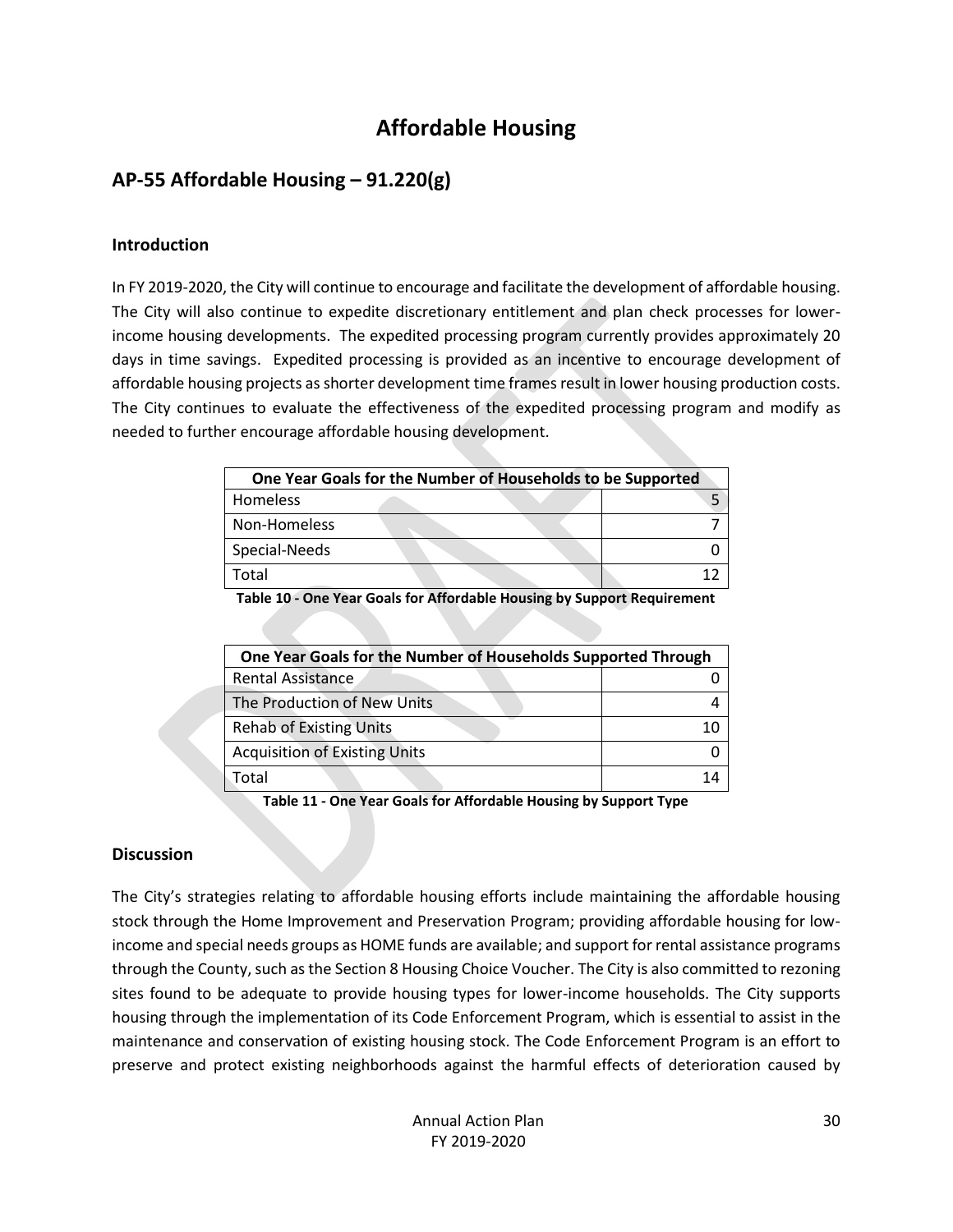neglect, graffiti, and deferred maintenance. The Program also includes the objective of bringing substandard housing units into compliance with City building and zoning codes. The City also works with nonprofit organizations and community groups to help eliminate slum and blight through rehabilitation activities and public improvement projects.

The City's housing policies support a Rental Rehabilitation Program by providing loans to investor owned properties to assist in the ability to improve the City's rental housing stock in need of rehabilitation, to provide safe, decent, and sanitary housing for lower income families. The City also puts funding toward the preservation of existing at-risk affordable housing for technical assistance to property owners and by monitoring Section 8 legislation.

To facilitate the development of affordable units, the City uses the State's density bonus law by offering a density bonus of between 20 and 35%. A density bonus is a financial incentive to developers to provide units affordable to low income households.

The City has several HOME activities in progress, funded with prior year funds. These prior year activities include several HOME-funded loans for homeowner residential rehabilitations; an agreement with a housing developer for the development of two HOME units on two properties owned by the City; and a predevelopment agreement to explore the option of purchasing two properties for future land assemblage for the development of affordable housing. It is estimated that four homeowner units for moderate-income households and the rehabilitation of three residential units for low-income households will be completed.

For example, the Olson Project includes a residential townhome component and a small food incubator component. The residential component, located at 520-528 West Whittier Blvd., 114 and 116 N. 6<sup>th</sup> Street, and 117-125 N. 5th Street consists of 28 three-story townhomes on 0.97 acres of the 1.2-acre site. The townhome units are clustered in an L-shaped pattern with a centralized community gathering space, and diagonal parking along the south side of Emmett Williams Way to provide the required resident guest parking. Four floor plans will be featured offering 1,361 to 1,660 square feet of living space with two to four bedrooms, two and one-half to four bathrooms, and attached two-car side-by-side and tandem garages.

The City of Montebello also uses HOME funds for rehabilitation of owner-occupied single-family properties. To qualify as affordable housing, the housing to be rehabilitated must be determined to be modest housing. The use of HOME funds for homeowner rehabilitation activities requires that the value of the HOME assisted property after rehabilitation must not exceed 95 percent of the median purchase price for the area. The HOME Final Rule offers two options for determining the 95 percent of median purchase price limit for owner-occupied single-family housing, as noted below:

- (1) HUD will provide limits for affordable housing based on 95 percent of the median purchase price for the area; OR
- (2) Perform a local market survey to determine the 95 percent of median purchase price limit.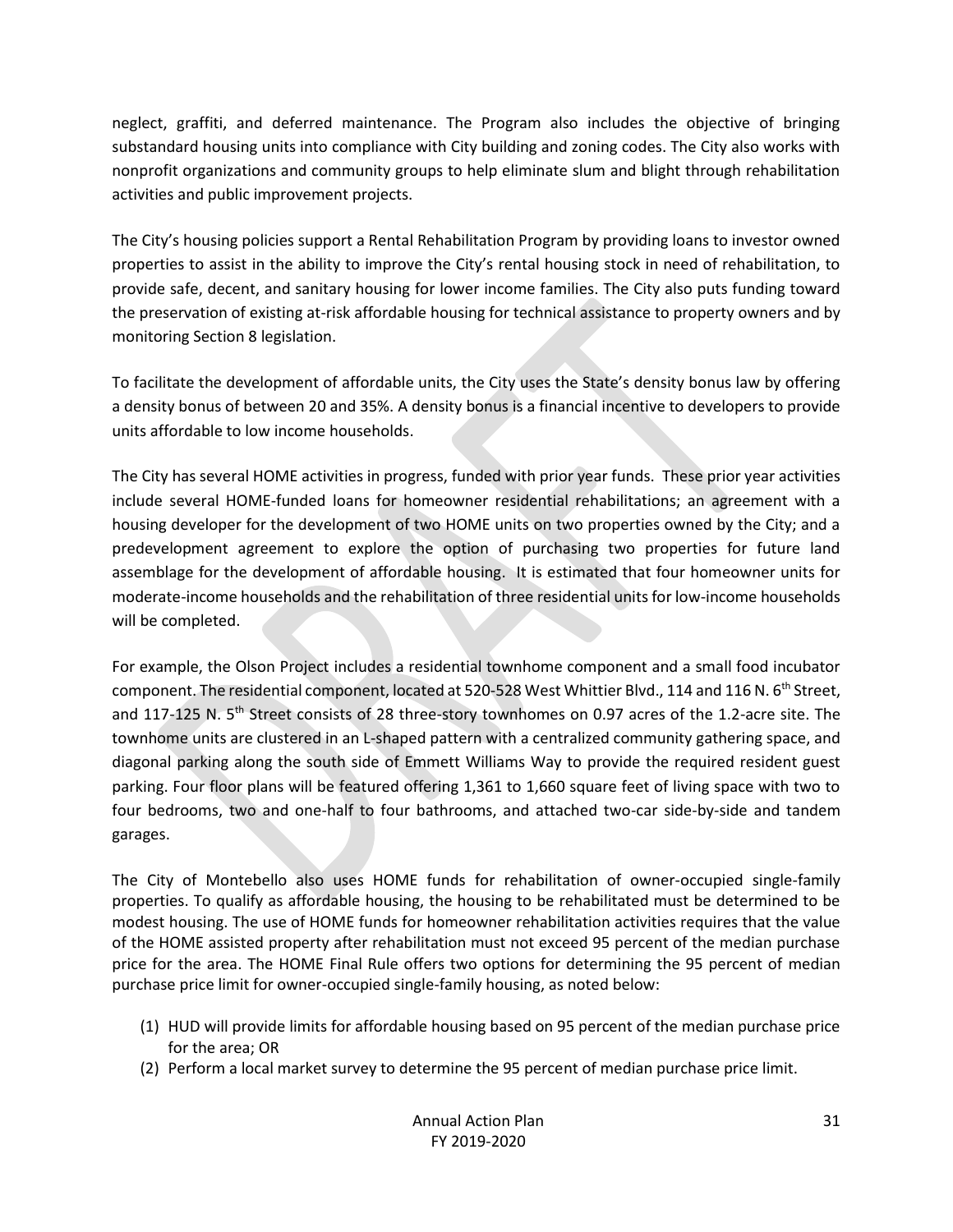After review of the published 2019 FHA figures for Los Angeles County for determining 95 percent of the median purchase price limit, it was determined that the FHA median price for Montebello homes is \$451,000. Based on a comparison of local housing market listing prices and sales information, it was determined that the FHA limits do not accurately reflect current actual home purchase prices for the area. Therefore, a local market survey was conducted for Montebello home sales for three-month period using HdL data. This survey shows a median price of \$550,000 in the City of Montebello and a 95% median value price of \$522,500.

| FHA - Market Median Price                          | \$451,000 |
|----------------------------------------------------|-----------|
| FHA - Market Median Price for newly constructed    | \$491,000 |
| Montebello Local Market Survey Median Price        | \$550,000 |
| 95% of Montebello Local Market Survey Median Price | \$522,500 |

As a result of this conclusion, it is our recommendation that the City of Montebello use the local market survey price as the determinant of the 95 percent median purchase price limit as it is higher than the FHA-Market Median Price.

#### City of Montebello 3 Months Home Sales Data January 2019 to March 2019

|                         | <b>Sale Date</b> | <b>Parcel</b> | <b>Situs Address</b>  | <b>Price</b> |
|-------------------------|------------------|---------------|-----------------------|--------------|
| $\mathbf{1}$            | 03/14/19         | 6353016025    | 1161 S Maple Ave      | \$310,000    |
| $\overline{2}$          | 03/03/19         | 6354017038    | 1420 S Greenwood Ave  | \$403,000    |
| $\overline{\mathbf{3}}$ | 01/31/19         | 5267019021    | 625 Leonard St        | \$460,000    |
| $\overline{\mathbf{4}}$ | 01/09/19         | 6343011005    | 317 Morris Pl         | \$451,384    |
| 5                       | 03/28/19         | 6343019021    | 454 Via Luneto        | \$457,032    |
| 6                       | 01/29/19         | 5267014007    | 824 Leonard St        | \$500,000    |
| $\overline{7}$          | 03/05/19         | 5294001023    | 2109 Merle Dr         | \$500,000    |
| 8                       | 01/22/19         | 6343012014    | 444 Concourse Ave     | \$507,000    |
| $\overline{9}$          | 01/24/19         | 6337005029    | 141 S Vail Ave        | \$515,000    |
| 10                      | 02/22/19         | 6352006077    | 800 Frankel Ave       | \$523,000    |
| 11                      | 01/09/19         | 6349017006    | 128 Mountain View Ave | \$525,000    |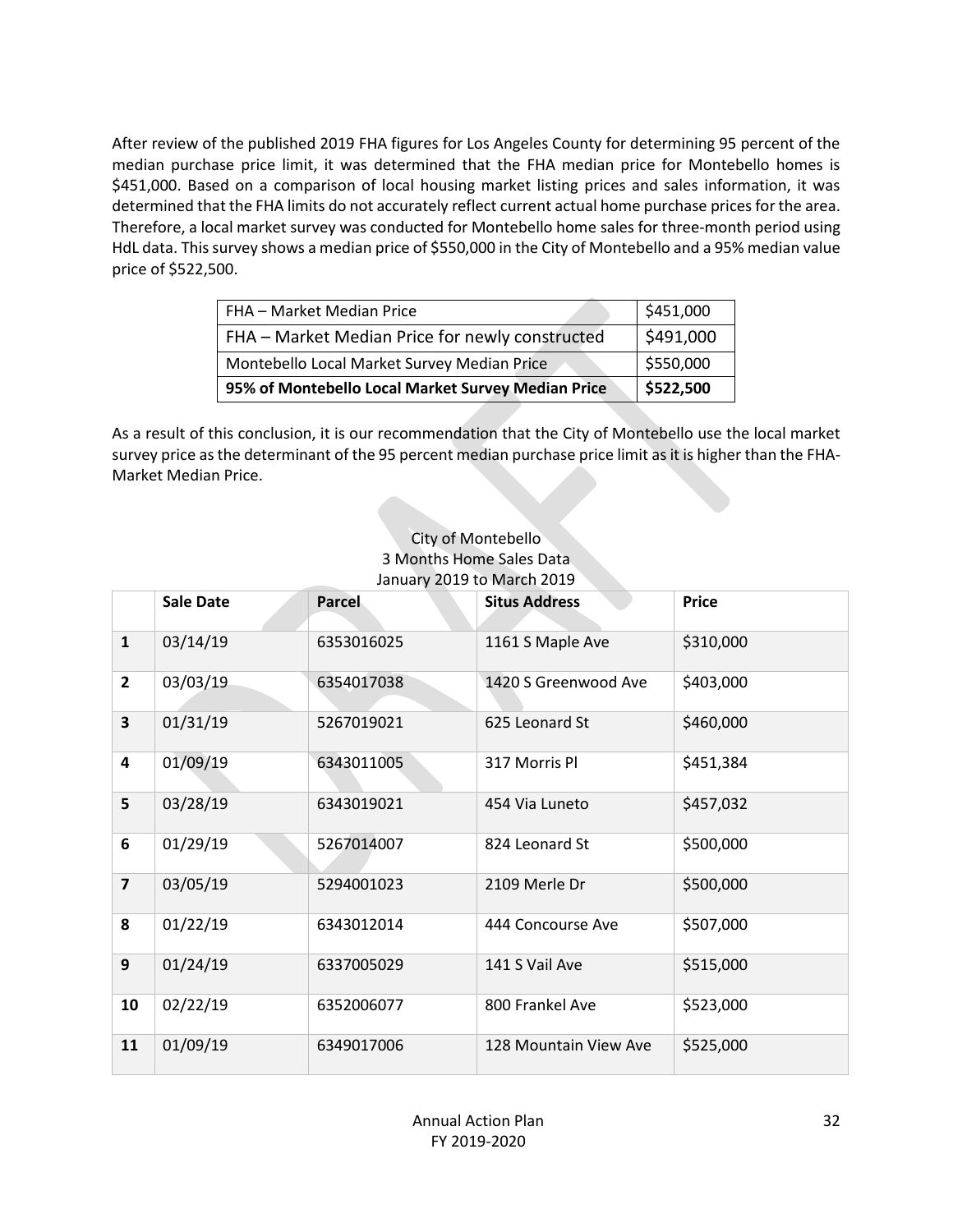| 12 | 03/22/19 | 5278022036 | 413 Andruss Pl        | \$528,000   |
|----|----------|------------|-----------------------|-------------|
| 13 | 01/30/19 | 6337027014 | 506 Joyce St          | \$529,000   |
| 14 | 03/12/19 | 5278022013 | 432 Katherine Dr      | \$537,000   |
| 15 | 01/02/19 | 6352018001 | 856 S 6th St          | \$549,888   |
| 16 | 01/14/19 | 6343007009 | 2416 W Via Corona     | \$550,000   |
| 17 | 03/27/19 | 6337024003 | 2041 Hereford Dr      | \$550,000   |
| 18 | 03/28/19 | 5294002011 | 2124 W Lincoln Ave    | \$550,000   |
| 19 | 02/14/19 | 5267025018 | 3008 Via San Delarro  | \$553,000   |
| 20 | 03/18/19 | 5278020005 | 400 N Raywood Ave     | \$558,000   |
| 21 | 01/08/19 | 6346011021 | 313 N 7th St          | \$562,000   |
| 22 | 03/08/19 | 6346011023 | 305 N 7th St          | \$595,000   |
| 23 | 02/07/19 | 6343011024 | 420 N Via Val Verde   | \$600,000   |
| 24 | 01/02/19 | 5295008024 | 1725 Westmoreland Dr  | \$640,000   |
| 25 | 01/03/19 | 6350013004 | 1409 W Olympic Blvd   | \$660,000   |
| 26 | 02/06/19 | 5295011020 | 828 Marconi St        | \$679,900   |
| 27 | 03/01/19 | 5295009017 | 805 Perry Ave         | \$680,000   |
| 28 | 03/29/19 | 5295006016 | 840 Gardner Dr        | \$692,000   |
| 29 | 03/12/19 | 5269024025 | 716 De Palma Way      | \$705,000   |
| 30 | 03/20/19 | 5293018027 | 840 N Taylor Ave      | \$725,000   |
| 31 | 01/15/19 | 5278001008 | 1009 N Las Flores Ave | \$765,000   |
| 32 | 03/21/19 | 5293017004 | 865 N Juarez St       | \$800,000   |
| 33 | 02/06/19 | 6351002003 | 6685 Allston St       | \$2,800,000 |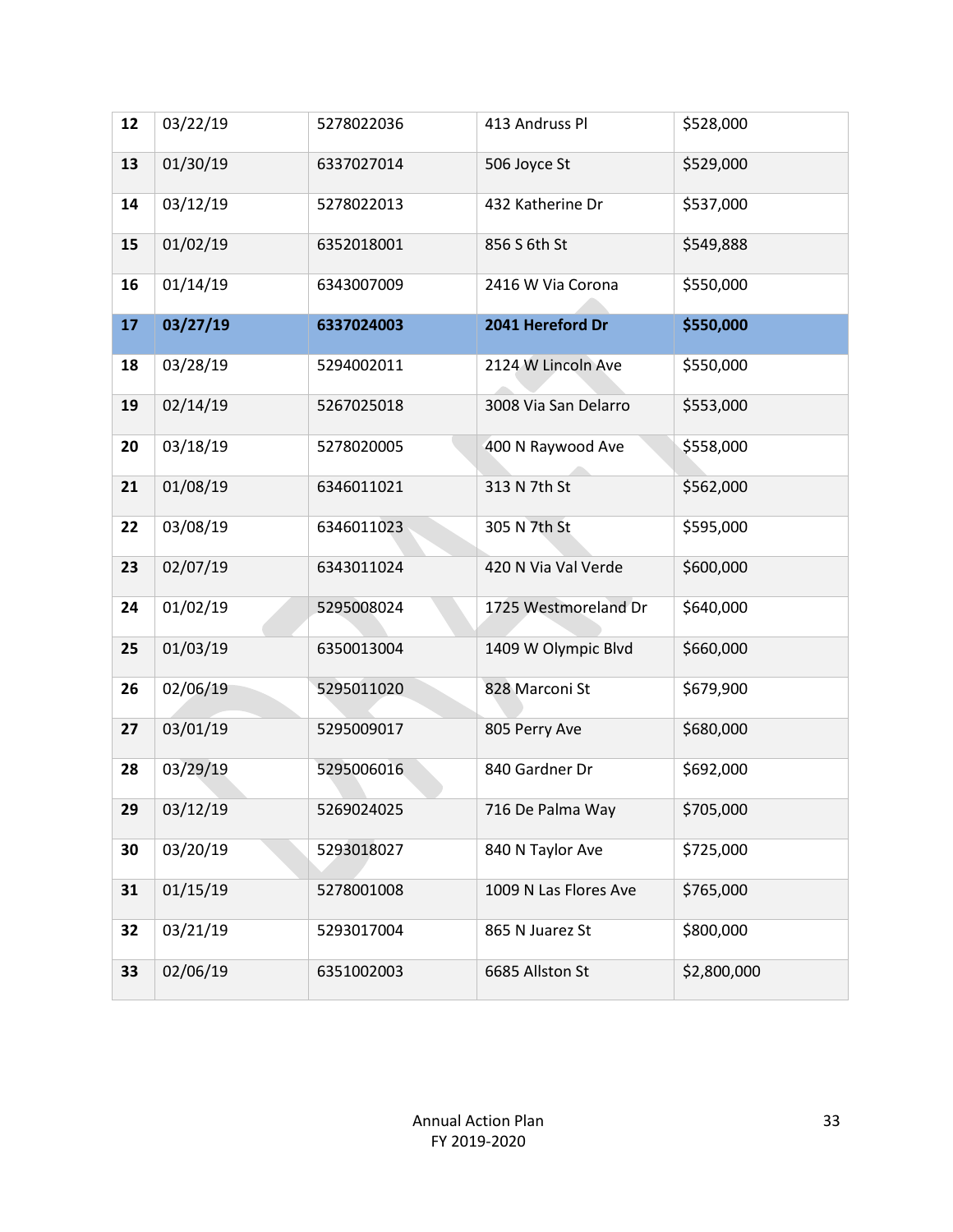## <span id="page-34-0"></span>**AP-60 Public Housing** *–* **91.220(h)**

### **Introduction**

The City of Montebello does not own or manage public housing.

## **Actions planned during the next year to address the needs to public housing**

The City of Montebello does not own or manage public housing.

## **Actions to encourage public housing residents to become more involved in management and participate in homeownership**

The Housing Authority of the County of Los Angeles offers the Family Self-Sufficiency Program to assist residents toward greater independence and homeownership opportunities.

## **If the PHA is designated as troubled, describe the manner in which financial assistance will be provided or other assistance**

The Housing Authority of the County of Los Angeles is not designated as troubled.

#### **Discussion**

The City supports the efforts of the Housing Authority in making rental assistance available to low-income households through the Section 8 program, but the City has no direct involvement in the ownership or management of public housing.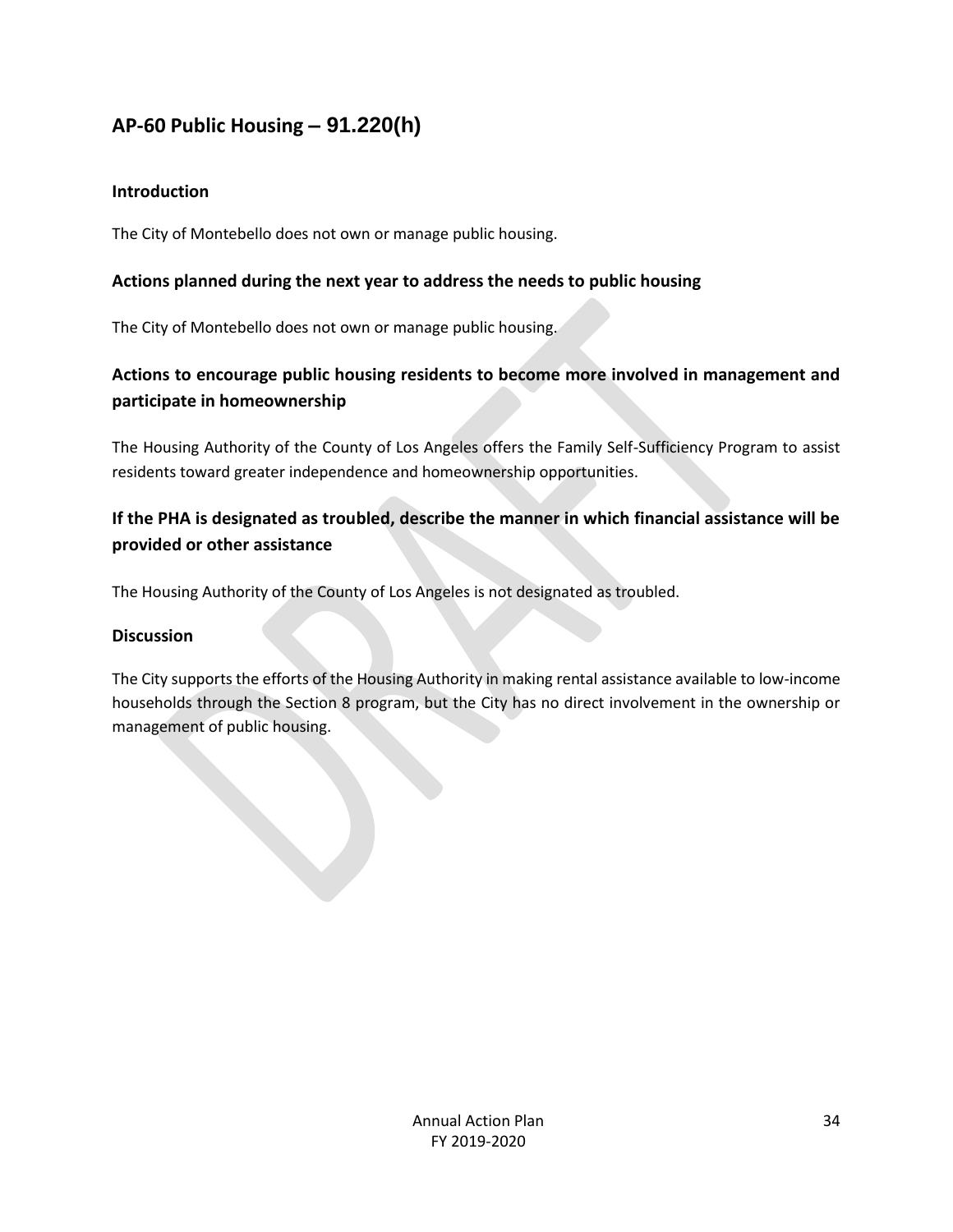## <span id="page-35-0"></span>**AP-65 Homeless and Other Special Needs Activities – 91.220(i)**

#### **Introduction**

To address the needs of homeless individuals and families, the City continues its efforts to identify efficient and effective means to distribute limited resources for homeless needs. The City has designated emergency and transitional housing as high priorities for addressing homelessness. Other efforts undertaken by the City are identified below:

#### 1. Homeless Shelters

To accommodate its share of the region's homeless, the City utilizes numerous nonprofit organizations to offer shelter and services to homeless persons. Nonprofit organizations that have received funding through the City's CDBG program include East San Gabriel Valley Coalition for the Homeless and Heart of Compassion and The Whole Child. The City also participates in the Los Angeles County Continuum of Care Community Forum. The City works within this collaborative to help identify needs and gaps in the housing/service needs of the region's homeless.

#### 2. Transitional and Supportive Housing

Supportive housing, as defined by Section 50675.14 of the California Health and Safety Code, is housing with no limit on the length of stay and that is occupied by a target population. The target population for supportive housing includes low-income persons having one or more disabilities. These disabilities may include mental illness, HIV or AIDS, substance abuse, or other chronic health conditions. Such housing is also linked to on-site or off-site services that assist residents in retaining their housing, improving their health status, and maximizing their ability to live and, when possible, work in the community. On- and off-site services may include, but are not limited to, tutoring, child care, and career counseling.

Transitional housing, as defined by Section 50675.2 of the California Health and Safety Code, is housing configured as rental housing developments, which may include multifamily housing, single-family housing, or group homes. Such housing is operated under state or Federal program requirements that call for termination of assistance and recirculation of the housing unit to another eligible program recipient at some predetermined future point in time, which shall be no less than six months. Additional services that help individuals gain necessary life skills that support independent living are also allowed but not mandated.

State law allows a distinction in the permitting requirements for certain residential uses in singlefamily homes based on whether there are six or fewer, or seven or more, people served by the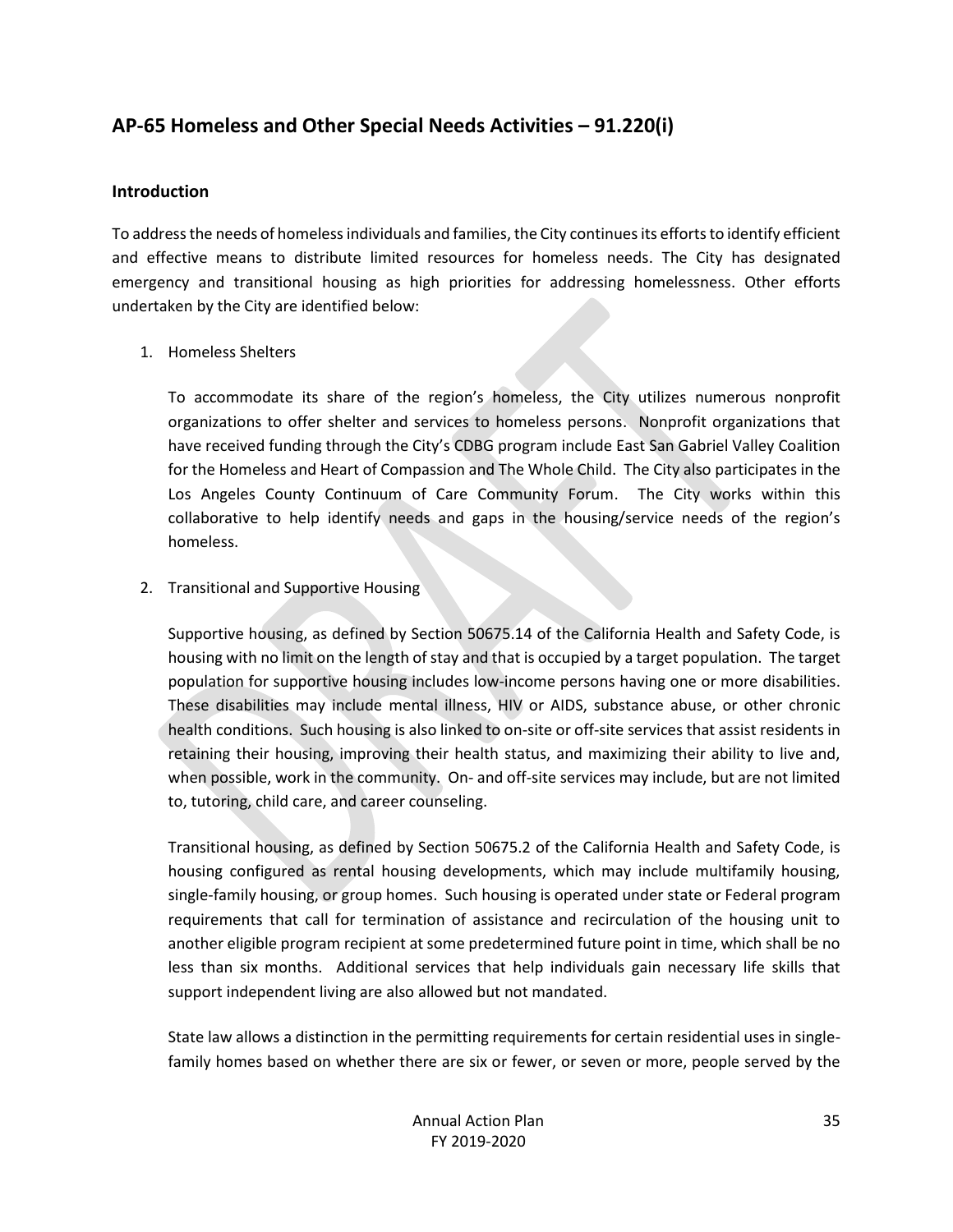housing type. This size distinction currently exists in the City's Zoning Code for residential and group care facilities. Residential and group care facilities provide 24-hour per day residential living accommodations in exchange for the payment of money or other consideration, where the duration of tenancy is determined, in whole or in part, by the individual resident's participation in group or individual activities, such as counseling, recovery planning, or medical or therapeutic assistance. Residential or group care facilities include, but are not limited to, residential care facilities for persons with chronic, life-threatening illnesses, and alcoholism or drug abuse recovery or treatment facilities. Residential care facilities provide living accommodations for six or fewer persons and group care facilities provide living accommodations for seven or more persons.

## **Describe the jurisdictions one-year goals and actions for reducing and ending homelessness including:**

The City of Montebello contracts with local service providers to assist in reducing homelessness.

## **Reaching out to homeless persons (especially unsheltered persons) and assessing their individual needs**

Los Angeles County is divided into eight Service Planning Areas (SPAs), 1 through 8. The division of the County makes it easier for the Department of Public Health to target and track the needs of each area. Montebello is located in SPA 7.

Every year, the Los Angeles Continuum of Care coordinates a Shelter/Housing Inventory Count (HIC), which is a point-in-time (PIT) inventory of service projects, and a record of utilization of services. HIC records how many beds and units are dedicated to serving people experiencing homelessness (e.g., emergency shelter, transitional housing, and safe haven) or people who have experienced homelessness and are now in permanent housing. The homeless count for the City of Montebello in 2018 was 336 unsheltered and 10 sheltered. The City will fund projects within SPA 7 in the 2019-2020 program year. The SPA 7 region offers a variety of homeless housing facilities serving different client groups including:

Emergency Shelter 541 beds serving individuals and families with children

Transitional Housing 462 beds serving individuals and families with children

Safe Haven 3 beds serving single men and women 18 years and over

For the 2019-2020 program year, the City will allocate CDBG funds to The Whole Child to provide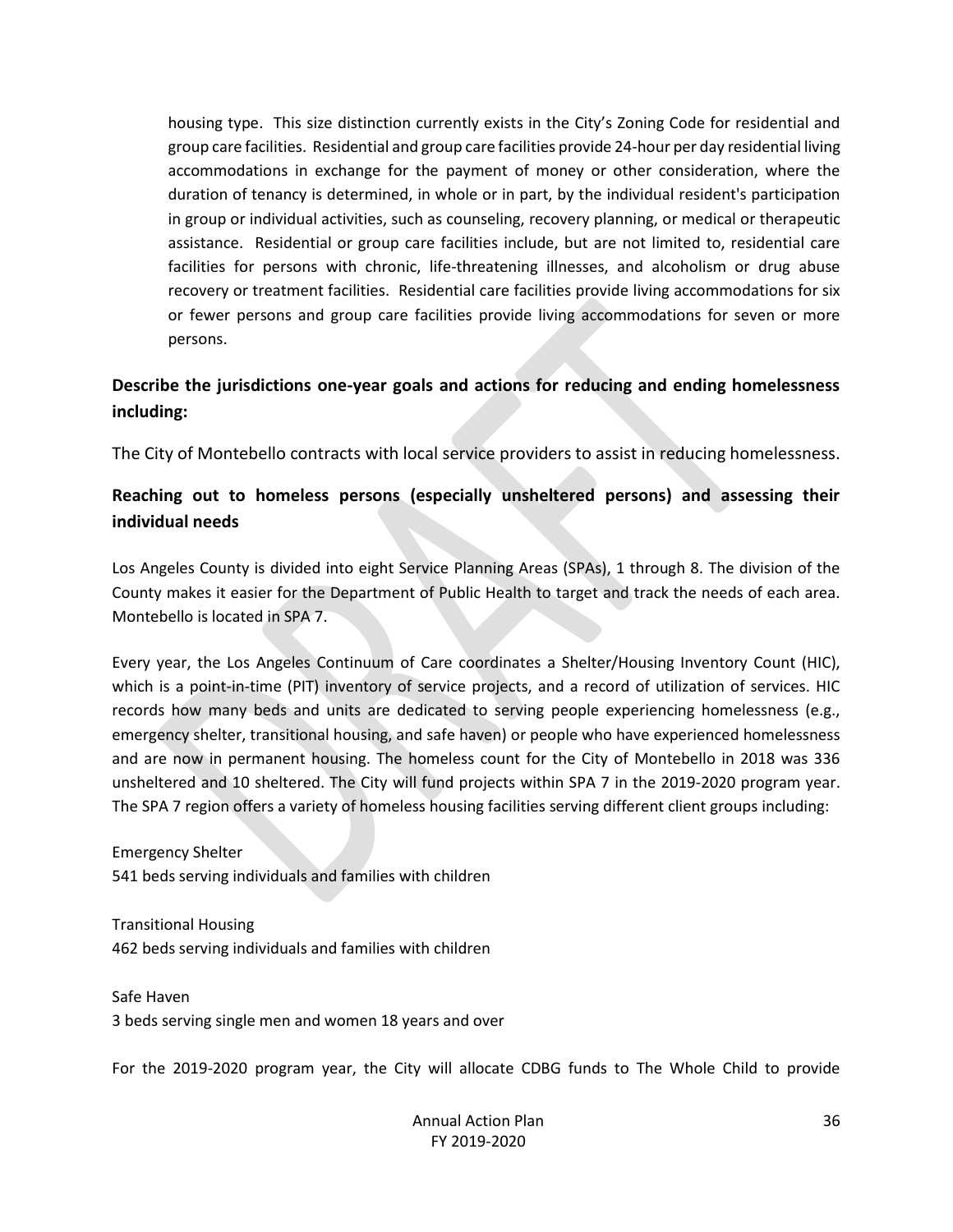emergency shelter and transitional housing to Montebello residents or families who require such assistance. The City also funds East San Gabriel Valley Coalition for the Homeless, an organization that assists homeless or at-risk populations in finding permanent housing and in becoming self-supporting. The City will also be a participant of the Los Angeles Continuum of Care.

Several programs, detailed farther below, offered in SPA 7 target different homeless client groups. The program presented below focuses on assessing the individual needs of homeless persons:

Coordinated Entry System (CES) – The CES is a framework that unites regional providers working collaboratively to house chronically homeless individuals. Using a common assessment tool, individuals are prioritized into the most appropriate housing based on their needs. The CES also coordinates county and Federal resources from agencies such as the Department of Mental Health, the Department of Health Services, housing authorities, and the US Department of Veterans Affairs.

#### **Addressing the emergency shelter and transitional housing needs of homeless persons**

SPA 7 offers a variety of homeless housing facilities serving different client groups, and includes:

#### **Emergency Shelters**

657 beds serving individuals and families with children

#### **Transitional Housing**

615 beds for individuals and families with children

#### **Permanent Supportive Housing**

847 beds serving individuals and families with children

**Helping homeless persons (especially chronically homeless individuals and families, families with children, veterans and their families, and unaccompanied youth) make the transition to permanent housing and independent living, including shortening the period of time that individuals and families experience homelessness, facilitating access for homeless individuals and families to affordable housing units, and preventing individuals and families who were recently homeless from becoming homeless again**

The City has the goal of assisting homeless persons (especially chronically homeless individuals and families, families with children, veterans and their families, and unaccompanied youth) make the transition to permanent housing and independent living, including shortening the period of time that individuals and families experience homelessness, facilitating access for homeless individuals and families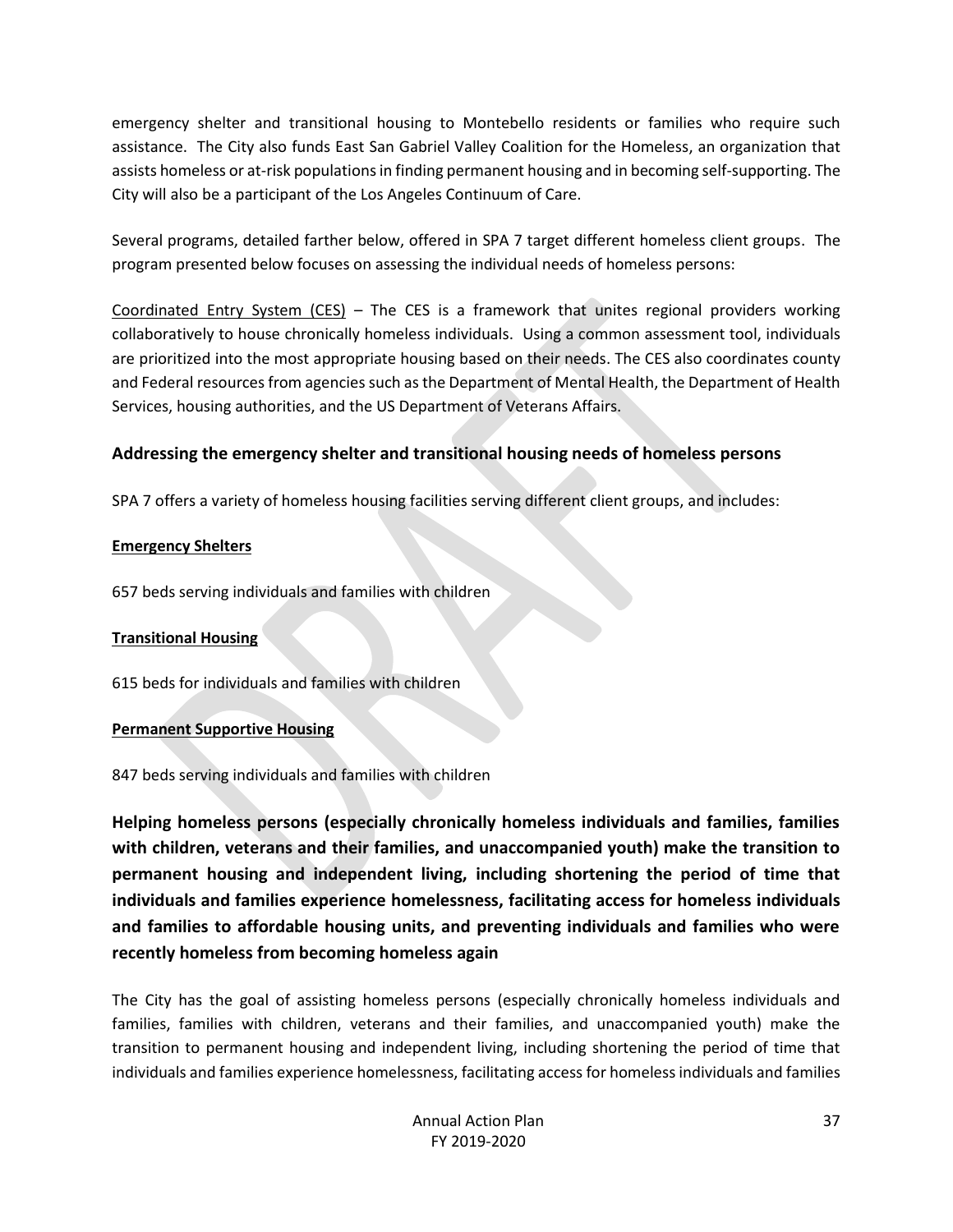to affordable housing units, and preventing individuals and families who were recently homeless from becoming homeless again.

Homeless Family Solutions System – This program is a network of family homeless service providers that address the needs of homeless families or those at imminent risk of losing their housing. It works cooperatively with system partners to help families complete housing and service plans.

First 5 LA Supportive Housing Program (First 5 LA) – This program is a needs-based assistance program aimed at serving homeless or at-risk families with children from birth to age 5, some with current or past involvement with the County Department of Children and Family Services.

Supportive Services for Veteran Families (SSVF) – This program is a community-based, competitive grant program that rapidly rehouses homeless veteran families and prevents homelessness for those at imminent risk due to a housing crisis. The program's objective is to achieve housing stability through a short-term, focused intervention. The SSVF employs a housing-first model, which focuses on helping individuals and families access and sustain permanent rental housing as quickly as possible and without precondition, while facilitating access to those services that will help the veteran's family keep their housing.

HUD-VASH Vouchers (VASH) – The HUD-VASH program combines Housing Choice Voucher rental assistance for homeless veterans with case management and clinical services provided by the US Department of Veterans Affairs. The department provides these services for participating veterans at Veterans Affairs medical centers and community-based outreach clinics.

Unaccompanied Youth – Several programs serve this target group, including 1736 Emergency Youth Shelter, Hathaway-Sycamores: Independent Living Program, Divinity Prophet: Independent Living Program, and Richstone: Transitional Housing Program and Transitional Living.

**Helping low-income individuals and families avoid becoming homeless, especially extremely low-income individuals and families and those who are: being discharged from publicly funded institutions and systems of care (such as health care facilities, mental health facilities, foster care and other youth facilities, and corrections programs and institutions); or, receiving assistance from public or private agencies that address housing, health, social services, employment, education, or youth needs.**

Agencies involved with persons discharged from institutions and systems of care, including the Los Angeles County Department of Children and Family Services, Department of Health Services, Department of Mental Health, and Los Angeles County Sheriff's Department, all have requirements stipulated by state law or county regulations requiring effective discharge planning and a specific transition plan to ensure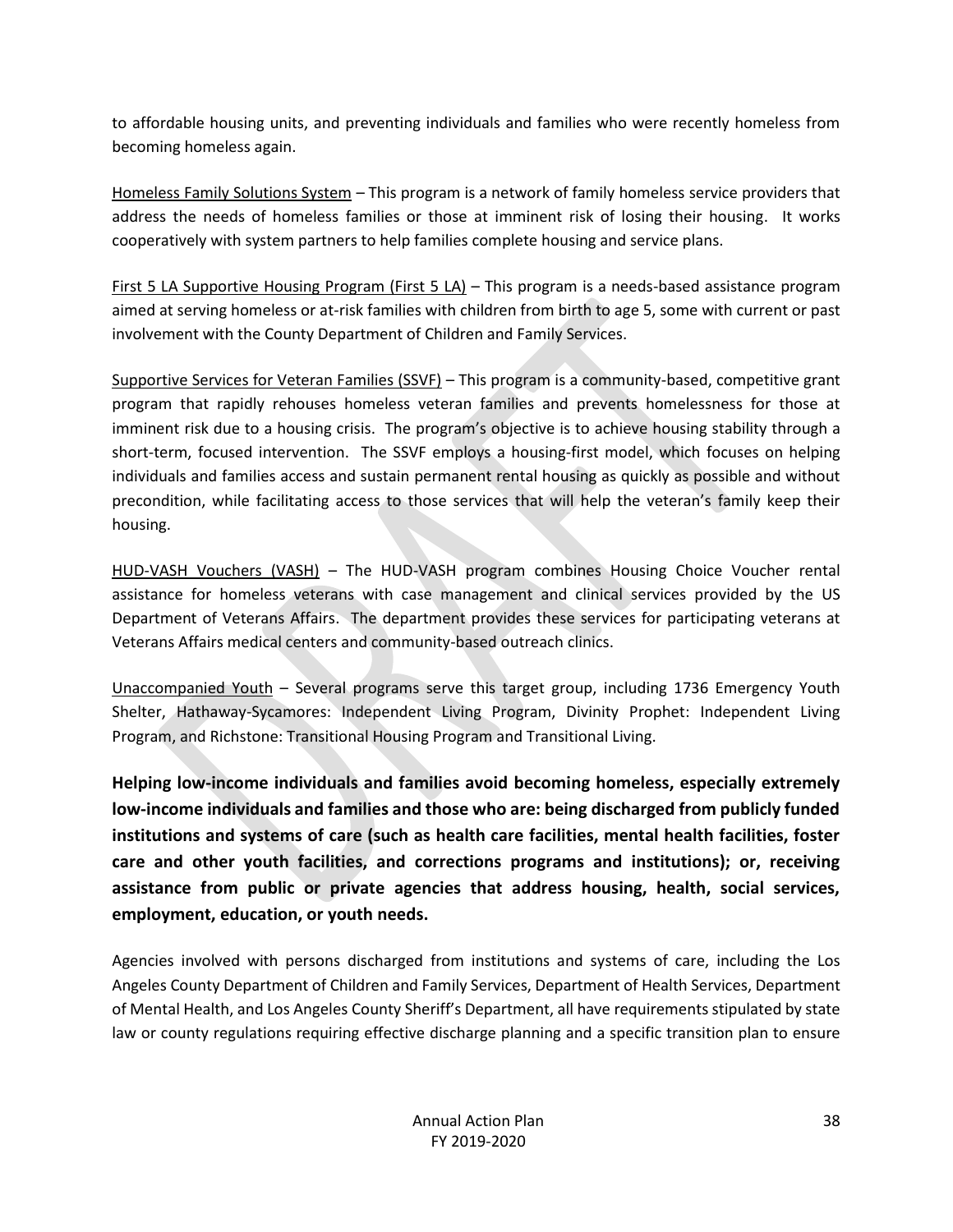that individuals and families are not discharged into homelessness.

#### **Discussion**

The programs identified above, which address the needs of homeless persons and subpopulations of homeless, indicate that serving the homeless is a complex issue requiring a network of agencies, departments, and nonprofit community services agencies. It is fortunate that the City can utilize this network of agencies to provide housing and supportive services in addition to using limited CDBG funding.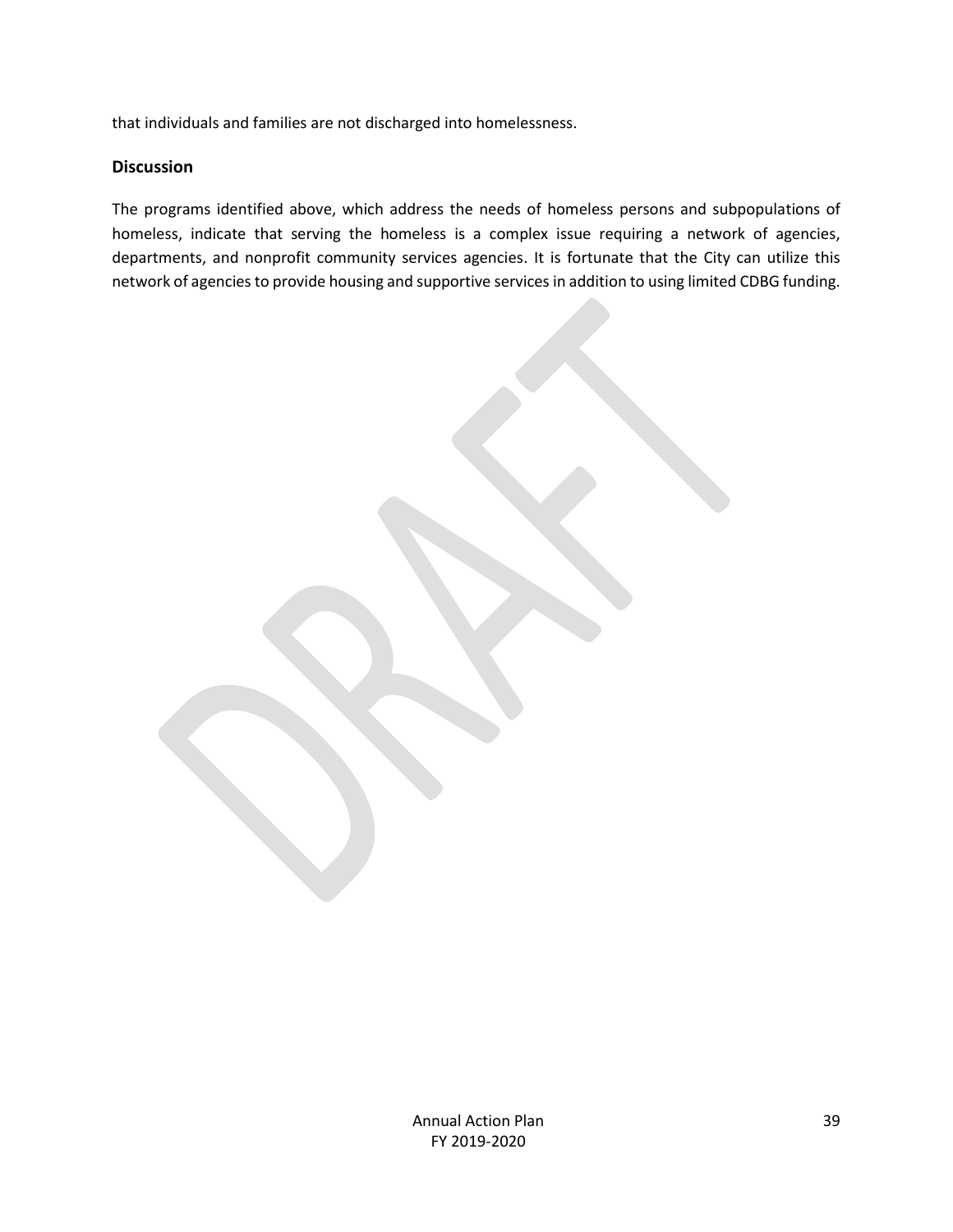## <span id="page-40-0"></span>**AP-75 Barriers to affordable housing – 91.220(j)**

### **Introduction**

Barriers to affordable housing exist in the form of governmental regulations and market factors.

The supply and availability of housing may be constrained by governmental actions, environmental conditions, infrastructure capacity, and economic conditions related to the housing market. Barriers or impediments to affordable housing are caused when there is little incentive to develop affordable housing due to excessive development costs and/or the lack of land availability and community commitment. Public policy and community issues potentially affect the cost of all development projects through the design and implementation of land use ordinances, fees, and development standards. While these policies constrain residential development to some extent, they are necessary to support other public policies. Cities also often require developers to provide on-site and off-site improvements necessary to serve their projects. The City of Montebello's 2014–2021 Housing Element concludes that the development review process does not put a constraint on development; building permit and plan check fees are in line with those charged by other jurisdictions in the area; and a development impact fee is not imposed for new multifamily housing. Thus, the building codes and development standards in Montebello are not overly restrictive.

Land and construction costs are key market factors that may serve as a barrier to affordable housing. Construction costs make up a large portion of development costs; however, these costs are regionally determined and the City has no influence over materials and labor costs. Land represents one of the most significant costs of new housing. Montebello is a predominantly urban area that is mostly built-out, which affects the availability and cost of land. The per unit land cost is directly affected by density, and one way to affect this cost is to develop at higher densities which allows the cost to be spread across more units, thus reducing the total price. The City's 2014–2021 Housing Element points out that state law provides for density bonuses, which serve to facilitate the development of affordable housing. While the City already abides by state density bonus requirements, the City Zoning Code will be updated to incorporate these requirements. Also as part of the comprehensive update of the Zoning Code, the City is proposing a very high-density zone to accommodate high-density housing for up to 22.1 to 35.0 units per acre.

The elimination of California redevelopment low/mod housing funds in February 2012 has directly impacted a primary funding source of the City of Montebello for subsidizing the cost of affordable housing.

## **Actions it planned to remove or ameliorate the negative effects of public policies that serve as barriers to affordable housing such as land use controls, tax policies affecting land, zoning ordinances, building codes, fees and charges, growth limitations, and policies affecting the return on residential investment**

To remove or ameliorate the barriers to affordable housing, the City has adopted the following goals in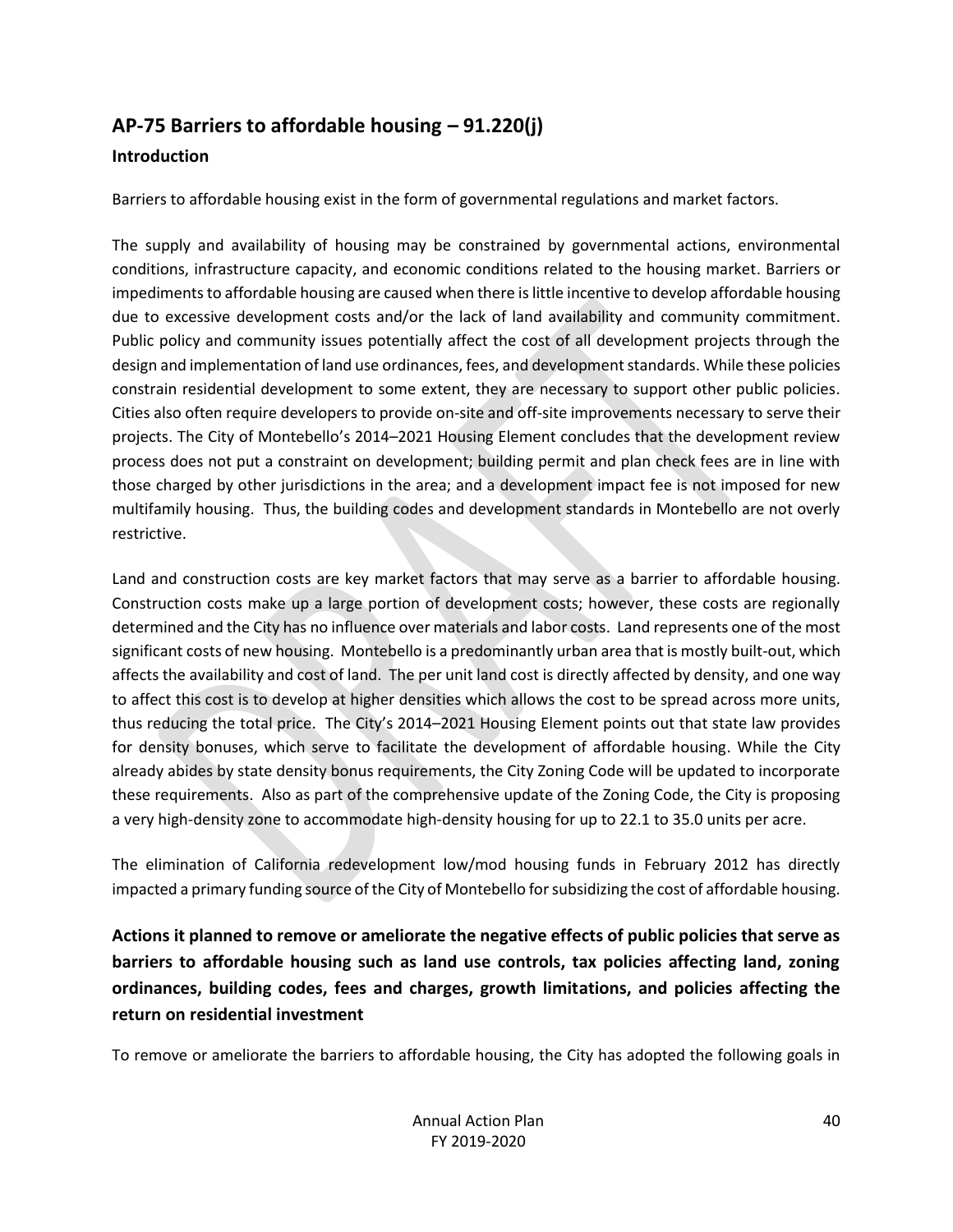the 2014–2021 Housing Element:

- The City shall strive to maintain and improve the quality of existing housing and residential neighborhoods in Montebello.
- The City will remove potential constraints to housing production and housing affordability.
- The City will continue to identify adequate housing sites through appropriate land use, zoning, and specific plan designations to accommodate the City's share of regional housing needs and will provide land use policy that encourages, promotes, and provides for the development of various housing types.
- The City will continue to pursue programs and funding sources and adoption of policies which allow for continued affordability of housing units.

Additionally, the City will utilize HOME funds to help facilitate the development of affordable housing, as funding is available.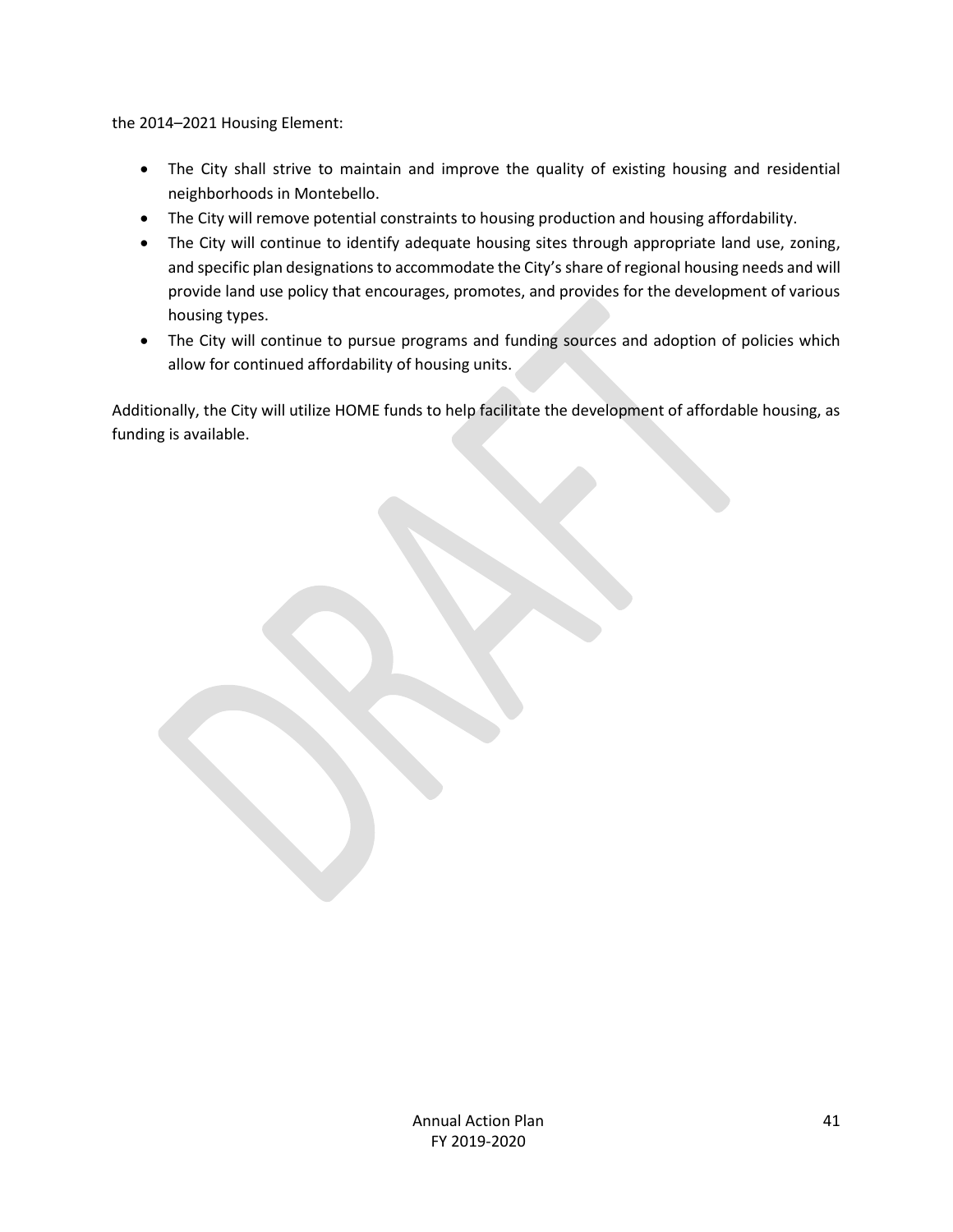## <span id="page-42-0"></span>**AP-85 Other Actions – 91.220(k)**

#### **Introduction**

One of the primary constraints to meeting the needs of low-income residents is a lack of funding to fully address all the needs. Economic challenges and cuts in grant funding have resulted in budgetary constraints on nonprofit service providers.

#### **Actions planned to address obstacles to meeting underserved needs**

The City of Montebello recognizes that special needs populations encounter challenges due to low income and the special conditions that they face. Special needs populations are more likely to become homeless as a result of these factors. Special needs populations require housing and supportive services. The City considers supportive services and housing for special needs populations a high priority. Supportive services are also considered a high priority in the Continuum of Care. In 2019-2020, the City will fund several public service agencies that aid with housing and supportive services.

#### **Actions planned to foster and maintain affordable housing**

The City's strategies relating to CDBG-funded affordable housing efforts include maintaining the affordable housing stock through the Home Improvement and Preservation Program; maintaining rental assistance programs such as the Section 8 Housing Voucher program; and providing assistance to households before they lose their housing. The City will utilize a combination of Federal and non-Federal funds to maintain existing affordable housing units and foster the creation of new affordable housing opportunities.

#### **Actions planned to reduce lead-based paint hazards**

The City's HOME-funded Home Improvement and Preservation Program follows the requirements of Lead Safe Housing Regulation 24 CFR Part 35 effective September 15, 2000, and the subsequent September 2000 HUD transition assistance policy. The City will use, when required, state of California-certified leadbased paint inspectors/risk assessors to test for lead paint and perform risk assessments on houses testing positive, and certified lead-based paint contractors to remove and/or abate lead paint.

#### **Actions planned to reduce the number of poverty-level families**

The City of Montebello continues to look for ways to expand economic activities to include all people and provide programs to those people who are less fortunate. The City has focused on the creation of jobs for low- and moderate-income persons through youth employment programs, capital improvement projects, and the extensive projects related to the Whittier Boulevard Corridor Revitalization (funded by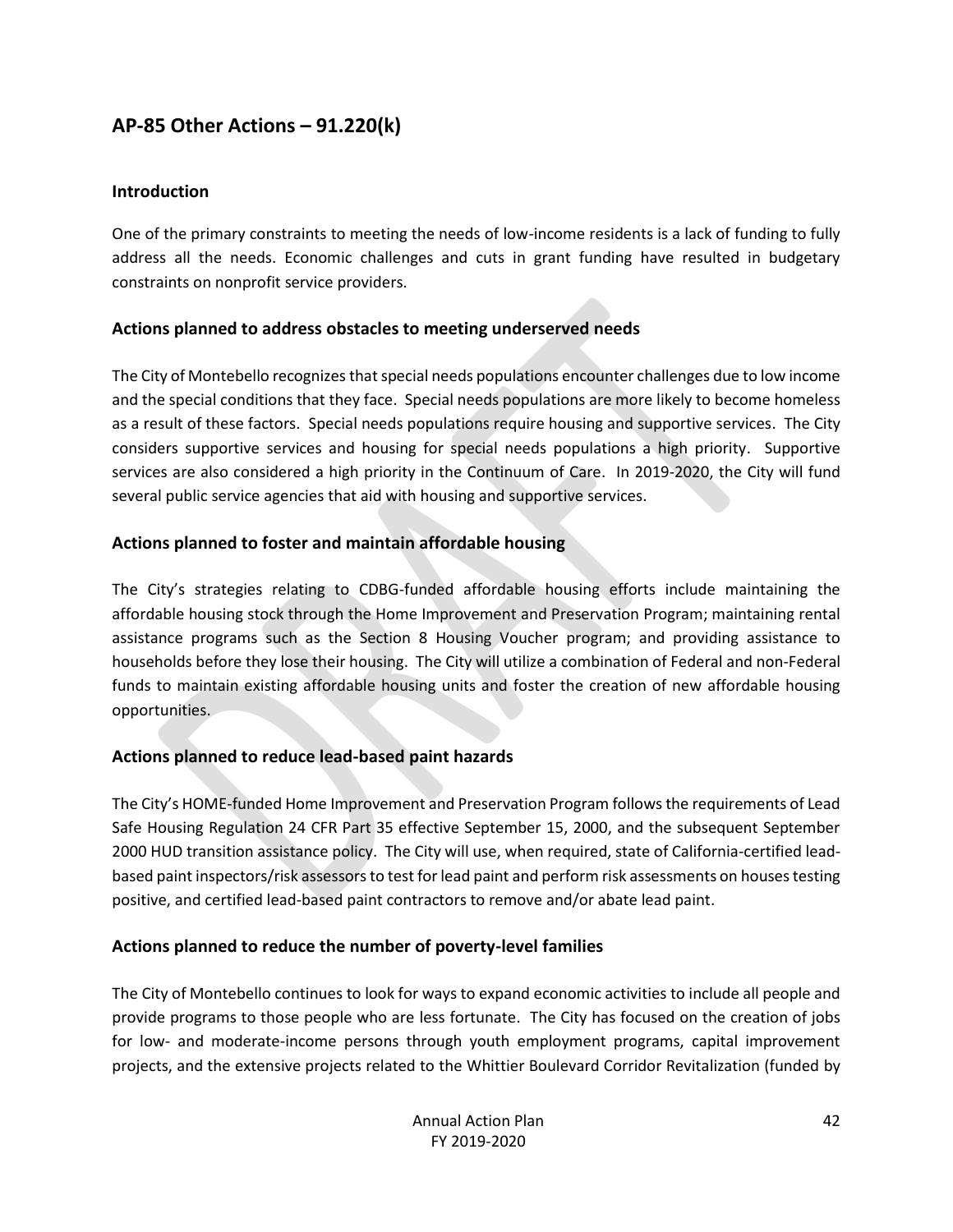Section 108 loan funds). Programs related to housing improvement, homeless shelters, supporting the County's rental assistance program, and funding affordable housing creation have resulted in housing the homeless and improving the living conditions of the elderly and low-income families.

Many factors can contribute to persons living at or below the poverty level. Lack of higher education opportunities, lack of marketable skills, unemployment or underemployment, lack of affordable child care, lack of effective transportation, and lack of affordable housing all contribute to homelessness or persons living in poverty. These factors must be addressed to reduce the number of persons living in poverty.

While the City has no control over most of these factors, the City regularly provides referrals to those living below the poverty line. The City also provides a listing of public services agencies and homeless resources, and links to social service agencies. In addition, the City supports other government agencies, private developers, and nonprofit agencies that are involved in creating affordable housing and economic opportunities for low- and moderate-income residents. The City has supported, and will continue to support, a City youth employment program that offers summer youth employment benefitting lowincome households.

#### **Actions planned to develop institutional structure**

CDBG funds received by the City are administered by the Finance Department. The City relies on a number of governmental departments and agencies, for-profit developers, and private, nonprofit organizations to carry out the City's housing and community development program. The City's Community Development Department's functions directly impact and facilitate the development of housing. Housing developers are an important partner and essential for the development of market-rate and affordable housing. Private developers are unable to build affordable units without government or other subsidies because of the high cost of land in the city. The Public Works Department is responsible for the design, construction, maintenance, and operation of public facilities as well as for administering infrastructure projects. The Housing Authority of the County of Los Angeles administers the HUD Section 8 Housing Choice Voucher Program and public housing, which benefits the city's low-income population with publicly assisted rental housing. A number of nonprofit public services agencies provide emergency shelter, transitional and special needs housing, and services to the homeless population and to low- and moderate-income households.

Many gaps or weaknesses in the institutional structure must be addressed. The loss of the redevelopment program presents a significant challenge for continued support for affordable housing. The end of redevelopment funding resulted in the loss of a primary funding source for affordable housing and a loss of administrative resources for housing programs that worked in combination with HOME funds. The reductions in CDBG funding have forced a reduction in community development programs. The cutbacks in funding have impacted public services programming, resulting in limited staff and limited budgets. While the City has limited control over tight budgets, City staff will continue to work closely with these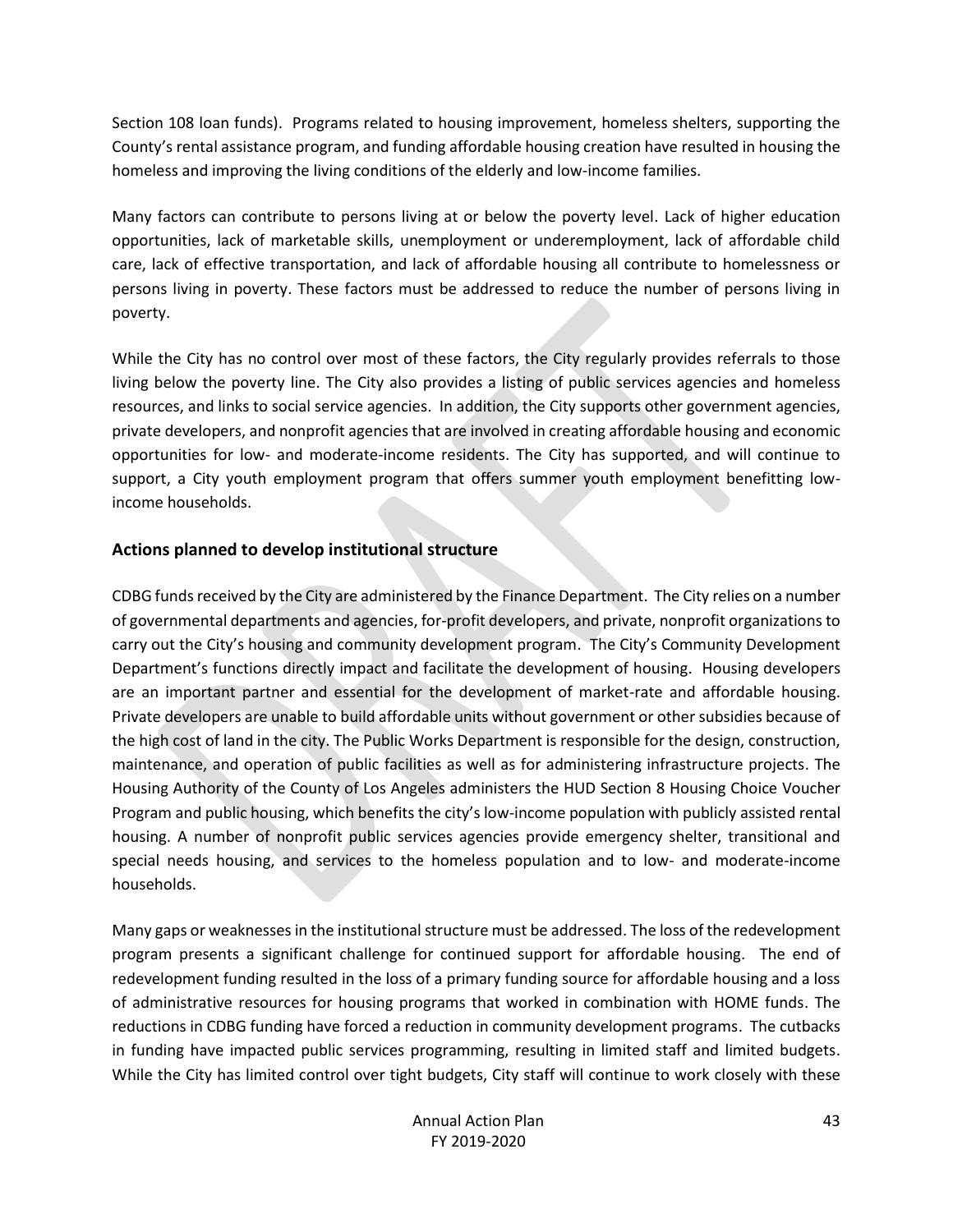entities to work to achieve housing and community development goals.

## **Actions planned to enhance coordination between public and private housing and social service agencies**

CDBG and HOME funds received by the City are administered by the Community Development Department. The City relies on several governmental departments and agencies to carry out the City's housing and community development program. The Community Development Department will work with the following departments and agencies during the 2019-2020 program year:

- Finance Department
- Public Works Department
- Housing Authority of the County of Los Angeles
- Nonprofit Social Service Agencies
- Contractors
- Housing Developers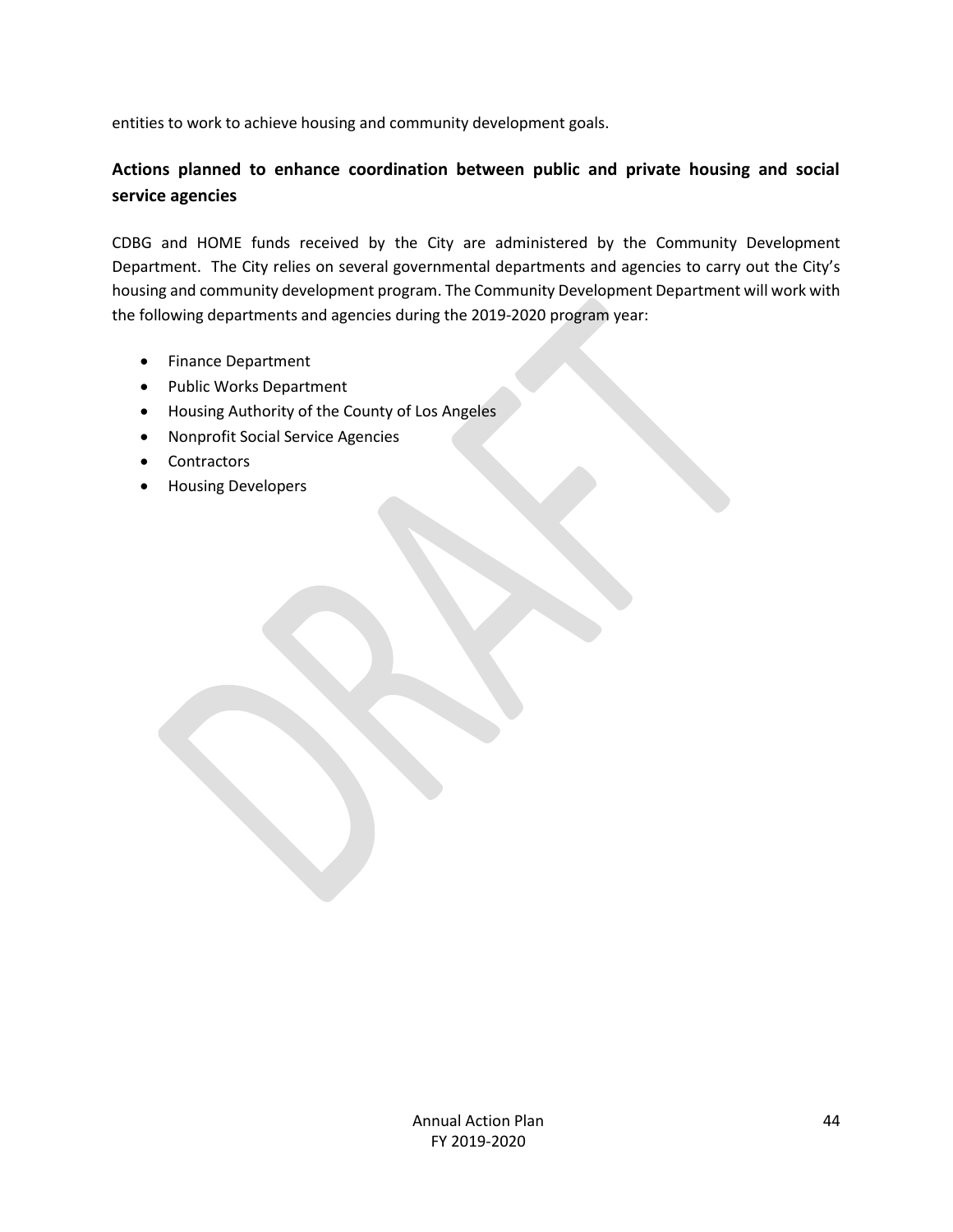## **Program Specific Requirements**

## <span id="page-45-0"></span>**AP-90 Program Specific Requirements – 91.220(l)(1,2,4)**

#### **Introduction**

 $\Gamma$ 

The program-specific requirements that apply to the City are those for the CDBG and HOME programs.

## **Community Development Block Grant Program (CDBG) Reference 24 CFR 91.220(l)(1)**

Projects planned with all CDBG funds expected to be available during the year are identified in the Projects Table. The following identifies program income that is available for use that is included in projects to be carried out.

| 1. The total amount of program income that will have been received before the start of the next   |   |
|---------------------------------------------------------------------------------------------------|---|
| program year and that has not yet been reprogrammed                                               |   |
| 2. The amount of proceeds from section 108 loan guarantees that will be used during the year to   |   |
| address the priority needs and specific objectives identified in the grantee's strategic plan.    |   |
| 3. The amount of surplus funds from urban renewal settlements                                     |   |
| 4. The amount of any grant funds returned to the line of credit for which the planned use has not |   |
| been included in a prior statement or plan                                                        |   |
| 5. The amount of income from float-funded activities.                                             | O |
| <b>Total Program Income:</b>                                                                      |   |

#### **Other CDBG Requirements**

| 1. The amount of urgent need activities                                          |        |
|----------------------------------------------------------------------------------|--------|
| 2. The estimated percentage of CDBG funds that will be used for activities that  |        |
| benefit persons of low and moderate income. Overall Benefit - A consecutive      |        |
| period of one, two or three years may be used to determine that a minimum        |        |
| overall benefit of 70% of CDBG funds is used to benefit persons of low and       |        |
| moderate income. Specify the years covered that include this Annual Action Plan. | 70.00% |

٦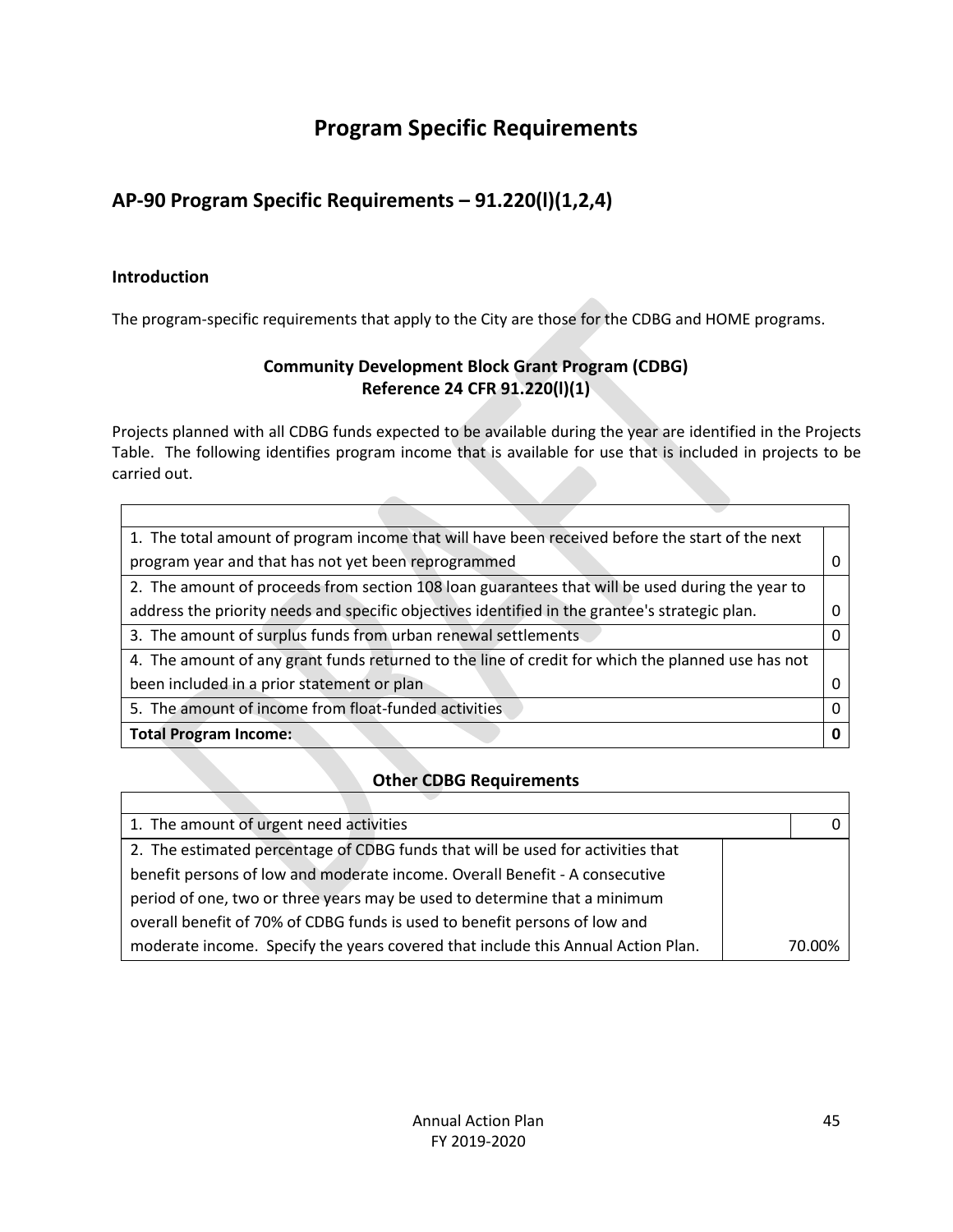## **HOME Investment Partnership Program (HOME) Reference 24 CFR 91.220(l)(2)**

1. A description of other forms of investment being used beyond those identified in Section 92.205 is as follows:

The City does not receive any atypical loans, grant instruments, nonconforming loan guarantees, or other forms of investments.

2. A description of the guidelines that will be used for resale or recapture of HOME funds when used for homebuyer activities as required in 92.254, is as follows:

The City has general recapture and resale provisions in its HOME program guidelines which apply only to CHDOs. The City will impose HOME recapture provisions on any property sold by a CHDO to a homebuyer when the City provides a direct subsidy for down payment and or closing costs to the homebuyer.

3. A description of the guidelines for resale or recapture that ensures the affordability of units acquired with HOME funds? See 24 CFR 92.254(a)(4) are as follows:

In instances where the homebuyer's home is sold to a qualified low-income buyer at an affordable price, the HOME loan balance shall be transferred to the subsequent qualified buyer and the affordability period shall remain in force. The resale provision shall remain in force from that date the legal documents are executed at loan closing until the expiration of the affordability period.

4. Plans for using HOME funds to refinance existing debt secured by multifamily housing that is rehabilitated with HOME funds along with a description of the refinancing guidelines required that will be used under 24 CFR 92.206(b), are as follows:

The City has no current plans to use HOME funds to refinance existing debt secured by multifamily housing that is rehabilitated with HOME funds.

#### **Discussion**

The City will rely on its HOME Policies and Procedures Manual to follow compliance requirements of the HOME program.